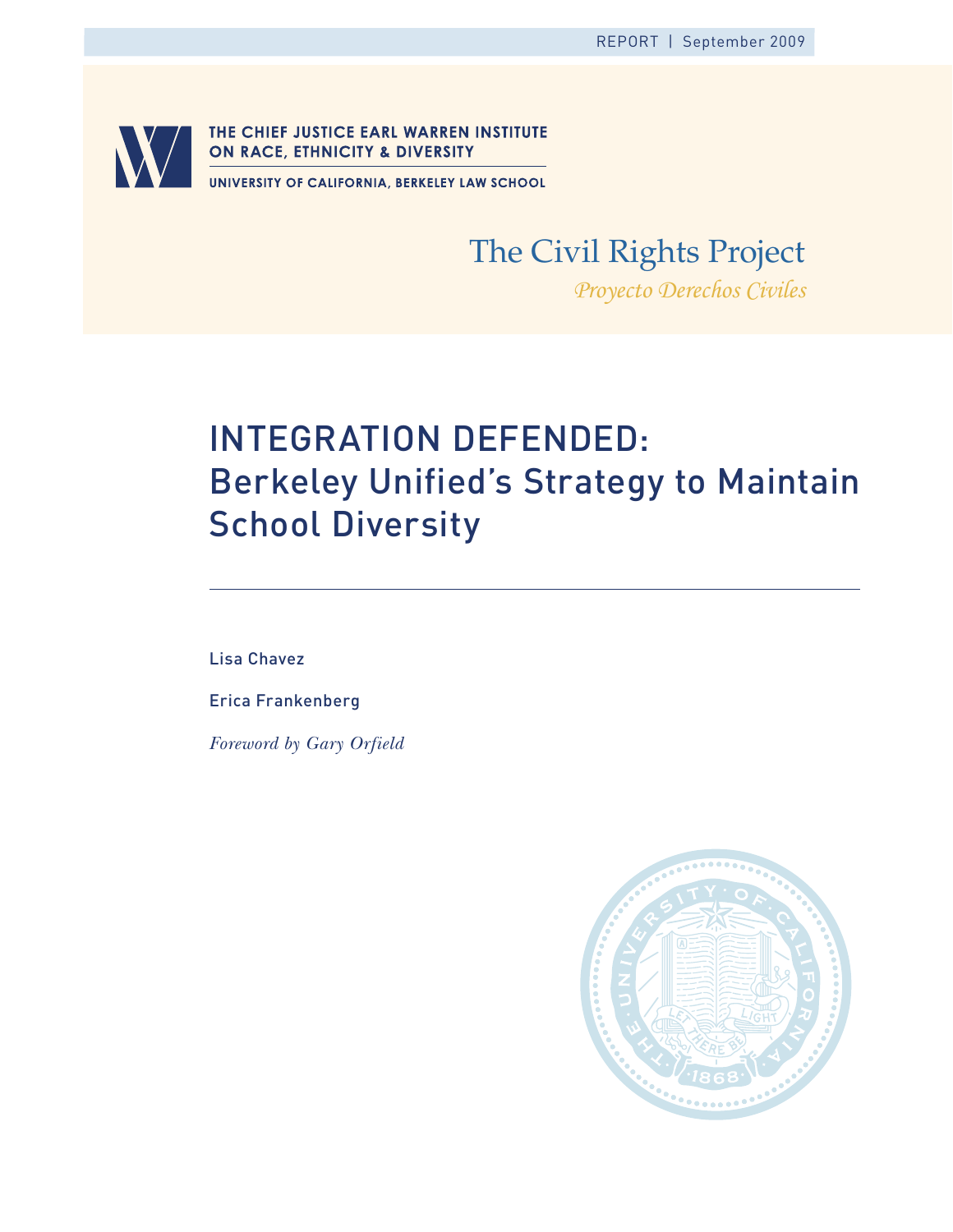# *Acknowledgments*

*Our report benefited from the willingness of several people formerly and currently associated with the Berkeley Unified School District to answer our questions and provide information. They include: Marie Joiner; Michele Lawrence; Melisandra Leonardos; Francisco Martinez; and Bruce Wicinas. They are not responsible for any of the conclusions or analysis in this report.*

*We appreciate the feedback from the presentation of our findings from participants in the Berkeley Law School Research Center and Clinic Presentation Series and at the AERA Annual Meeting in spring 2009. In addition, the following people provided us with more extensive feedback: Professors Steve Sugarman and Goodwin Liu from Berkeley Law School; Professor Gary Orfield and Genevieve Siegel-Hawley from the Civil Rights Project (CRP); Anurima Bhargava, NAACP Legal Defense Fund; and Kathy Baron, Maria Blanco, Jorge Ruiz de Velasco from the Warren Institute.*

*The maps of Berkeley, California were prepared by Genevieve Siegel-Hawley of CRP/UCLA. We appreciate the research assistance of Ashley Chu & Jared Sanchez at CRP/UCLA and Allison Scott & Emmy Rhine at the Warren Institute. Kaley Curtis helped with the references. We thank Carolyn Peelle for her careful copy-editing of this report. We also thank Laurie Russman at CRP and Josh Clark and Janet Velasquez at the Warren Institute for their administrative assistance.*

*The Warren Institute gratefully acknowledges the support of Ford Foundation. The Civil Rights Project/Proyecto Derechos Civiles gratefully acknowledges the support of the Ford Foundation and Open Society Institute.*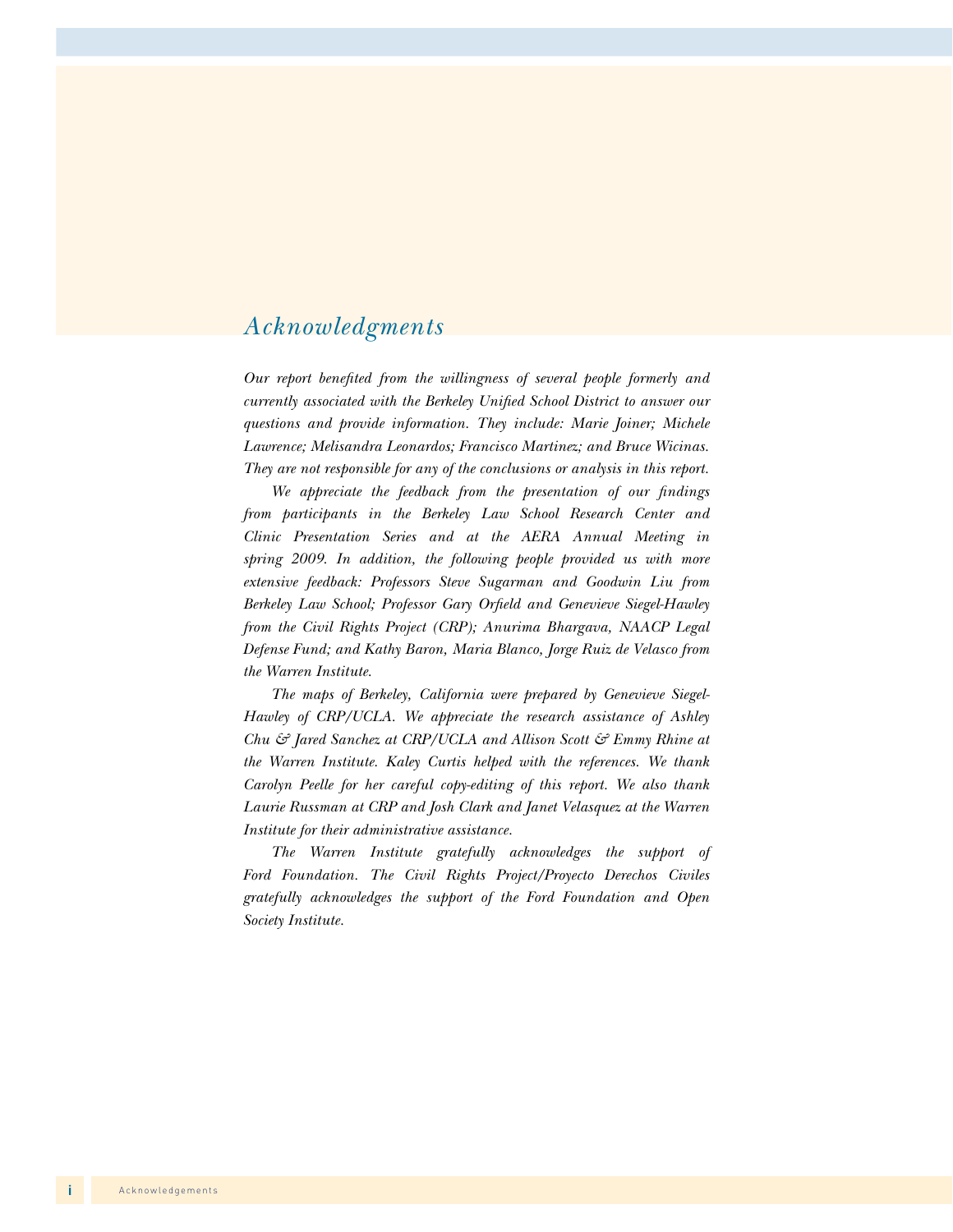# *About the Authors*

**Lisa Chavez** is a Research Analyst at the Warren Institute. She conducts research on school desegregation, community college students and access to higher education. She is also a lecturer in UC Berkeley's Chicano Studies program where she teaches an upper division course on Latinos and the education system.

**Erica Frankenberg** is the Research and Policy Director for the Initiative on School Integration at the Civil Rights Project/*Proyecto Derechos Civiles* at UCLA. Her research interests focus on racial desegregation and inequality in K-12 schools, and the connections between school segregation and other metropolitan policies.

#### Additional Information

**The Chief Justice Earl Warren Institute on Race, Ethnicity & Diversity** at the Berkeley Law School is a multidisciplinary, collaborative venture to produce research, research based policy prescriptions, and curricular innovation on issues of racial and ethnic justice in California and the nation.

**The Civil Rights Project***/Proyecto Derechos Civiles* is based at UCLA with a mission to create a new generation of research in social science and law on the critical issues of civil rights and equal opportunity for racial and ethnic groups in the United States.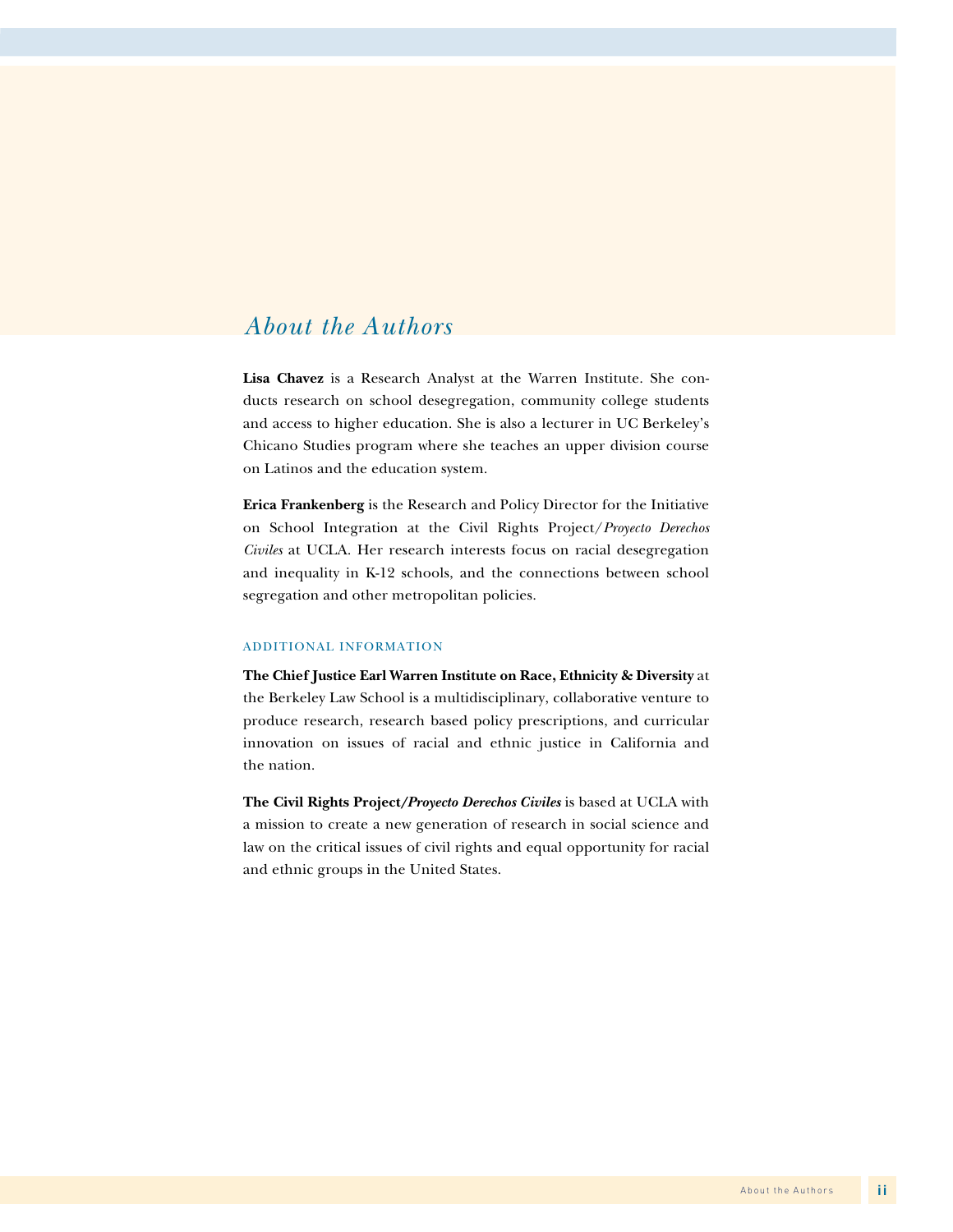# FOREWORD By Gary Orfield

The Berkeley, California school district has successfully resisted legal restraints to end desegregation efforts and, in the process, provided a possible model for many other districts across the country which want to keep the benefits of integrated schools but must face the limits on voluntary integration plans imposed by the U.S. Supreme Court two years ago.

Urban school desegregation outside the South began not in the big busing battles in Boston and some other cities but with peaceful voluntary plans led by educators in progressive cities, including a number of college communities. The Princeton plan was one of the first strategies to transcend neighborhood segregation and Berkeley, Evanston, Illinois (Northwestern University), and Champaign and Urbana (University of Illinois) saw some of the first plans. Berkeley was an early pioneer in the West. Its plan in the early l960s began a story that has now stretched over more than four decades and through many changes in politics and law. It began at the peak of the civil rights movement, and survived many different political and social movements. It was maintained through the hostile attitudes of the Reagan and Bush Administrations, and in spite of the retreat of the California Supreme Court in the l980s and a series of U.S. Supreme Court decisions limiting desegregation orders in the l990s. Following the Supreme Court's prohibition of popular forms of voluntary desegregation practices in the 2007 Parents Involved case, one possible option was that which Berkeley leaders devised as a remarkably original response to California's Proposition 209 that prohibited racial preferences in government decision-making. Berkeley's plan has now been sweepingly upheld by California's courts. At a time when school districts across the country, as well as the Obama Administration, are wondering how they can achieve integrated schools while facing the obstacle course the Court has established, the successful experience in Berkeley deserves national attention. It is the subject of this report.

Sometimes people dismiss the stories of progressive communities as not relevant to the rest of the country. Berkeley, however, cannot be so easily dismissed. It is not a tiny elite community—it is a good sized city confronting very tricky problems with a majority non-white population that has extreme differences of income and substantial residential segregation, particularly in the impoverished black neighborhood directly adjacent to Oakland's black community. There has also been a good deal of local controversy over race relations in the

schools. Since California dismantled its desegregation policies under Gov. George Deukmejian in the l980s, Berkeley has been without support from the state government. Most of the desegregation orders in California's major cities have been dropped and the level of segregation of the state's black and Latino students has soared. In fact, California's Latino students are more segregated than their counterparts in any other state and the segregation of minority students is rarely only by race or ethnicity but also by poverty and, for Latinos, increasingly by language status. There is a very high concentration of the state's nonwhite students, who now make up a large majority of students state-wide, in low achieving schools. Some of these schools are the infamous "dropout factories" where the major product is not students prepared for further education but students who have reached a dead end, lacking any educational credentials in a labor market where both employment and earnings are increasingly linked to educational attainment.

Desegregation is never perfect but it tries to break the pattern of providing the weakest educational opportunities to the most disadvantaged students. Desegregation is an effort to transcend color lines, equalize opportunities, and build a more positive community future but it involves some tradeoffs. In the case of choice-based desegregation plans, it means less respect for the absolute "first choice" schools of all individuals in exchange for more stably and positively integrated schools. Getting children of different races inside the same school buildings does not, of course, eliminate all the attitudes and stereotypes they, their friends, teachers and parents may bring with them but it is better than segregation and it tends to produce important benefits for all children in preparing them to live and work successfully in a multiracial society. There are known ways to increase its benefits.

The Berkeley plan, built around creating and operating schools where parents of all races from all parts of the city will want to send their children, is characteristic of the past three decades of desegregation plans in urban areas in its reliance on school and educational innovation. (Mandatory transfer or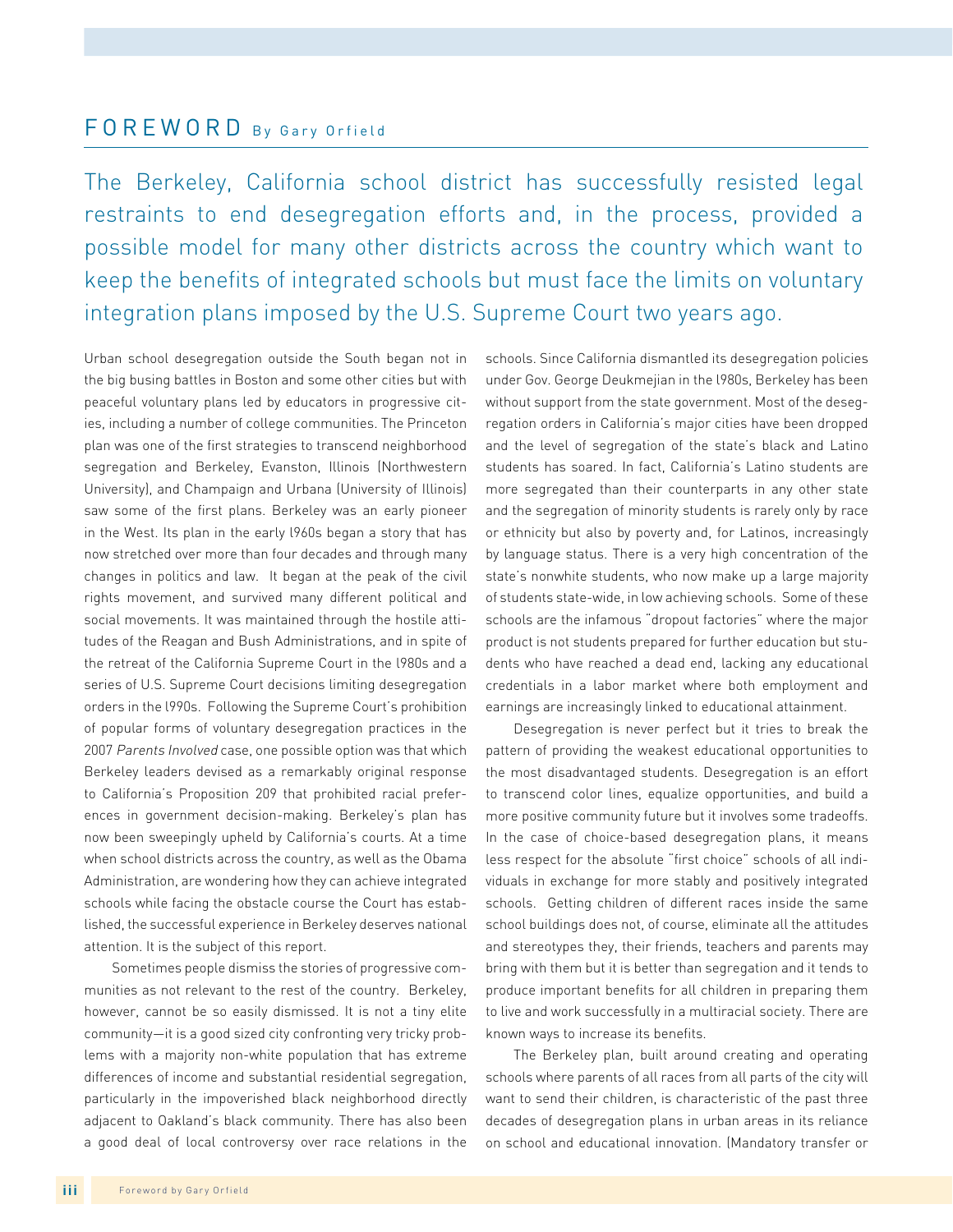## FOREWORD (continued)

involuntary busing plans were largely products of the l970s.) These newer plans clearly disprove the claim that we must chose between educational quality and integration. Families of color have never pursued desegregation to sit next to white students. It has been about obtaining equal opportunity and access to the best schools and programs and networks to college, the vast majority of which are in white and Asian communities. The great majority of families of color and white families express a clear preference for integrated schools in public surveys. Our surveys of students of all races in a number of the nation's largest districts show that very large majorities of students in interracial schools feel well prepared to live and work in the diverse communities of our nation's future, something that their parents want for them as well. In choice plans, families of all races are offered a range of choices which are designed to appeal to them in terms of the educational needs and opportunities of their children. The integration that these plans and the magnet schools they often produce is achieved by actively informing and recruiting and welcoming families of all races and ethnicities to their school and, when necessary to accomplish integration, denying some families their first choice of a school in order to assure that all the schools are integrated. Often the vast majority of families receive their first or second choice. Ever since choice and magnet plans became widespread in the l960s and l970s, civil rights policies and court orders have required that integration policies limiting completely unrestrained choice be an integral part of these policies.

The Supreme Court's 2007 decision regarding Seattle and Louisville's desegregation plans seemed to be a mortal threat to these policies. A deeply divided Court affirmed that integrated schools were a legitimate compelling interest for public school systems but, in a seeming contradiction, concluded that the popular assignment policies used to achieve integration were illegal because they sometimes determined whether or not a student could attend a particular school solely because of his or her race or ethnicity. The courts had previously ruled in de jure segregation cases—like Louisville— that it was necessary to take race into account to overcome the legacy of racial discrimination. School systems had found taking account of a student's race to be an essential part of an integration strategy and there was extensive evidence to show that unrestrained choice would rarely produce stable integration and was likely to rapidly produce unbalanced resegregating schools. It was easy for many educators to interpret the Parents Involved decision as a cynical way to give lip service to the ideal but, at the same time, to render it difficult to achieve. Some simply dropped their policies and programs and accepted resegregation. Others sought some set of controls that were somewhat related to race, such as student poverty measured by free lunch status. Berkeley, however, already had in place a model that did something much more sophisticated: it found a way, at least in this city, of using policies that did not assign any individual students on the basis of their race but accomplished desegregation through considering the racial makeup of neighborhoods along with other measures of diversity.

In the Supreme Court's 2007 decision, Justice Kennedy's controlling opinion explicitly recognized the legitimacy of intentionally pursuing integrated schools and taking steps that took race into account but did not deny assignment to any individual student solely on the basis of his or her race or ethnicity. Kennedy approved drawing attendance boundaries and locating schools in ways likely to produce integration as perfectly legitimate approaches. Unfortunately, these techniques generally flied in the face of neighborhood segregation and family mobility. The problem that Berkeley faced was the one that San Francisco, right across the Bay, dealt with when it tried—unsuccessfully—to find a nonracial approach that would produce racial and ethnic integration. Bay Area cities don't have just two racial-ethnic groups, they are profoundly multiracial. There are many neighborhoods where several groups are present so it is very difficult to achieve integration through indirect measures at the neighborhood level. Where there are only two groups and they are sharply segregated from each other sometimes it is relatively easy to find a relatively simple indirect way to produce integration by simply drawing a few lines that define areas that are dominated by one group or the other and assigning neighborhoods from opposite sides of the racial boundary to the same school. Where there are multiple groups, less residential segregation, and overlap in income distributions, no simple indirect measures may work. San Francisco has experienced rapid increases in segregation since its desegregation plan was terminated.

Berkeley's approach, adopted before the 2007 decision, has been one suited for the computer age. Rather than looking at the racial composition of large neighborhoods in the city, it has divided the city into more than 440 micro-neighborhoods. In this system, all the families submit their school choices. If the choices put the school within the range defined as desegregated in the city and the number of choices is equal to or less than the school's capacity, all choices are granted. If the school is out of balance, then the system will give preference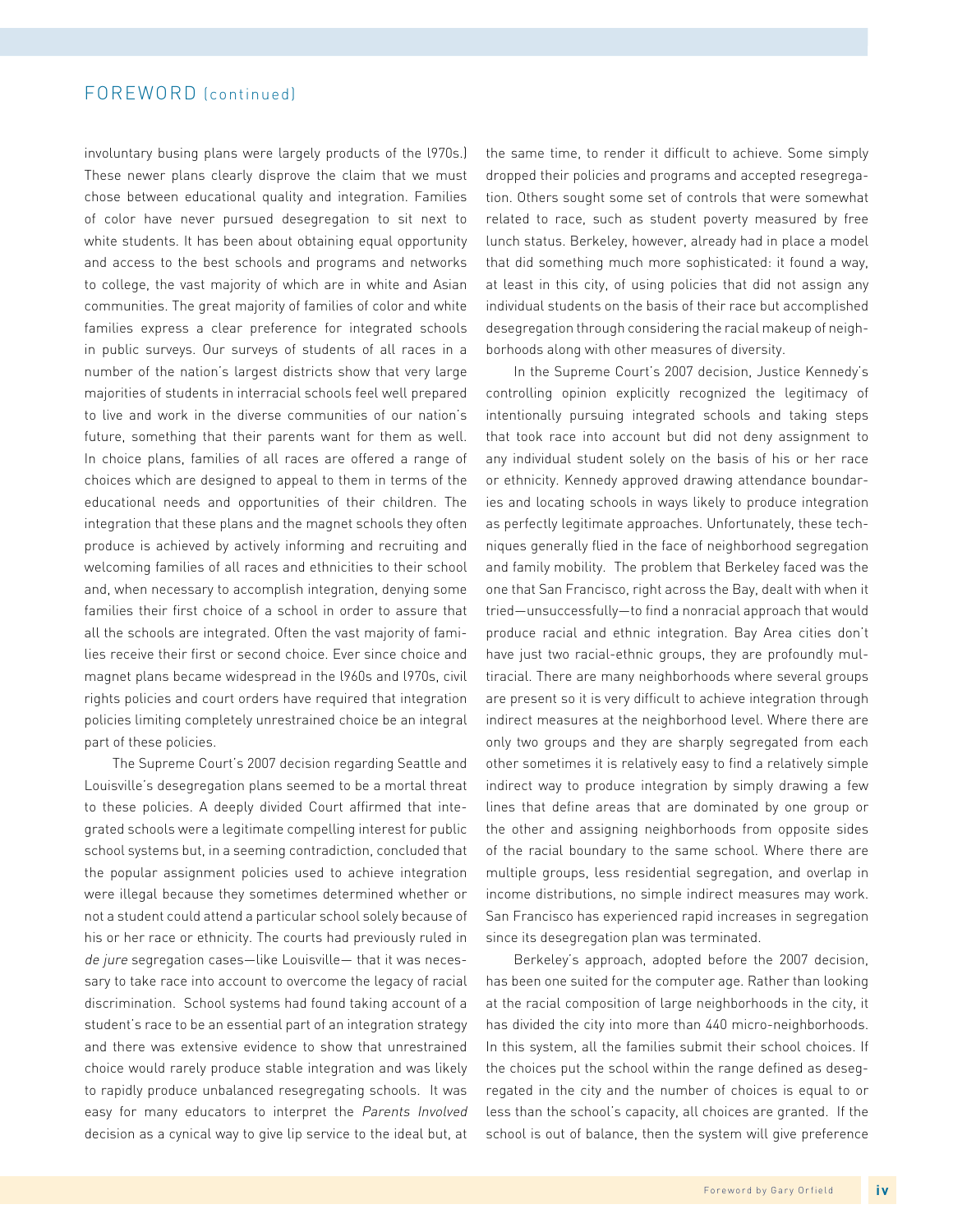## FOREWORD (continued)

to students from the micro-neighborhoods most likely to foster diversity. Since no one looks at the race or ethnicity of the individual student—in each micro-neighborhood, students from each race are treated identically—and no individual is chosen or rejected for a school on the basis of his or her race or ethnicity, the system squares with the conditions established by the Court. Indeed, when the plan was challenged in California courts both the trial court and the state Supreme Court sweepingly upheld the Berkeley plan.

Needless to say, this plan offers an important alternative to school districts which feel trapped between their desire for, and earlier experience with, desegregated education and the severe double or triple segregation and inequality they will confront if they go to a pure neighborhood school plan. Many communities which have decades of experience with integrated magnet schools, which provide choices strongly desired by families from many backgrounds, want to preserve them and do not know how to do it. The Berkeley plan is a proven success that has been very well received by the courts. It may not work in all circumstances, but it is obviously something that should be considered, particularly in complex multiracial communities. Those of us in universities who could help school districts figure out how to analyze their micro-neighborhoods should be willing to help.

Berkeley's experience is also helpful in another respect. In traditional demographic terms, it is part of the suburban ring in a metro where San Francisco and Oakland are the central cities. Like many suburban districts it is now highly diverse and has been left to devise its desegregation plan largely on its own. It is a district with just one high school and with numbers much more like suburban districts than the large central city systems. Like a growing number of suburban communities across the country, it has severe poverty and affluence separated only by a mile or two. It has parents aiming to get their children to the Ivy League schools they attended and teenage parents who are high school dropouts. Though Berkeley is much older and more urban than many suburbs and is home to a great university, it is a community that suburban leaders could learn much from. The Berkeley plan isn't a simple one and it has not been tried in a wide variety of circumstances over a substantial period of time but it should give the leaders of suburban and small city districts confidence that there are newer creative solutions to the bind they face. Importantly, this is a model that has worked.

Unlike many communities Berkeley has not been passive or defeatist about the possibility of maintaining interracial schools in the face of negative legal and political trends. When the going got tough, the Berkeley leaders got creative and they forged a pathway through the obstacles that would come with the Parents Involved decision. Of course, preserving diversity in the elementary schools is only the first step in producing a fully integrated and fair school system. It makes that possible and provides some important opportunities for all children, but, as many in Berkeley are well aware, creating truly integrated schools that offer fair and equal opportunities in a highly segregated and unequal society is a deep and continuing challenge.

With the success that is documented in this report, Berkeley can consider next steps. Now that the plan has been successful in operation and its legality has been so strongly upheld in the courts, it would be good to make a clearer explanation of the mechanics of the process to members of the community—and for leaders of other school districts around the country who might want to try to understand whether this model might be applied to their own district. Continually explaining the plan's goals and advantages along with the complexities and tradeoffs will help to maintain support for the program and understanding in a community with tremendous mobility.

Another issue that should be discussed as the community and its leaders review what they have accomplished is possible expansion of the plan. If it works for the elementary schools, why not expand it to the middle schools? The middle school years are an especially important period where gaps and divisions among students of different backgrounds often widen serious and set the stage for problems certain to manifest in the high school

This report was undertaken in a discouraging time following the Supreme Court's decision and without any certainty about what we would find or how the court challenges to the plan would turn out. The courts have now resolved the questions of legality and this report demonstrates both the feasibility and success of the approach. Berkeley's educational leaders and families deserve to be congratulated. The Obama Administration's civil rights and educational leaders should give serious attention to what may be a viable model for other communities. Those of us who study issues of racial equity in schools should be ready to help other communities consider the possible utility of the model in other circumstances and to help them evaluate the results and make any needed midcourse corrections. And, of course, we all must be continually attentive to the challenges of making schools that are diverse in their enrollments more equitable in treatment of all students.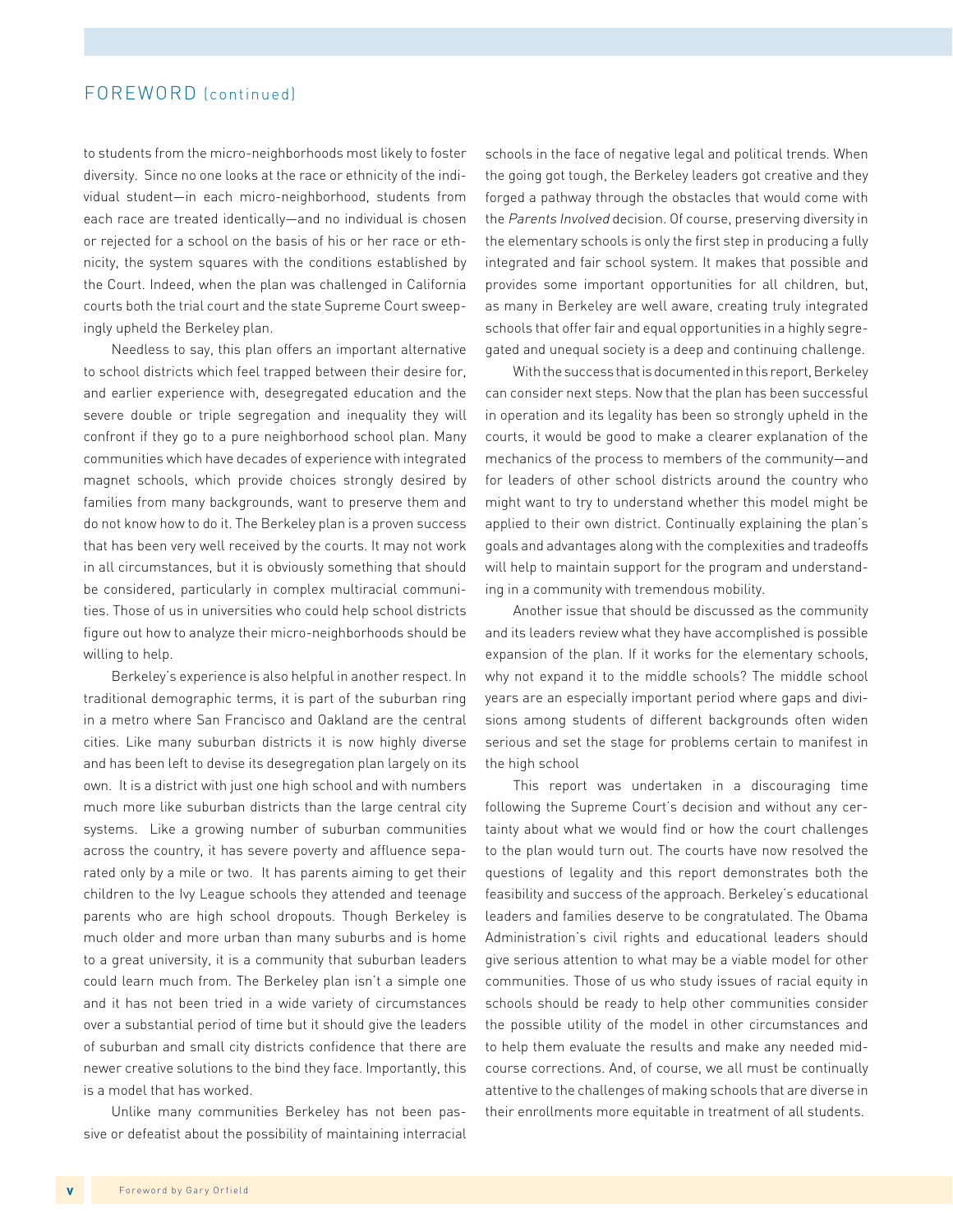# SUMMARY

IN JUNE 2007, the Supreme Court limited the tools that school districts could use to voluntarily integrate schools. In the aftermath of the decision, educators around the country have sought models of successful plans that would also be legal. One such model may be Berkeley Unified School District's (BUSD) plan. Earlier this year, the California Supreme Court declined to review the appellate court's decision upholding the legality of the district's integration plan; the decision noted the district did not use students' race-ethnicity in a way that violated Proposition 209, an initiative that prohibits the preferential or discriminatory use of race-ethnicity in public institutions. This report explores the BUSD plan and examines what it offers as lessons in a time of growing demographic and legal complexity.

BUSD's integration plan uses two levels of geography zoning and planning areas, which are 4 - 8 block groups that are coded according to their racial-ethnic, economic and educational demographics — in its "controlled choice" plan. While managing families' school preferences and a set of priorities, the plan seeks to maximize school diversity so that each school reflects its zone-wide diversity as measured by the planning areas. What is innovative about BUSD's plan is that every student living in a particular planning area is assigned the same diversity code, based on the area's population characteristics regardless of their own individual characteristics.

Key findings include:

- The district is attractive to residents: the majority  $(77%)$ of Berkeley residents enrolled in K-12 schools opt to attend public school.
- The current student assignment plan produces substantial racial-ethnic diversity across the district's elementary schools but is not as effective at integrating schools by socioeconomic status.
- The district proactively engages in a series of practices to counteract the stratifying effect that educational choice policies often have when families of varying resources navigate a school choice system. These practices include offering a simplified application process and ample opportunities to learn about the schools, and conducting outreach to the city's low income residents. In addition, the district monitors each

school's applicant pool diversity distribution to ensure enrollments will reflect the projected zone-wide diversity distribution and manages the wait lists in an equitable manner by applying the priority categories and considering diversity goals when offering students new assignments.

- The plan is successful in matching families with their choices: 76% of families received their first choice school or dual-immersion language program for 2008-2009 kindergarten placement, 8% received their second choice, 9% received their third choice and 7% were assigned to a school they did not choose.
- • BUSD promotes school-site equity as one of its integration goals for the purpose of making all school choices attractive to families by minimizing differences and discouraging competition between them. While there is variation in faculty racial-ethnic diversity across schools there is not a strong relationship between the percentage of white students and the percentage of white teachers as is often the case.
- There is mixed evidence that BUSD has convinced its families that all elementary schools in the district are equal. There is variation in requests for schools and matriculation rates among families assigned to them. While 80% of families that participate in the earliest round of kindergarten assignments eventually matriculate in the district, there is variation by choice received: 84% of those receiving their first choice matriculate compared with 67% of those who did not receive their first choice. However, the majority of families with higher levels of socioeconomic status matriculate regardless of receiving their first choice.

Drawn from a year-long study of the BUSD integration plan, this report reviews the district's historical commitment to desegregation, describes how the current plan works, analyzes the extent the plan desegregates the schools despite being located in racially and socioeconomically segregated neighborhoods, and discusses the plan's implementation including the policies and practices that promote participation in its controlled choice assignment plan and matriculation once assigned.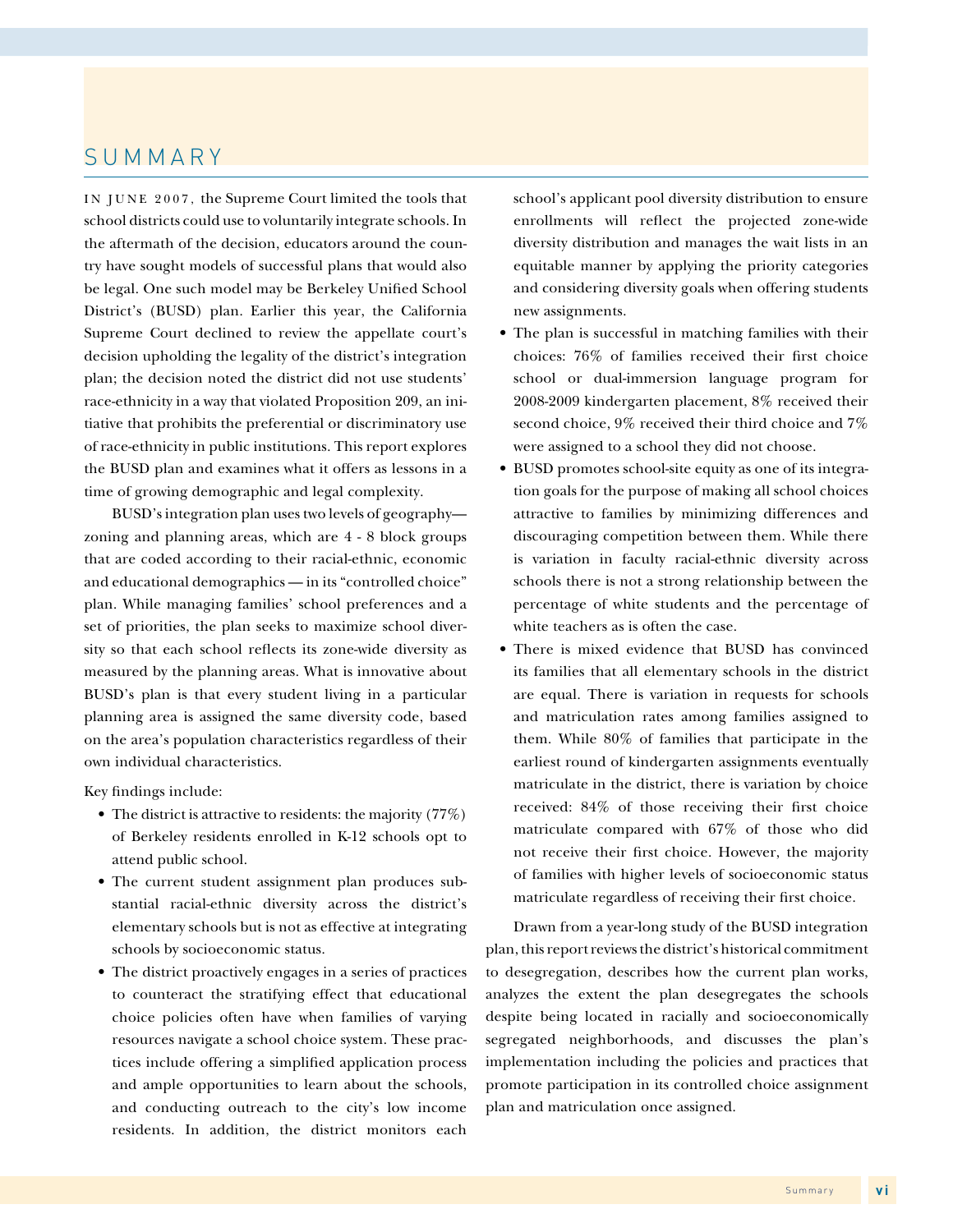#### **INTRODUCTION**

Despite drawing from neighborhoods that are deeply segregated by race-ethnicity and socioeconomic status, the public schools of Berkeley, California each reflect the district's multiracial student population. In 2004, the Berkeley Unified School District (BUSD) adopted a student assignment plan centered on a unique, multi-faceted conceptualization of neighborhood diversity that sought to provide equitable schooling choices for families and to integrate the district's 11 elementary schools by race, household income, and family educational background. As the district implemented the plan, it adopted procedures to ensure that its choice-based system did not advantage any group of families in the district while actively promoting school equity to make all schools attractive options for families.

Importantly, the California Appellate Court recently ruled that the 2004 plan does not violate Proposition 209, a 1996 voter-approved state initiative that prohibits the preferential or discriminatory use of race-ethnicity in public institutions, because the plan does not consider individual students' raceethnicity in school assignments. The California Supreme Court declined to review this decision in June.

Drawn from a year-long study of BUSD's student assignment plan, this report describes the legal, policy and demographic context within which Berkeley's plan operates. It examines

what the plan offers as lessons for other districts that value school diversity in a time of growing demographic and legal complexity.

Berkeley's school integration efforts are important to other districts around the country, even if those districts currently lack the multiracial diversity of Berkeley, or have a different size enrollment, or different history of integration policies.<sup>1</sup> Simply put, for four decades, BUSD has been striving to integrate its schools in the absence of consent decrees or court orders requiring desegregation. BUSD's success is particularly notable given its location in a metropolitan area2 that includes San Francisco and San Jose, two districts with expired consent decree desegregation plans, high segregation and wavering commitments to furthering race-conscious desegregation.3 Unlike these and other districts across the nation that have struggled and resisted compliance with state and federal court orders, Berkeley chose integration. Beginning in 1968, it chose to voluntarily pursue mandated school integration to mitigate the city's segregated housing patterns that produced racially segregated schools that were predominantly African-American/non-white and low income on the Westside of the city and white and affluent on the Eastside, patterns that continue to this day. Now on its third major integration plan guiding student assignments, Berkeley has maintained a consistent commitment to diverse schools, even as legal options

and political considerations around school integration have shifted and the district's population has changed from a largely black and white one to a multiracial one (see Figure 1).

#### **Figure 1 Berkeley Unified School District Enrollment, 1968-2008**



Sources: U.S. Commission on Civil Rights, 1977; California Department of Education

## The Importance of the Berkeley Plan After the 2007 Supreme Court Ruling in Parents Involved in Community Schools (PICS)

The BUSD integration plan has recently received attention in the wake of the 2007 Supreme Court ruling regarding race-conscious student assignment in Seattle, Washington and Louisville, Kentucky. This is because Berkeley's current student assignment plan has successfully integrated all of its elementary schools without considering the race-ethnicity of individual students, a practice that a majority of Justices deemed was unconstitutional.4

desegregation experience in Boston & subsequent white flight from the district. See Cole, 2007.

3. These nearby desegregation struggles may have indirectly influenced Berkeley's. For a description of SFUSD see Biegel, 2008. See Koski and Oakes, 2009 for a description of SJUSD.

4. The two voluntary integration policies considered by the court were *Parents Involved in Community Schools v. Seattle School District No. 1* and *Meredith v. Jefferson County Board of Education.*

<sup>1.</sup> We use the terms integration and desegregation interchangeably in this report.

<sup>2.</sup> Case studies of voluntary desegregation efforts sometimes refer to nearby districts' desegregation experiences as motivation for their policy decisions. Wake County studies often reference the legal decisions that were going on in Charlotte—even though as a legal matter the two were subject to different precedents because one was voluntary and one was mandatory. See Flinspach and Banks, 2005; Lynn, MA adopted its voluntary plan after watching the difficult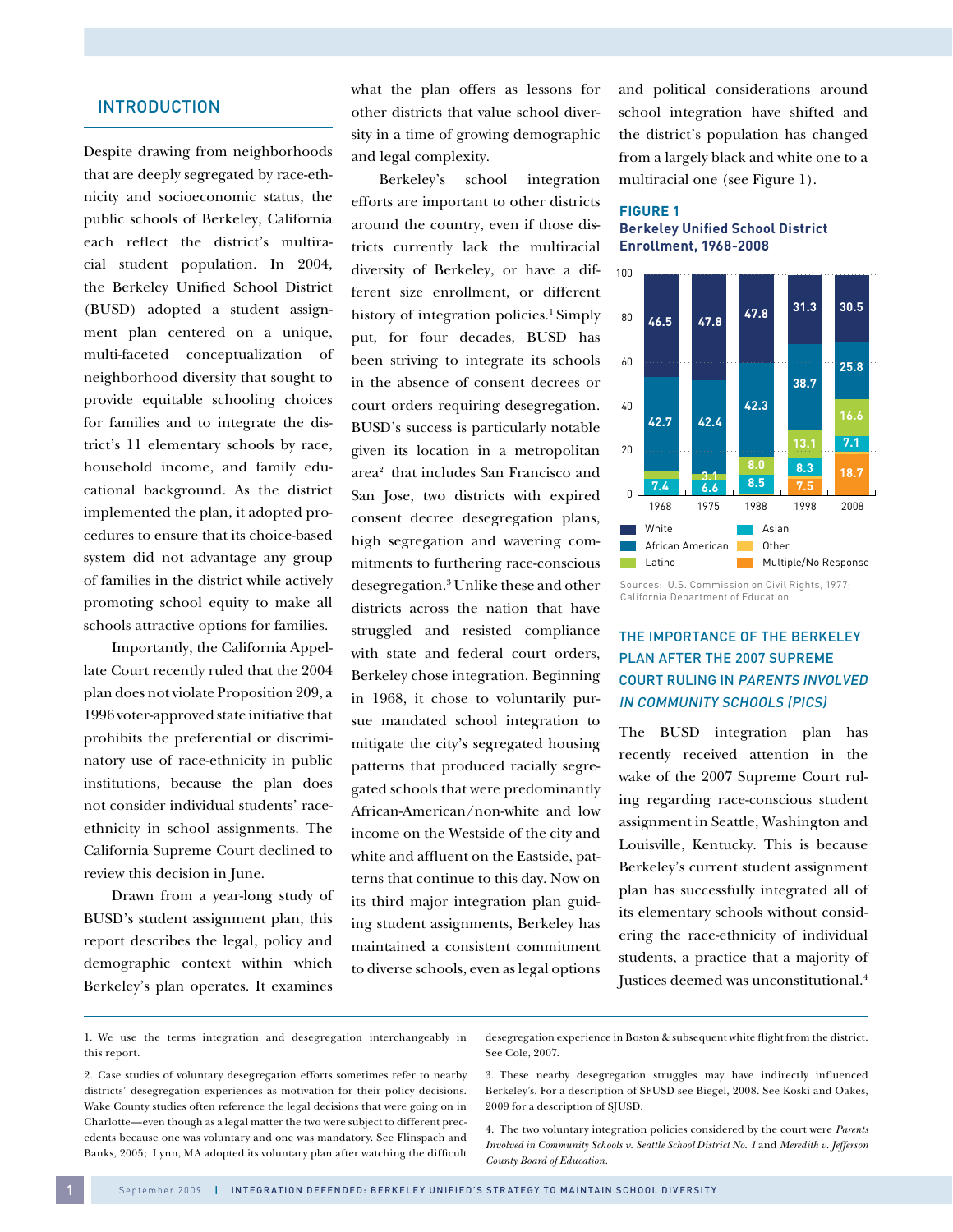Instead of the techniques the Justices struck down, BUSD uses geography on two different levels: (1) three attendance zones and (2) 400 plus 4–8 residential block sized "planning areas" that are assigned a diversity code according to their racial-ethnic, economic and educational demographics. All students residing in each planning area have the same diversity code for school assignment purposes as other students in that planning area. While the current plan considers the racial composition of each planning area, it does not consider the race-ethnicity of individual students, a critical difference and a major reason the Justices rejected Seattle and Louisville's plans.

Berkeley is also an important case study because of its multiracial diversity and the deep racial polarization of its neighborhoods, two conditions that pose unique challenges for school integration. Since the 1960s, diversity in BUSD has become more complex with the increase of non-black students of color, and with some groups experiencing residential segregation while others do not. Likewise, intra-district school desegregation remedies typically involved mandatory school assignments and school busing, practices whose effectiveness rely on parents to accept them.

As the country grows more racially diverse and both racial and economic segregation continue to deepen, understanding BUSD's student assignment plan is important for communities that may be transitioning from primarily biracial districts to multiracial

ones with three or more racial or ethnic groups of students. Decades ago, the legal challenge to segregation, culminating in the *Brown* decision, was based on the fact that segregated schools denied students equal protection under the Constitution. While there are no longer laws mandating school segregation, advocates and educators continue to argue against segregation because of decades of research and experience about its educational harms.

A growing percentage of American students attend segregated minority schools. The typical white, black, and Latino student in the U.S. attends a school where, on average, a majority of students are from his or her own racial-ethnic group.5 In 2006-07, nearly 40% of black and Latino students were in schools that were 90-100% minority. Additionally, students of every racialethnic background are more likely to be in schools with growing percentages of low-income students (though black and Latino students are exposed to larger percentages of such students).

Racially and economically segregated schools typically have fewer educational resources such as highly qualified, stable teaching forces or advanced curricular offerings, and lack large numbers of middle- and upperclass students.6 All these factors have implications for students' learning.Not surprisingly, graduation rates at segregated minority schools are much lower.7 Conversely, there are benefits for students of all races who attend racially

integrated schools, particularly when these schools are structured in ways that maximize the benefits of diversity.8 Integrated schools provide important academic and psychological benefits for all their students, such as increased cross-racial friendships, reduced prejudice and reduced stereotyping.9 They connect students from underserved neighborhoods to networks that will help them get into college or get professional, high-paying jobs.10 Students who attend integrated schools are also more comfortable living and working in integrated settings. $<sup>11</sup>$ </sup>

In sum, students who attend diverse schools may be better prepared as citizens in our diverse country and future employees in the global workforce. This large body of research prompted a majority of the Supreme Court to hold that school districts had compelling interests to adopt policies seeking to reduce racial isolation and increase student diversity.12 This, too, is another reason why an in-depth study of Berkeley's integration plan is important.

#### Organization and Data Sources for Report

This report reviews the history of desegregation efforts in BUSD, an important context for the development and implementation of the current integration plan; analyzes the extent to which BUSD attracts residents of all backgrounds and how these students are distributed across schools; and considers what practices, goals, and policies

#### 5. It is important to note that white students are the most isolated students of any racial-ethnic group—because of the importance of this trend for white students (who are thus denied widespread exposure to students of other groups) and because of the impact white isolation has on the integration of minority students.

6. See generally Linn & Welner, 2007; Brief of 553 Social Scientists, 2006; Mickelson, 2009.

7. See Balfanz and Legters, 2004; and Swanson, 2004.

8. Hawley, 2007.

10. See Braddock and McPartland, 1982; and Wells and Crain, 1994.

12. See Justice Kennedy's and Justice Breyer's decisions in *Parents Involved*, 2007.

<sup>9.</sup> See generally Schofield, 1995; and Pettigrew and Tropp, 2006.

<sup>11.</sup> See Kurlaender and Yun, 2005.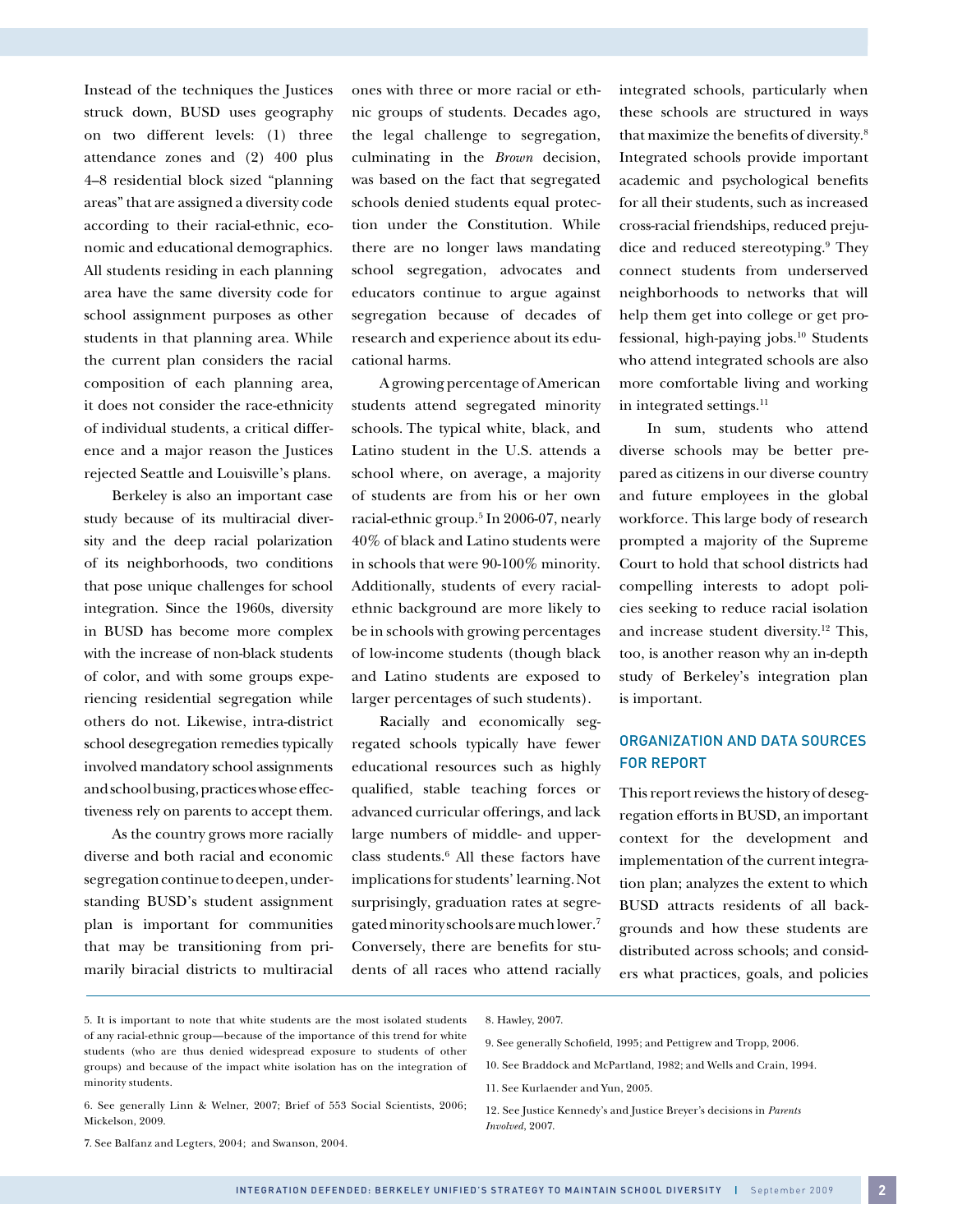help make BUSD's controlled choice plan attractive to residents and produce integrated schools. In Part I we review the history of Berkeley's desegregation efforts beginning in the 1960s through the current plan. Part II describes the school district, city demographics, and residential segregation within the city of Berkeley, important to understand given the geographic-based nature of the integration plan. In Part III, we analyze the extent to which BUSD attracts residents of all backgrounds and how these students are distributed across schools. In Part IV we describe the practices and policies BUSD uses to implement its policy and desegregate the schools and to make its controlled choice plan attractive to residents.

This report draws upon several sources of data to investigate BUSD's integration practices. First, BUSD has a wealth of information on its website describing the student assignment system, the rationale behind it, the methodology in constructing diversity categories, and the district's integration goals. We supplemented this information with interviews of key district personnel: Francisco Martinez, former Manager of the Admissions Office; Melisandra Leonardos, current Manager of the Admissions Office; Bruce Wicinas, founder of Assignware, the student assignment software used by the district; and Michele Lawrence, the former Superintendent of BUSD who implemented the current student assignment system. These interviews illuminated additional details about the plan's mechanics not available in public documents. We also relied upon documents written by Bruce Wicinas that describe key dates and events from 1993 through 2007. Lastly, we

obtained data from BUSD on families that participated in the Kindergarten assignment process for the 2008-2009 year, including demographics, choices, assignments and matriculation.

Finally, we analyzed data from a number of publicly-available data sources: current enrollment demographics, school characteristics and test score data from the California Department of Education; historical enrollment data from the National Center for Education Statistics Common Core of Data; and U.S. Census and American Community Survey for population characteristics of Berkeley and comparable municipalities.

# I. SCHOOL DESEGREGATION EFFORTS IN BERKELEY UNIFIED SCHOOL DISTRICT

The current desegregation plan is the latest in a series of innovative desegregation efforts in a district of substantial diversity. BUSD's first efforts to desegregate its schools were put in motion in the wake of the 1954 Supreme Court decision on Brown v. Board of Education. In the 1960s, Berkeley became one of the first urban school districts to voluntarily desegregate its schools. Since then, the district has reformulated its student assignment system twice with the goal of promoting diversity in the school system, each time with opportunities for community input. Notably, the current plan reflects the changing focus for a district that has shifted from a predominantly black-white district to a district with a multiracial student body. Further, while BUSD's first major desegregation effort involved mandatory student

assignment, as did many plans of that era, its current plan incorporates a substantial use of family choice while also retaining important features to ensure that choice does not lead to segregation by race or socio-economic status. The community's commitment to maintaining integrated schools despite neighborhood segregation remained constant as the legal and educational climate shifted. In sum, this history of evolving desegregation efforts demonstrates the district's long-running commitment to school integration, and provides context for the district's current diversity policies.

#### The 1968 Plan

Following the NAACP's complaints of *de facto* school segregation several years earlier, the school board appointed a "De Facto Segregation Study Committee" in the fall of 1962. At the time, the city was 74% white, 20% African-American and 6% other nonwhite with racially segregated housing patterns. The Committee, made up of 36 citizens appointed by the school board, released a report the following year documenting the city's racially segregated schools. More than half of the fourteen elementary schools in the district at that time were majority white, with most more than 90% white; five schools were predominantly nonwhite (mostly African-American).<sup>13</sup> The Committee lamented the "undereducated condition of all children with respect to living democratically and harmoniously in our heterogeneous community" and recommended a voluntary transfer program between paired elementary schools and redistricting the middle schools to promote racial integration.<sup>14</sup> These

13. Two of the three middle schools were also highly segregated with each being over 85% white or non-white while the third had a racial-ethnic composition that reflected the district-wide composition. See Berkeley Unified School District, 1963. 14. Berkeley Unified School District, 1964.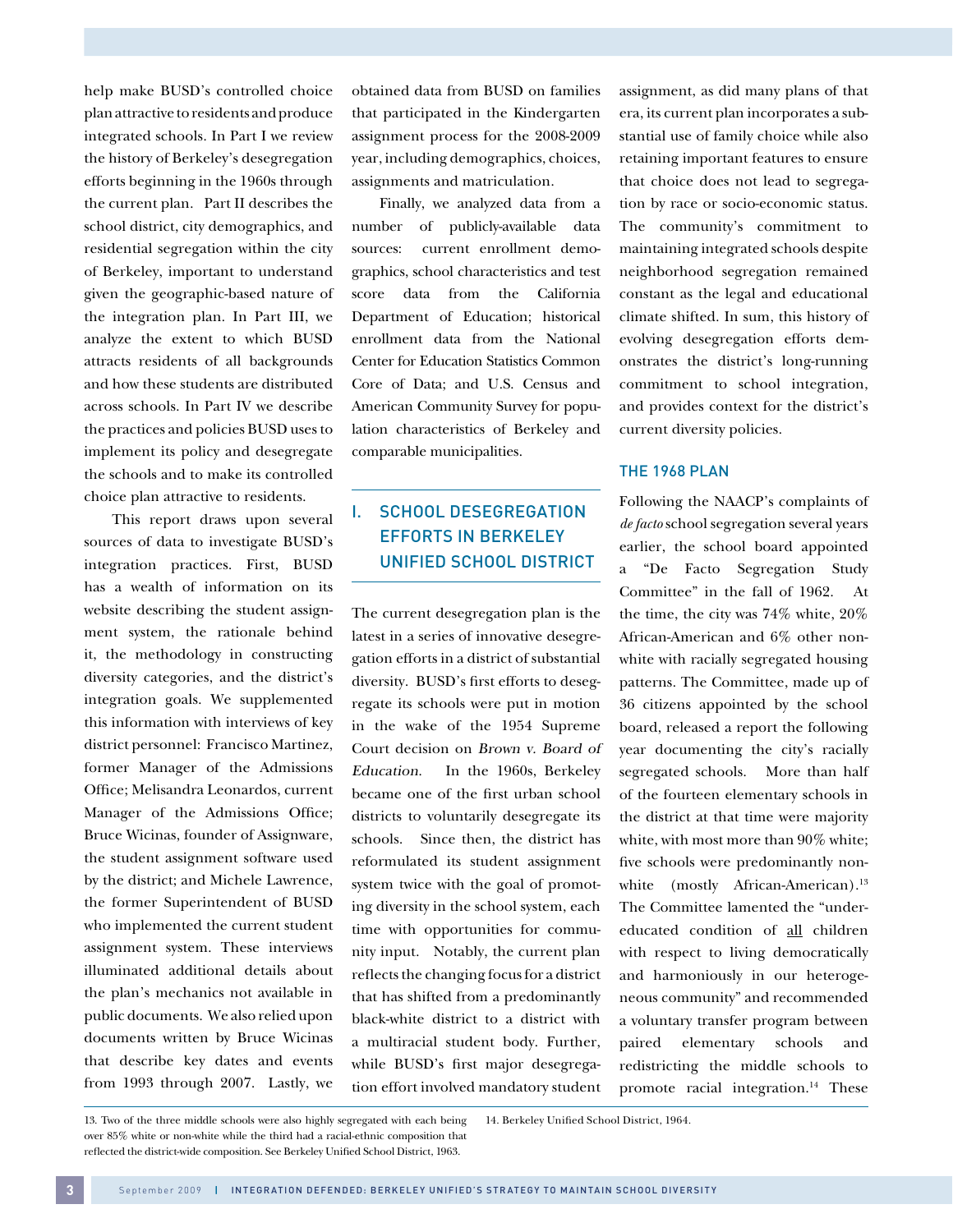recommendations were implemented by fall 1965. Over the next two years, 250 black elementary school students were bused voluntarily to schools in East Berkeley.15

A district task force described the limitations of the voluntary transfer plan in a 1967 report, noting that non-white students bore the burden of busing. On January, 16, 1968, the school board voted unanimously to create four attendance zones that ran from the hills of Berkeley (which were largely white) to the "flats" that were largely non-white. All 14 elementary schools were restructured: schools in the hills and middle of the city were changed to serve children in kindergarten through third grade while schools in the south and west of the city served grades four through six. Students were assigned to schools within their zones with the goal of balancing each elementary school and classroom so that each was 50% white, 41% black, and 9% "other". The desegregation plan was implemented in September 1968. During the first year, 3,500 out of 9,000 elementary school students were bused.16

#### CONTROLLED CHOICE Student Assignment

The district's commitment to school desegregation and mandatory assignment to elementary schools remained in place throughout the 1970s and 1980s. By the early 1980s, 7 out of 12 elementary schools were racially imbalanced with African-Americans constituting over 53% of total enrollment at four of these schools.17 In

addition, many white families were opting out of the district because of busing and the growing concern over the need for students to transition to a new school four times between K-12 given the grade configuration of the schools. Finally, a 1992 city bond measure that supported the repair, rebuilding, and upgrading of schools forced the district to reevaluate the capacities of all schools and who would be served by them.<sup>18</sup>

Educational choice was growing in popularity across the country as were magnet schools as a possible avenue for "natural" desegregation through parental choice. Many Berkeley community members expressed concern over introducing a choice system in BUSD, noting inequality in time and resources among community members to make informed choices. In late 1993, however, the school board voted to phase out the two-way mandatory busing plan and incorporate a controlled choice integration plan. The district recognized that schools needed to be strengthened to encourage families to choose schools outside of their neighborhood.19 The new plan reconfigured all the elementary schools to serve grades K-5 and divided the district into three elementary school zones (Northwest, Central, Southeast), each of which incorporated hills and flats (see Figure 2). The zones were created by mapping the entire city into 445 "planning areas" that are 4-8 city blocks in size and geo-locating student residential patterns by race-ethnicity. The goal of the plan was to assign students so that each elementary

#### FIGURE 2 | Berkeley Unified School District Attendance Zones



<sup>15.</sup> Berkeley Unified School District, 1967.

17. Based on authors' calculations of data retrieved April 20, 2009 from the

California Department of Education's California Basic Educational Data System file titled "Enrollment by Ethnic Group and School."

18. See Holtz, 1989; and Slater, 1993.

19. See Herscher, 1993; and Olszewski, 1994.

<sup>16.</sup> For the then-BUSD superintendent's accounting of this time period see Sullivan and Stewart, 1969.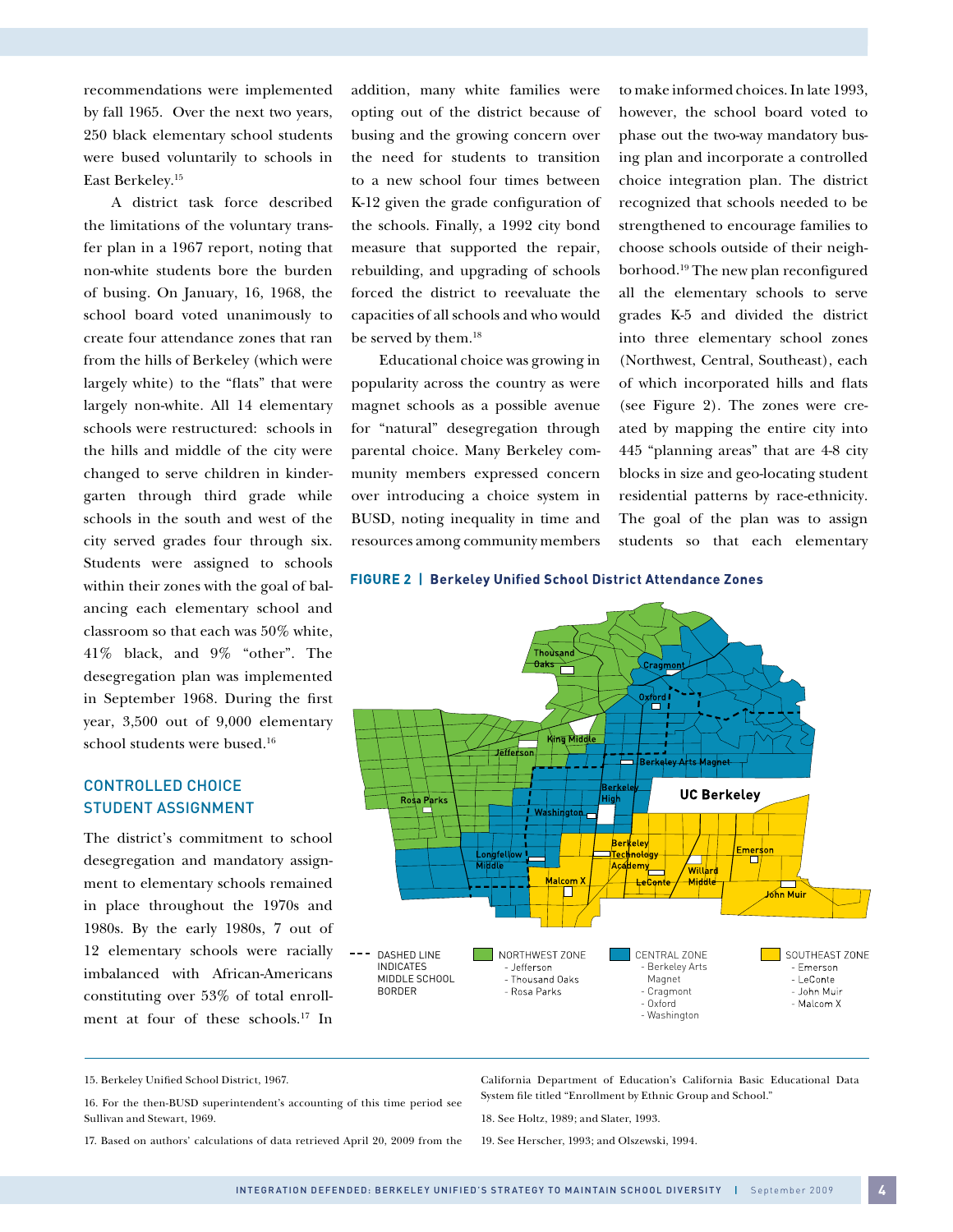school had a racial-ethnic distribution (defined as "White", "Black", "Other") that reflected the school's zone-wide racial-ethnic distribution within plus or minus five percentage points.20 Families were allowed to choose and rank up to three elementary schools within their zones, but the final decision resided with the district, which considered choice, sibling and zone priorities as well as the race-ethnicity of individual students. All of the middle schools were reorganized to serve grades  $6 - 8$ , and the district was divided into two middle school zones with one middle school serving each zone. In the first round of assignments for the 1995–1996 academic year, nearly 90% of families received their first choice.<sup>21</sup>

Legal Challenge to Controlled Choice Plan. In 1996, the voters of California passed Proposition 209, a state ballot proposition that prohibits the discriminatory or preferential use of race and ethnicity in public education, including schools and state colleges and universities, employment and contracting.<sup>22</sup> In the years following, at least two California school districts were the subjects of lawsuits regarding their usage of race-ethnicity in student assignment;<sup>23</sup> and in 2003 the Pacific Legal Foundation filed a challenge to

BUSD's student assignment plan, *Avila v. Berkeley Unified School District*, alleging violation of Proposition 209. Alameda County Superior Court Judge James Richman ruled that BUSD's plan did not violate Proposition 209 because race was just one of several factors considered when assigning students to schools and because race was not used to grant preferential treatment or to discriminate. The decision also noted that the Equal Protection Clause of California's Constitution requires school districts to remedy school segregation, regardless of its cause.<sup>24</sup>

#### The Current BUSD Student Assignment Plan

As seen, BUSD has a long history of desegregation efforts, which over time have incorporated family choice preferences in meeting the district's diversity goals. In 2000, the school district explored revising its student assignment policy to go beyond raceethnicity and include measures of socioeconomic status. These efforts resulted in a new student assignment policy that was implemented for the 2004–2005 academic year and is still in use.

In 2000, then-BUSD Superintendent Jack McLaughlin convened the Student Assignment Advisory Committee (SAAC), composed of principals, administrators and a parent from each school. Over the next few years, the SAAC developed a "4-Point Statement of Beliefs" that stressed the right to an education for all Berkeley children, equal opportunities for all, diversity as a community value, and the benefits of diversity, hosted community meetings, and explored a number of possible alternatives. Noting that residential segregation within Berkeley remained entrenched, the SAAC explored the use of neighborhood demographics as a factor in diversifying schools, including family incomes, home sale values, and the percentage of households headed by single females. Committee member, parent, and software engineer, Bruce Wicinas, who developed a customized software program to create the zones for the prior plan, facilitated these simulations, but the board did not act on these proposals.25 Once *Avila* was filed in 2003, three former members of the SAAC resumed efforts to refine the student assignment plan based on neighborhood demographics.26

In January, 2004, then-Superintendent Michele Lawrence submitted a proposal to the school board to change the student assignment plan. The plan retained the three elementary school zones, two middle school zones, and parental choice. It differed from the

- 20. In 1993, the racial-ethnic distributions for whites, Blacks and "other" were 32%, 42% and 25% in the Central Zone, 32%, 35%, and 33% in the Northwest Zone, and 32%, 45% and 22% in the Southeast Zone, respectively. Districtwide, the racial-ethnic distribution among 3,420 elementary school students was 32%, 41% and 27%, respectively. Email communication with Bruce Wicinas, February 13, 2009.
- 21. See Olszewski, 1995.

22. Referred to as the "California Civil Rights Initiative" by its supporters, this ballot proposition specifically prohibits the discriminatory or preferential use of "race, sex, color, ethnicity, or national origin in the operation of public employment, public education, or public contracting." The proponent of the initiative, Ward Connerly, a California businessman and former University of California Regent, went on to promote the passage of similar propositions in Washington State (I-200, passed in 1998), Michigan (Proposal 2, passed in 2006) and Nebraska (Initiative 424 in 2008).

23. See *Crawford v. Huntington Beach Union High School District,* 2002; *Scott v Pasadena Unified School District* (1999) was filed in federal court but also claimed violation of Article 1, Section 31 of the California Constitution Section 31, the legal code pertaining to Proposition 209.

<sup>24.</sup> See *Avila v. Berkeley Unified School District,* 2004. For a discussion of desegregation legal issues in California (and the case *Crawford v. Board of Education of the City of Los Angeles* (1982) that invokes California's Equal Protection Clause with districts' duty to avoid racial segregation) see Blanco, 2009.

<sup>25.</sup> Our source for this information comes from the document "Special Meeting of the Board of Education: Study Session: Student Assignment," December 17, 2002, made available to this project by Bruce Wicinas.

<sup>26.</sup> These members were Francisco Martinez, then-manager of the BUSD Admissions Office; Bernadette Cormier, current Transportation manager at BUSD; and Bruce Wicinas. Cathy James, a former BUSD administrator, also played a crucial role in formulating the current student assignment plan.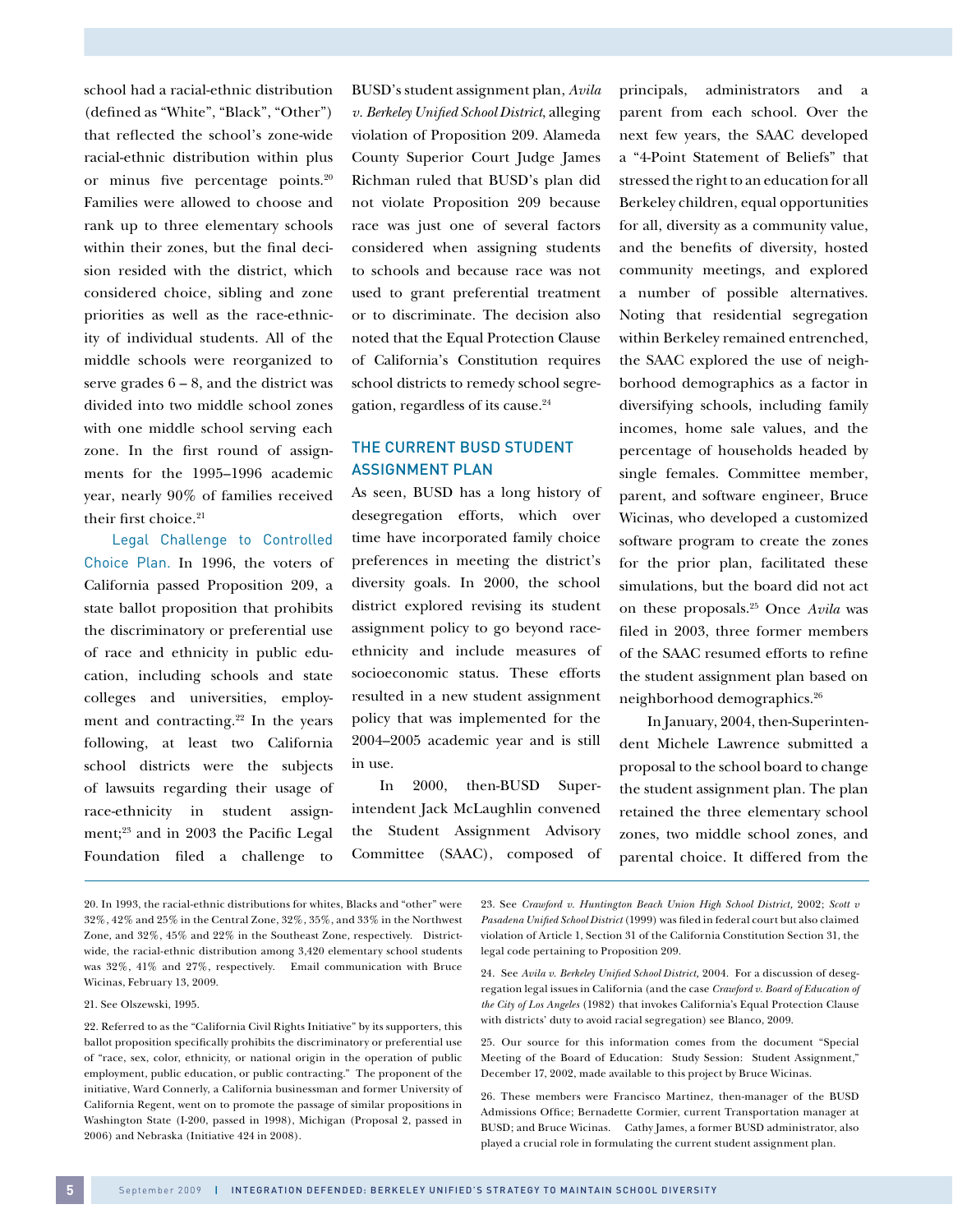1994 plan in one fundamental way: rather than considering the race-ethnicity of individual students, the new policy took account of the racial-ethnic, economic and educational diversity of each student's neighborhood so that schools reflected zone-wide diversity on these factors. The new plan did not receive universal support from the community; in fact, protestors stood outside the board meeting objecting to the dilution of race in student assignment.27 However, the school board approved the policy change and the new plan was put in place in the 2004–2005 academic year. At the

same time, the board also restated the district's 40-year commitment to racialethnic desegregation and described the need to consider parental education and household income in student assignment to reduce racial and socioeconomic isolation in schools (see boxed text).28 The resolution also articulated two additional goals: (1) school-site equity with a commitment to establish a base program across all schools and (2) staff diversity that reflects student diversity.

A New Measure of Diversity. As described above, the prior integration plan's primary innovation was

#### **Berkeley Unified School District's Integration Goals**

#### **Adopted 2004**

"We believe that assigning students using a multi-factor approach enriches the educational experiences of all students, advances educational aspirations, enhances critical thinking skills, facilitates the equitable distribution of resources and encourages positive relationships across racial lines."

#### **Parental Education**

"By including parent educational level in the student assignment process, Berkeley Unified School District seeks to distribute educational "capital" amongst the elementary schools and maximize the educational opportunities for all students."

#### **Household Income**

"When individual schools have greater access than others to fundraising activities, supportive programs and instructional materials that draw from the financial resources of its parents or neighborhoods this can create conditions of inequity."

#### **Race-Ethnicity**

"Our goal is to teach students how to thrive in a multi-cultural and multi-racial society, our ability to impart these skills in a diverse environment becomes of paramount importance."

#### **Promotion of School Site Equity**

"One of the measures of success of the student assignment program will be the extent to which schools offer a comparable education to the students enrolled at each site. …each [school] will share the equal responsibility of meeting the educational goals for achievement that apply to the District as a whole. In such a learning environment choosing or attending one school rather than another will confer neither significant advantage nor disadvantage to pupils enrolled at any individual site."

geographical zones that were drawn on the basis of 445 "planning areas" that identified student residential patterns by race-ethnicity. The new plan assigns each planning area a "composite diversity category (or "codes")" of one, two or three (see Figure 3). The composite diversity categories (or "codes") are based on household incomes, education attainment of adults 25 and older (both derived from the 2000 Census), and percentage of students of color enrolled in K-5 at BUSD (derived from a multi-year pool of enrollment data) in each planning area.<sup>29</sup> Each of these diversity components (race, income, and education) is weighted evenly to formulate the final diversity composite. In general, planning areas designated as category three have low percentages of non-white elementary school students and higher than average household incomes and levels of education among the adults. Planning areas categorized one are typically the opposite, and planning areas categorized as two are, in general, in between.<sup>30</sup> All students living in a particular planning area are assigned that area's diversity category for assignment purposes, regardless of the race-ethnicity, income, and levels of adult education in their individual households.

Families are allowed to choose up to three schools and three Spanish dualimmersion and/or bilingual education programs for assignment. (The language programs are described in more

**6**

Source: Berkeley Unified School District

#### 27. See Hernandez, 2004.

28. See Berkeley Unified School District, 2004. Board Resolution 7008 available at http://www.berkeley.net/index.php?page=student-assignment-plan.

29. Berkeley uses seven categories to differentiate average household income (taken from the 2000 Census) to compute its three-factor diversity code. This is considerably more complex than traditional binary measures of income such as eligibility for free/reduced lunch; sociologists often note here are very important distinctions among families both above and below the poverty or free lunch lines.

30. For example, the 2000 average household income of all planning areas coded as one was approximately \$32,000 compared with \$44,000 for planning areas coded as two and \$97,000 coded as three. Source: Bruce Wicinas by email communication July 24, 2009. See computation of the composite diversity categories at http://www.berkeley.net/index.php?page=student-assignmentplan. The website also describes the demographics of three planning areas, each categorized as a one, two or three, for illustration purposes.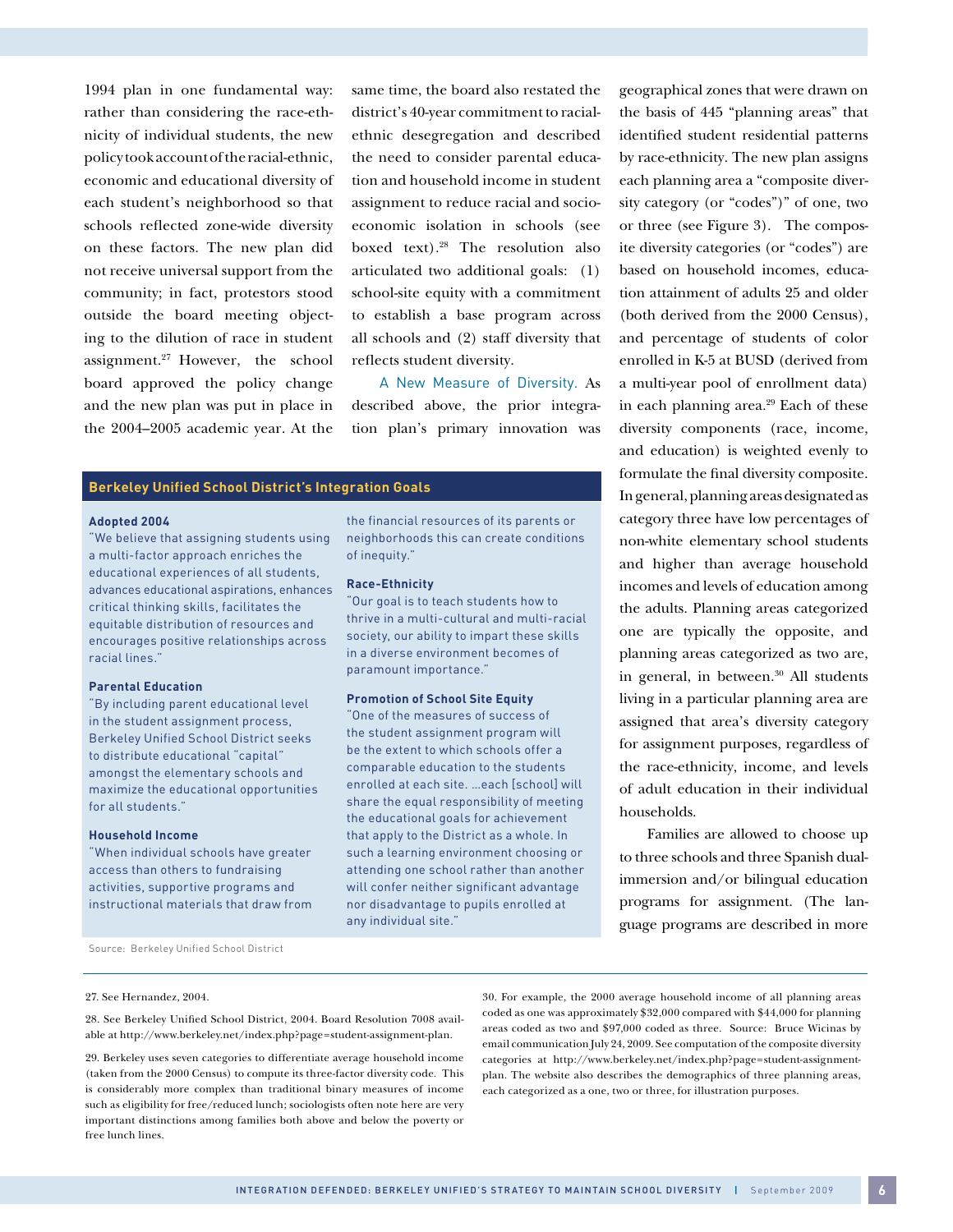FIGURE 3 | Berkeley Unified School District Composite Diversity Map



detail in Part IV). The district assigns students to schools and programs using a software program called "Assignware," which was specifically designed for BUSD by Bruce Wicinas.<sup>31</sup> Assignware first assigns all enrolled elementary students to the school they currently attend. Applicants who are Berkeley residents are assigned to schools using the following priorities:

- 1. Berkeley residents who are siblings of any current student attending the school and who will continue in attendance for the upcoming year
- 2. Berkeley residents living within the attendance zone
- 3. Berkeley residents living outside the attendance zone

These priorities apply to all applicants regardless of whether they are new to the district or are currently enrolled students requesting an intra-transfer.<sup>32</sup> First, the software program assigns students to dual immersion and bilingual programs; next, students are assigned to general programs. As it seeks to build grade-level enrollments that reflect the zone-wide diversity, the software considers the diversity categories of students, which are based on the planning area they live in, as it assigns students by each priority category.<sup>33</sup>

The goal of the student assignment plan is for all grade levels at each elementary school to approximately reflect (within 5-10 percentage points) the zone-wide distribution of diversity codes one, two, and three. Each zone has different distributions of these three diversity codes as can be seen in Table 1 (see next page); as such, the diversity category distribution at each school will vary depending on the zone it is located in. In fall 2007, a total of 198 kindergartners enrolled in Northwest zone schools. Of these, 53% lived in planning areas with composite diversity code one while 26 and 22% lived in planning areas that were coded two and three, respectively. Each of the kindergarten classes at the three schools located in the Northwest zone reflected this distribution within 5-10 percentage points. The same was true for the schools located in Central and Southeast zones: the diversity of their kindergarten enrollment was, in most cases, very similar to their zone-wide diversity. Prior to assigning students, the Manager of the Admissions Office determines grade-level capacities at each school and estimates each attendance zone's diversity category distribution based on multi-year averages of applicant pools and enrollment. With this information the estimated proportion of students from each diversity code to be enrolled at each grade-level at each school is identified. For example, if a zone's kindergarten diversity distribution of ones, twos and threes is estimated to be 50%, 25% and 25% respectively, the estimated proportion of available kindergarten seats for families from diversity categories one, two and three at each school within the zone would be 50%, 25% and 25%, respectively.

31. Information on the software can be found at http://assignware.com/. The district purchased a license for this software and has retained Mr. Wicinas' services as a consultant who modifies the assignment system's computer code as needed.

32. In contrast, requests for inter-district transfers are typically fulfilled in August just prior to the start of school. In 2007-08 there were 677 requests to transfer or remain a transfer student in the district. Of these, 479 students were allowed to continue enrolling in BUSD schools; 27 new students were allowed

to enroll (19 were children of BUSD employees who are allowed to attend via collective bargaining agreements); and 171 students (new or continuing) were denied. These students account for 5.5% of all students in the BUSD schools. BUSD School Board meeting minutes from 12/12/07. Accessed on February 18, 2009 at http://www.berkeley.net/december-12th-2007/.

33. Approximately 25% of families that applied for 2008-2009 kindergarten placement had a sibling priority.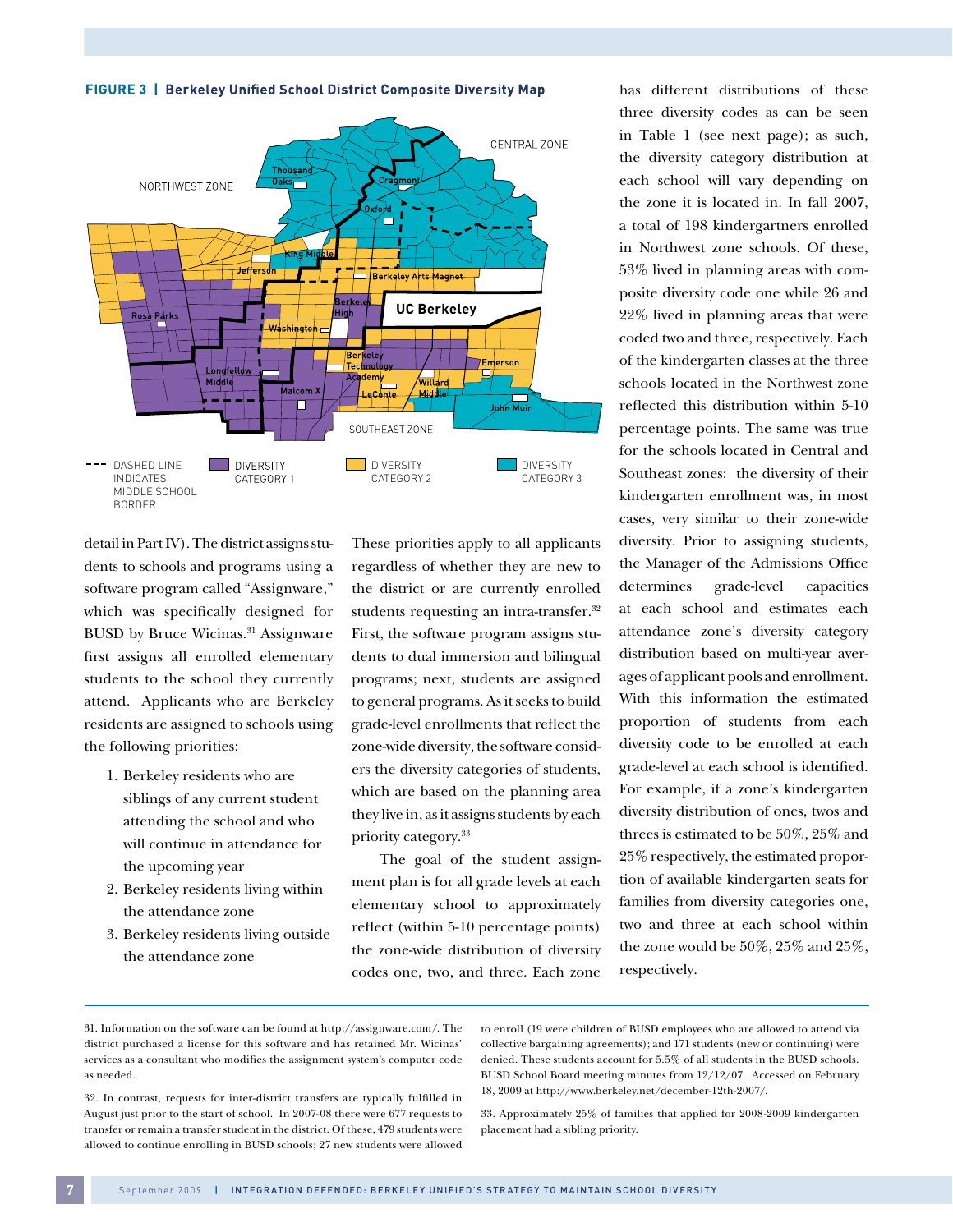The 2004 plan primarily applies to the elementary schools, although the same principles apply for assignment to Berkeley High School's (BHS) four small schools and two programs. Potential BHS students must choose at least one program to enroll in while they have the option of choosing one of the small schools. The goal guiding assignments in these six smaller units at BHS is for all units to reflect BHS school-wide diversity as measured by the diversity code distribution (currently at 48% from category one, 25% from category two and 27% from category three). There are two middle school attendance boundaries with one school in each, and most students are assigned to the school in their middle school zone unless they request the middle school outside their attendance boundary and space is available. A third middle school, Longfellow Magnet, has no attendance boundary and can be chosen by all students; no students are assigned to this school unless they request it.

In a later section of this report, we will describe the practices BUSD uses to implement this policy to ensure that such extensive use of choice does not disadvantage certain members of the community.

Legal Challenge to Berkeley's Current Plan. In 2006, BUSD was sued over its voluntary desegregation plan by the Pacific Legal Foundation alleging that the use of race-ethnicity as one of three factors in calculating the composite diversity code of each residential planning area violated

Proposition 209. In an April 2007 decision, the trial court ruled in favor of the district, noting that the raceethnicity of individual students is not considered in the district's school assignments but rather is just one of three factors used to determine diversity categories.34 Referring to the district's integration goals, the judge also noted that the United States Supreme Court upheld student diversity as a compelling state interest in *Grutter v. Bollinger,* a 2003 case about admission policy at the University of Michigan's law school.

The plaintiffs appealed the ruling, and the California Court of Appeals upheld the Berkeley student assignment plan in a unanimous decision.

The California Appellate Court ruled that the assignment policy did not violate Proposition 209 because "every student within a given neighborhood receives the same treatment, regardless of his or her individual race" and "regardless of whether his or her own personal attributes (household income and education levels, and race) match the general attributes of the planning area in which the student lives."<sup>35</sup> The court also noted that Proposition 209 "does not prohibit the collection and consideration of community-wide demographic factors" nor does it prohibit all consideration of race.<sup>36</sup> The California Supreme Court denied the petitioners' appeal on June 10, 2009.

#### **Table 1 | Composite Diversity Among Berkeley Unified School District's Elementary Schools:** Kindergarten Enrollment – Fall 2007

|                             | <b>DIVERSITY</b><br><b>CATEGORY 1</b> |                                            |      | <b>DIVERSITY</b><br><b>CATEGORY 2</b>             | <b>DIVERSITY</b><br><b>CATEGORY 3</b> |                                                   |                                 |  |
|-----------------------------|---------------------------------------|--------------------------------------------|------|---------------------------------------------------|---------------------------------------|---------------------------------------------------|---------------------------------|--|
|                             | $\%$                                  | Variance<br>from<br>Zone-Wide<br>Diversity | $\%$ | Variance<br>from<br>Zone-Wide<br><b>Diversity</b> | $\%$                                  | Variance<br>from<br>Zone-Wide<br><b>Diversity</b> | Number<br>of<br><b>Students</b> |  |
| <b>Northwest Zone</b>       | 52.5                                  |                                            | 25.8 |                                                   | 21.7                                  |                                                   | 198                             |  |
| Jefferson                   | 42.9                                  | $-9.6$                                     | 35.7 | 9.9                                               | 21.4                                  | $-0.3$                                            | 42                              |  |
| Rosa Parks                  | 51.4                                  | $-1.1$                                     | 23.0 | $-2.8$                                            | 25.7                                  | 4.0                                               | 74                              |  |
| <b>Thousand Oaks</b>        | 58.5                                  | 6.0                                        | 23.2 | $-2.6$                                            | 18.3                                  | $-3.4$                                            | 82                              |  |
| <b>Central Zone</b>         | 45.0                                  |                                            | 32.6 |                                                   | 22.3                                  |                                                   | 242                             |  |
| Cragmont                    | 47.5                                  | 2.5                                        | 27.9 | $-4.7$                                            | 24.6                                  | 2.3                                               | 61                              |  |
| Oxford                      | 54.1                                  | 9.1                                        | 24.6 | $-8.0$                                            | 21.3                                  | $-1.0$                                            | 61                              |  |
| Washington                  | 37.3                                  | $-7.7$                                     | 40.7 | 8.1                                               | 22.0                                  | $-0.3$                                            | 59                              |  |
| <b>Berkeley Arts Magnet</b> | 41.0                                  | $-4.0$                                     | 37.7 | 5.1                                               | 21.3                                  | $-1.0$                                            | 61                              |  |
| <b>Southeast Zone</b>       | 58.3                                  |                                            | 28.2 |                                                   | 13.6                                  |                                                   | 206                             |  |
| Emerson                     | 61.9                                  | 3.6                                        | 26.2 | $-2.0$                                            | 11.9                                  | $-1.7$                                            | 42                              |  |
| John Muir                   | 63.4                                  | 5.1                                        | 19.5 | $-8.7$                                            | 17.1                                  | 3.5                                               | 41                              |  |
| LeConte                     | 54.1                                  | $-4.2$                                     | 31.2 | 3.0                                               | 14.8                                  | 1.2                                               | 61                              |  |
| Malcolm X                   | 56.5                                  | $-1.8$                                     | 32.3 | 4.1                                               | 11.3                                  | $-2.3$                                            | 62                              |  |

Source: Adapted from BUSD document titled "Berkeley Unified School District Composite Diversity Outcome"

34. The district was represented pro-bono by Jon Streeter, a San Francisco Bay Area attorney. See *American Civil Rights Foundation v. Berkeley Unified School District,* 2007.

35. See page 29 in *American Civil Rights Foundation v. Berkeley Unified School District,* 2009.

36. Id., page 10.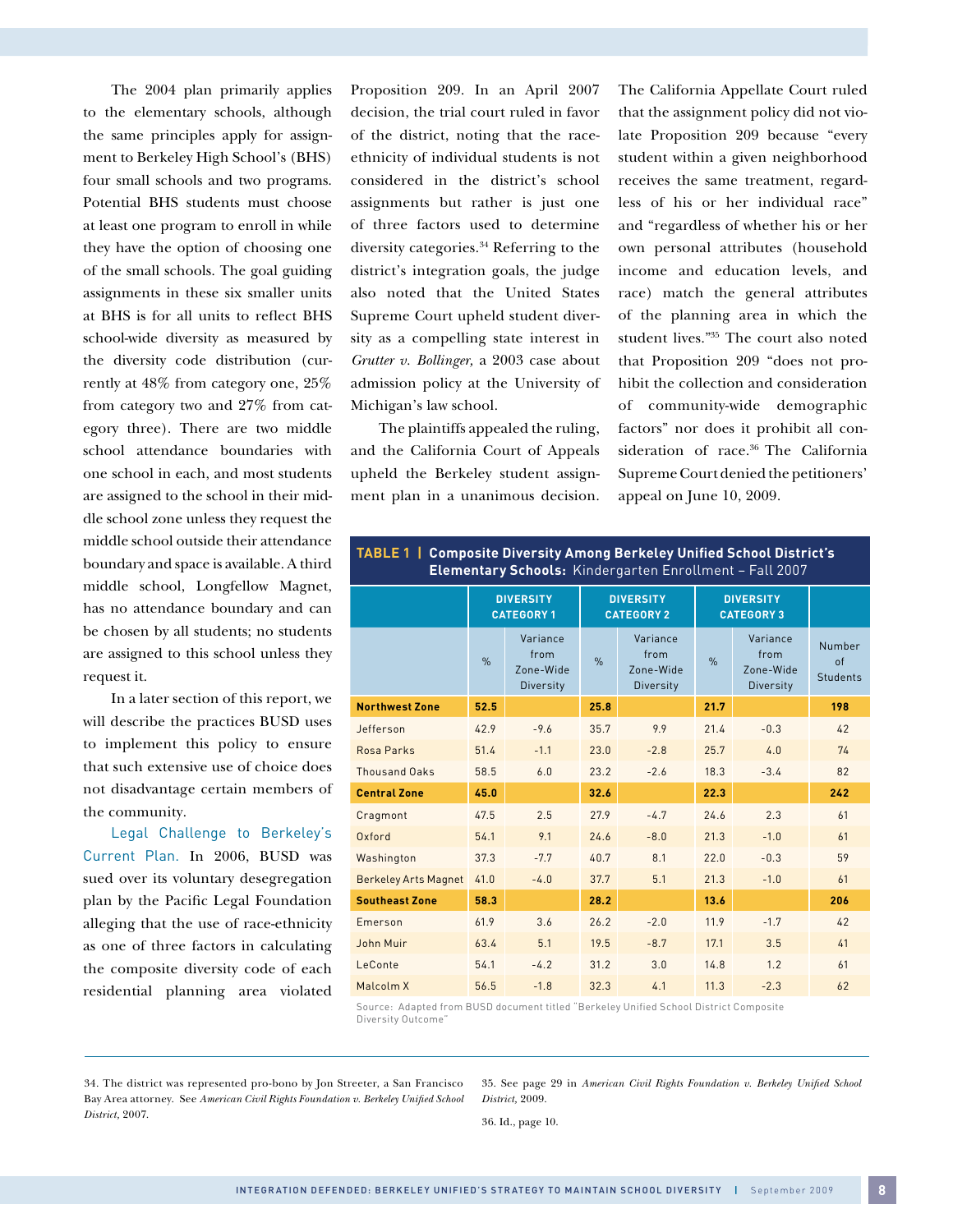# II. CHARACTERISTICS OF THE BERKELEY UNIFIED SCHOOL DISTRICT

BUSD adopted its first desegregation plan in response to residential segregation and has pursued alternative plans in order to mitigate the racially isolated schools that would result from a school assignment system based on neighborhood schools. In this section we describe the city's composition along each of the characteristics considered in BUSD's current plan: educational attainment, household income, and racial composition of residents.

The Berkeley Unified School District is coterminous with the city boundaries of Berkeley, California, situated on the eastern side of the San Francisco Bay and connected to the city of San Francisco and other parts of the Bay Area by public transportation. One of 18 school districts in Alameda County, the district currently serves approximately 9,000 students in eleven elementary schools, three middle schools, one comprehensive high school and one small continuation high school; there are no charter schools. Many other districts across the nation are comparable in size to BUSD—more than 1,000 districts report between five and ten thousand students in the U.S. including  $122$  in California.<sup>37</sup> The district enjoys extensive financial support from the citizens of Berkeley.<sup>38</sup>

In 1968, the year the district implemented its first major integration plan, district-wide enrollment was 16,000 students with nearly equal proportions of white and black students. Enrollment declined over the next 10 years, mirroring broader demographic change across all districts in Alameda County that, together, decreased by 23%. Since then, enrollment has remained relatively stable between 8,000 and 10,000. The district has considerable economic, linguistic and academic diversity; nearly 41% of students receive free and reduced lunch and oneeighth are classified as Limited English Proficient.39 The district has long-standing racial-ethnic gaps in achievement (as measured by test scores and four-year college coursework completion) and dropout rates with whites outperforming African-Americans and Latinos on most measures. For example, an estimated 18% of African-Americans and 22% of Latinos drop out of BUSD compared with  $9\%$  of whites.<sup>40</sup> An analysis of the academic and non-academic outcomes of students in BUSD is beyond the scope of this report, but a brief description of achievement outcomes for second- and third-graders is in the Appendix.

#### Berkeley, California

Berkeley is a mid-sized city with just over 100,000 residents; it is just the fourth largest city in Alameda County and dwarfed in size by some of California's largest cities. The city is relatively compact, only 10.5 square miles, which allows for easy

transport of students from anywhere within the district for desegregation purposes, and is home to the University of California's Berkeley campus, one of the leading public universities in the country. The University enrolls nearly 35,000 undergraduate and graduate students and has a major influence on the city of Berkeley—nearly three-quarters of its students live in Berkeley, and it is the largest employer in the city. The San Francisco Bay area is one of the nation's most expensive housing markets, and housing prices in Berkeley reflect this, but like many university cities, more than half of all available housing units in Berkeley are renter occupied.<sup>41</sup> In an attempt to maintain quality, affordable housing for Berkeley residents, the city established a rent stabilization ordinance, which limits the annual rent increases on nearly 80% of the rental units in Berkeley.<sup>42</sup>

City Demographics. Berkeley has grown increasingly diverse since its first desegregation efforts in the late 1960s. In particular, there has been an increase in the percentage of Asian, Hispanic, and multiracial residents. A majority of Berkeley residents remain non-Hispanic white, and the percentage of white residents has slightly increased since 2000 (see Table 2). Asians comprise the second-largest group at nearly 18%, likely due to the large Asian population at UC Berkeley.<sup>43</sup> Latinos comprise another 10% of the population. The Asian and Latino

37. See Table 4 in U.S. Department of Education, 2008.

data report "Dropouts by Ethnic Designation by Grade" at the California Department of Education's website.

<sup>38.</sup> Berkeley residents consistently vote for school funding measures by large majorities that generate millions of dollars annually to enhance school resources such as libraries, arts programs, and professional development. The Berkeley Schools Excellence Program is the best known local parcel tax that raised \$20 million alone in 2007-2008.

<sup>39.</sup> This is based on 2007-2008 data retrieved from Ed-Data http://www.ed-data.k12.ca.us/.

<sup>40.</sup> The racial-ethnic and socioeconomic achievement gap at Berkeley High, the district's one comprehensive high school, has been studied by many researchers over the years. See Noguera and Wing (eds), 2006; and Sacks, 2007. 2007-008 dropout rate data was retrieved July 5, 2009 from the online

<sup>41.</sup> See City of Berkeley Planning and Development Department (2008).

<sup>42.</sup> Under city-wide rent control, the average rental housing prices for oneand two-bedroom units has declined since 2000. The median monthly mortgage payment was \$2600, while the median rent was \$1000 See American Community Survey, 2007 accessed at www.census.gov.

<sup>43.</sup> In the fall of 2008, according to the University's website, 42% of undergraduates were Asian-American representing more than 10,000 students. In 2007, 34% of Asian residents of Berkeley were age 18-24 compared with 21% of whites and Latinos and 11% of African-Americans. Based on authors' calculations of the 2007 American Community Survey, U.S. Census Bureau.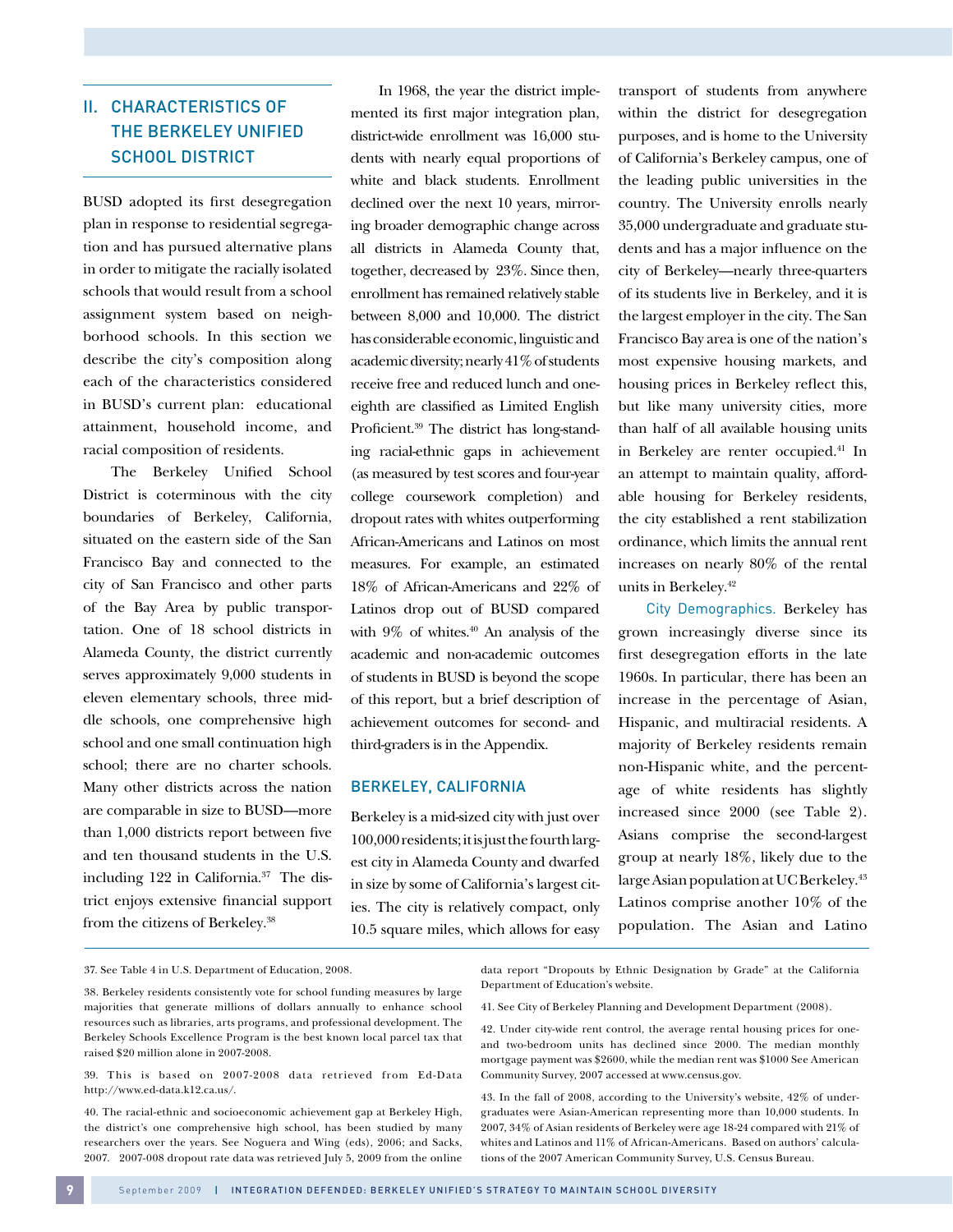| TABLE 2   Racial/Ethnic Composition of Berkeley, California, 1970 to 2007 |  |  |
|---------------------------------------------------------------------------|--|--|
|                                                                           |  |  |

| Race/Ethnicity (%)      | 1970    | 1980    | 1990    | 2000    | 2007    | <b>Change</b><br>1970-2007 |
|-------------------------|---------|---------|---------|---------|---------|----------------------------|
| White, non-Hispanic     | 67.7    | 66.9    | 58.3    | 55.2    | 57.4    | $-10.3$                    |
| Black, non-Hispanic     | 23.5    | 20      | 18.2    | 13.3    | 10.4    | $-13.1$                    |
| Hispanic                | 3.5     | 5.0     | 8.4     | 9.7     | 9.9     | 6.4                        |
| Asian                   | 7.4     | 10      | 14.4    | 16.3    | 17.5    | 10.1                       |
| Other                   | 1.5     | 3.1     | 0.8     | 1.0     | 3.9     | 2.4                        |
| Multiracial             | N/A     | N/A     | N/A     | 4.5     | 4.7     | N/A                        |
| <b>Total Population</b> | 116.716 | 103.328 | 102.724 | 102.743 | 111.680 |                            |

Sources: Bay Area Census, 1970 & 1980; U.S. Census, 1990 & 2000; American Community Survey 2007 Note: may not add up to 100% due to rounding

| <b>TABLE 3  </b><br><b>Measures of Educational Attainment, Poverty Status and Income</b><br>by Race-Ethnicity in Berkeley, California, 2000 |                                          |                |                                                                                 |                                             |                                           |                                                                 |                                         |  |  |
|---------------------------------------------------------------------------------------------------------------------------------------------|------------------------------------------|----------------|---------------------------------------------------------------------------------|---------------------------------------------|-------------------------------------------|-----------------------------------------------------------------|-----------------------------------------|--|--|
|                                                                                                                                             |                                          |                | <b>HIGHEST LEVEL OF EDUCATION ATTAINED BY</b><br><b>ADULTS AGE 25 AND OLDER</b> | <b>FAMILY INCOME</b>                        |                                           |                                                                 |                                         |  |  |
|                                                                                                                                             | % 12th<br><b>Grade or</b><br><b>Less</b> | $%$ HS<br>Grad | % Some<br><b>College</b>                                                        | $\frac{9}{6}$<br><b>BA</b><br><b>Degree</b> | $\frac{9}{6}$<br>Post BA<br><b>Degree</b> | % Families with<br><b>Children Below</b><br><b>Poverty Line</b> | % Families<br>w/ Income<br>$$100,000 +$ |  |  |
| Total<br>Population                                                                                                                         | 7.8                                      | 8.6            | 19.4                                                                            | 29.9                                        | 34.3                                      | 11.6                                                            | 34.3                                    |  |  |
| <b>Race-Ethnicity</b>                                                                                                                       |                                          |                |                                                                                 |                                             |                                           |                                                                 |                                         |  |  |
| White,<br>non-Hispanic                                                                                                                      | 2.1                                      | 4.1            | 15.4                                                                            | 34.8                                        | 43.5                                      | 4.2                                                             | 47.6                                    |  |  |
| Black,<br>non-Hispanic                                                                                                                      | 20.2                                     | 24.0           | 35.8                                                                            | 12.1                                        | 8.0                                       | 26.7                                                            | 8.1                                     |  |  |
| Hispanic                                                                                                                                    | 27.7                                     | 13.7           | 18.8                                                                            | 21.0                                        | 18.8                                      | 19.6                                                            | 15.4                                    |  |  |
| Asian                                                                                                                                       | 8.7                                      | 9.9            | 17.2                                                                            | 32.8                                        | 31.5                                      | 14.2                                                            | 15.6                                    |  |  |
| Other                                                                                                                                       | 32.6                                     | 12.9           | 21.7                                                                            | 17.6                                        | 15.2                                      | 15.4                                                            | 16.8                                    |  |  |
| Multiracial                                                                                                                                 | 8.6                                      | 11.1           | 28.3                                                                            | 27.2                                        | 24.8                                      | 22.8                                                            | 18.4                                    |  |  |

Source: Census 2000 Summary File 3 (SF 3) Note: may not add to 100% due to rounding

populations have steadily grown in size and proportion since 1970 while the number of non-Hispanic blacks has fallen precipitously since 1990 due to affluent blacks moving out to diverse suburbs and working class blacks getting squeezed out by increasing housing costs.44 African-Americans were nearly one-quarter of all residents in 1970 but comprised just over 10% of the population in 2007.

As one would expect in a city

with a highly selective and prestigious university, Berkeley residents, on the whole, are highly educated (see Table 3). Nearly two-thirds of adults have college degrees or higher and only eight percent lack a high school diploma. For comparison, the percentage of adults holding at least a bachelor's degree in the U.S. and in California is 25% and 27% while the percentage of residents without a high school diploma nationally and statewide is

20% and 23%, respectively.<sup>45</sup> One-third of all Berkeley families have incomes of \$100,000 or more, and just 12% of families with children live below the poverty line. These high levels of educational attainment and family incomes mask vast differences among racial-ethnic groups within Berkeley. Whereas more than three-quarters of white and nearly two-thirds of Asian Berkeley residents have a bachelor's degree or more, just 40% and 20% of Latino and African-American residents do. In contrast, 4 in 10 black and Latino residents have a high school diploma or less. More than one in five Latino and African-American families with children lives below the poverty line compared with just 4% of whites. White families in Berkeley are particularly wealthy: nearly half have incomes of \$100,000 or higher compared with just 8% and 15% of African-American and Latino families.

Residential Segregation. Residential segregation of Berkeley—and its relationship to racially-isolated schools—is one of the reasons BUSD adopted its school desegregation plan during the 1960s. Although racial-ethnic residential segregation in Berkeley declined between 1980 and 2000, for some groups it still remains high.<sup>46</sup> In general, whites and Asians have become more integrated with one another while blacks and Hispanics are largely separate from these groups.

We see the clear separation between whites and Asians and African-Americans and Latinos in Figure 4. White and Asian youth are concentrated on the east side of Berkeley (north and south of the university

<sup>44.</sup> Some of this is due perhaps to revised racial-ethnic classification by the Census since 1990 and the fact that those measured as black in 1990 may not have been classified as such in 2000. For a discussion of demographic change in Berkeley see chapter 10 in Wollenberg, 2008.

<sup>45.</sup> Based on authors' calculations of Census 2000 Summary File 3 (SF 3) - Sample Data.

<sup>46.</sup> Analysis of Berkeley census data from 1980 to 2000. Accessed on February 27, 2009 at http://www.s4.brown.edu/cen2000/WholePop/ CitySegdata/606000City.htm.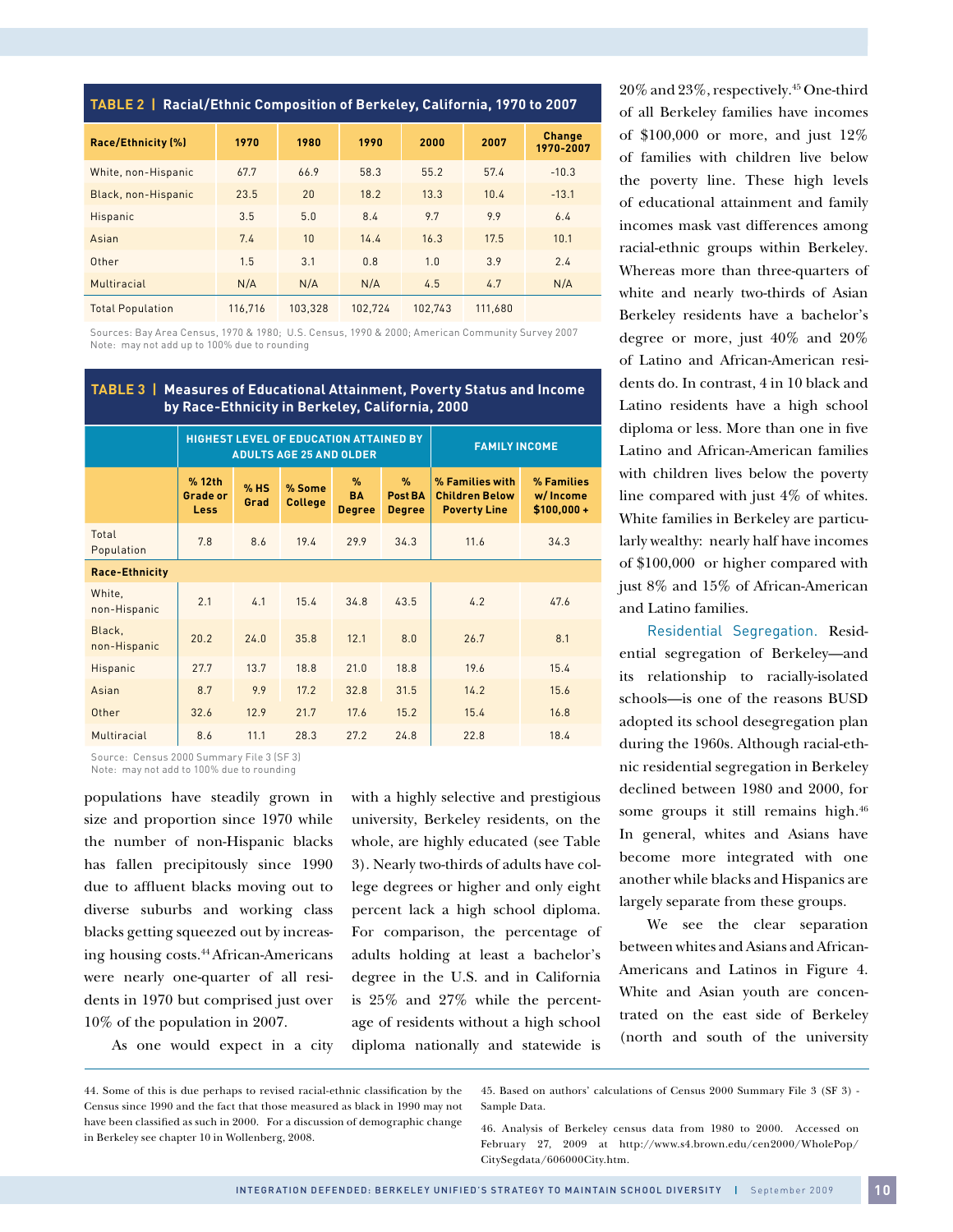

#### **Figure 4 | 2000 Residential Patterns by Block Group for Students Enrolled in K-12 by Race-Ethnicity in Berkeley, California**

Source: Census 2000, SF3 P047 **UC Berkeley** 

campus) while African-American and Latinos are largely concentrated on the west side of the city. There is remarkably little overlap between block groups that have the highest concentrations of white/Asian and African-American/Latino school-aged residents.47 Latinos and Asians were not as highly concentrated as blacks

and whites. However, in block groups where there are higher percentages of Latinos, they generally overlap with areas of high black concentration while higher concentrations of Asian youth coincide with areas of high white youth. The Northeast section, where there are high concentrations of whites, constitutes the "hills" of Berkeley and is adjacent to Albany, a smaller diverse city. The "flats" are in the southern part of Berkeley, next to Oakland.

In general, neighborhoods with higher concentrations of families with high incomes are in northeast Berkeley and, to a lesser extent, in southeast Berkeley, both areas that have concentrations of white students (see Figure 5). Areas with lower median income include areas immediately adjacent to the university, which may house students who have little to no current income and few children, and the southwestern part of Berkeley bordering Oakland, a larger city with high concentrations of black and Latino families.

In summary, the Berkeley Unified School District and the city of Berkeley are highly diverse and have maintained unusual stability of diversity for four decades. Alongside this considerable racial-ethnic diversity is persistent and substantial residential segregation and inequality in household income and educational attainment among different racial-ethnic groups that comprise the city.

# III. DOES BUSD HAVE RACIALLY AND ECONOMICALLY INTEGRATED SCHOOLS?

In this section we examine how successful BUSD's policy has been at creating racially diverse schools. Achieving racially and economically diverse schools is a two-stage process for districts: they must attract and hold a diverse study body and enrollment must be distributed relatively evenly

47. A census block group has between 600 and 3,000 residents and is smaller than a census tract.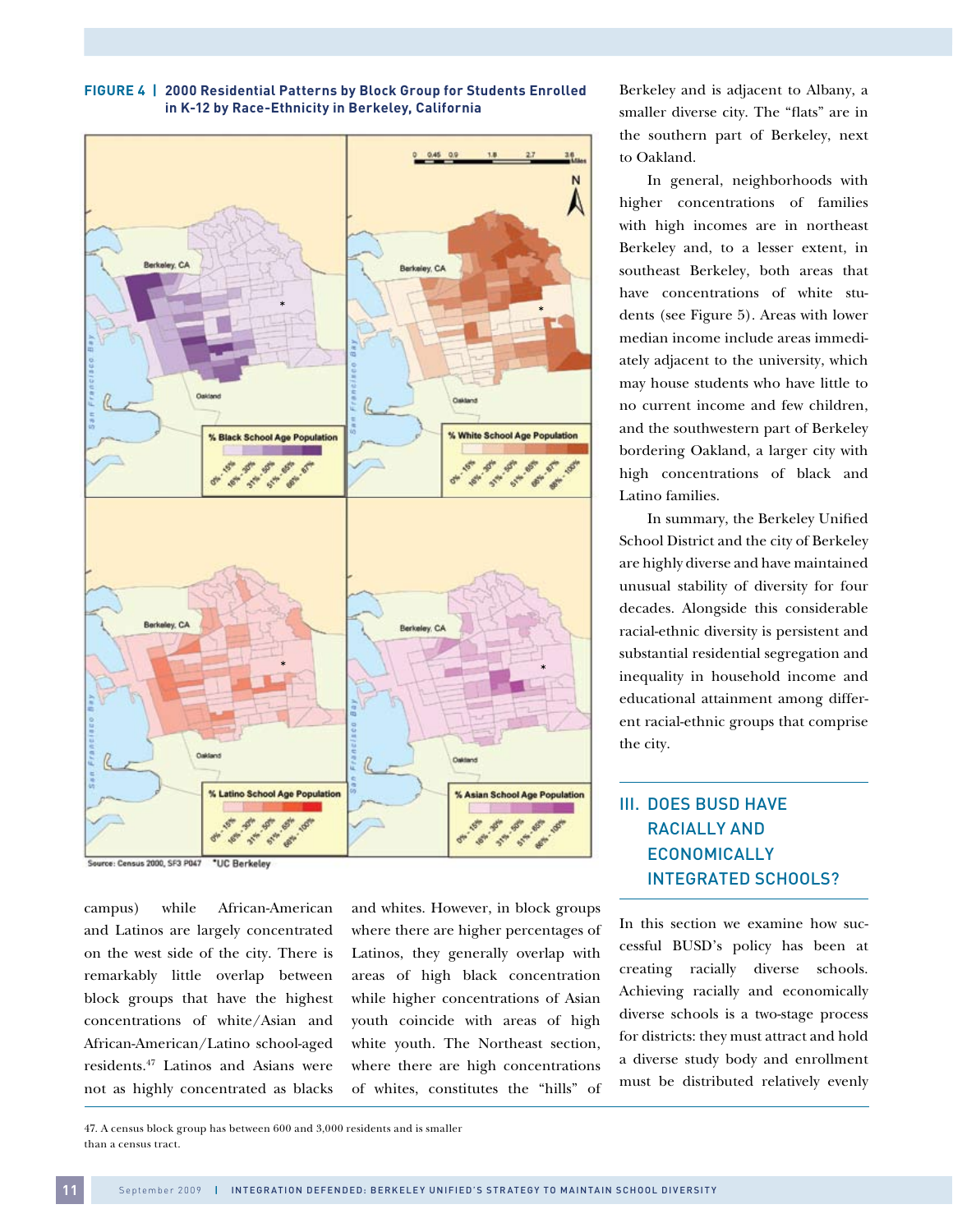



Source: Census 2000 SF3 P077

across schools. One way to evaluate the success of desegregation policies is the extent to which they are able to attract all potential students.

Berkeley's student assignment plan is what's known as a controlled choice plan. It seeks to provide parental choice while allowing the district to manage the choices in a way that furthers its goal of diversity. Educational

choice has proliferated as a way of giving parents more input into where their child attends school and, as a result, generating support for public education.48 Proponents of controlled choice plans have suggested that an additional benefit of these types of plans is that they will cause schools that are chosen by fewer families to seek to improve their school to make it more

attractive to families who are "choosing".49 A choice plan relies, in part, on producing schools that are attractive to eligible students and their families. To produce racial diversity, these schools should be attractive to families of all backgrounds. As such, in addition to examining the racial-ethnic and economic integration of BUSD schools, we also analyze participation in public schools for Berkeley residents; we then turn to assessing the racial and economic integration of BUSD schools.

There are a number of schooling options in the city of Berkeley and surrounding cities for families to choose from including traditional public schools, charter schools, private schools, and home schooling.<sup>50</sup> According to 2007 estimates, 77% of Berkeley residents who were enrolled in K-12 attend public schools while 23% are enrolled in private schools, rates that have remained fairly consistent since 1990. Private school usage among Berkeley residents is high compared with California's statewide usage (9%) but it is closer to the private school usage in the larger metropolitan area (San Francisco-Oakland-Fremont) of  $15\%$ .<sup>51</sup> At the same time, public school usage varies substantially by the race-ethnicity of the students. As of 2000—the last year for which the Census disaggregated the type of school attended by racial-ethnic group—there were striking differences in usage of public schools by raceethnicity in Berkeley (see Figure 6). In particular, 62% of non-Hispanic white students attended public schools while more than 80% of Latino and more

Alameda, Contra Costa, and San Francisco counties in 2006-07 serving more than 15,000 students that were available to students across district borders. Source: NCES Common Core of Data, 2006-07.

51. Based on authors' calculations of data from the 1990 and 2000 Census, and the 2007 American Community Survey.

<sup>48.</sup> See Harris, 2006.

<sup>49.</sup> See Willie & Alves, 1996.

<sup>50.</sup> There are twenty independent and religious private schools within the city limits of Berkeley alone that enroll more than 3,400 students (who may or may not be city residents). Likewise, there were 61 charter schools in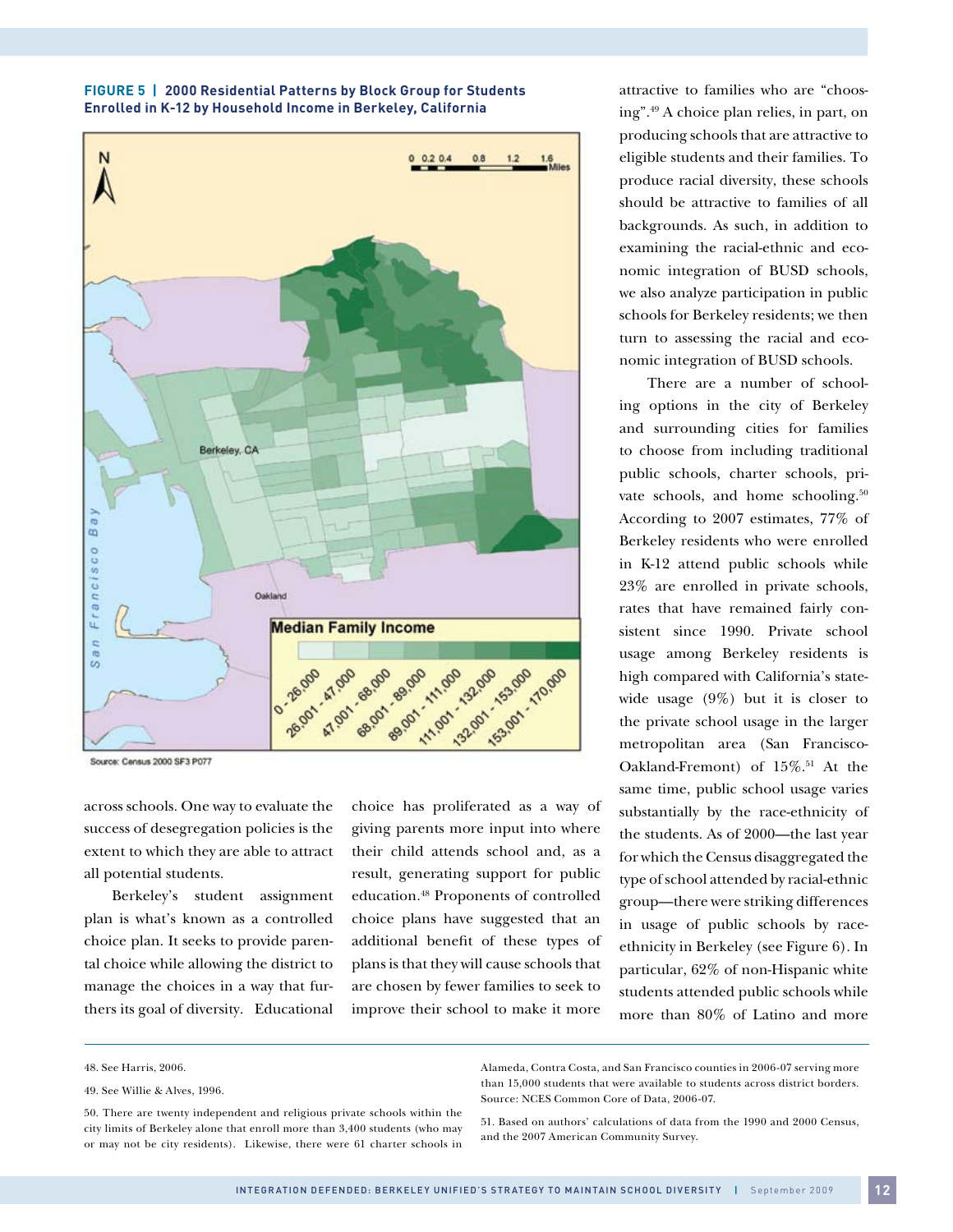

**Figure 6 | Berkeley Residents' K-12 Enrollment in Public and Private** 

than 90% of black students did so. This suggests that BUSD was not attracting white students at the rate of students of color in 2000; unfortunately, we do not have disaggregated data for the years after the current plan was put in place. However, the majority of schoolaged residents from every racial-ethnic group in Berkeley report attending public schools.

### The Racial and Economic Diversity of Berkeley **SCHOOLS**

We now turn to an analysis of the racial-ethnic and socioeconomic demographics of BUSD schools (see Table 4). While the goal of Berkeley's plan is to achieve diversity (as measured by the diversity categories) at each elementary school that reflects zone-wide diversity, we assess whether Berkeley's schools under this plan are a) raciallyethnically diverse and b) economically diverse.52 We use a common measure of compliance with desegregation which is to compare the representation of a group of students with its

**13**

representation among. For example, if all elementary schools were integrated, we would expect all schools to have similar racial compositions within 5-10 percentage points compared with the racial-ethnic composition of all elementary school students combined. We examine this for low income students (as measured by free/reduced lunch status) and for white, black, Latino and Asian students.53 We find that despite the neighborhood segregation described above, there is substantial diversity across the district's elementary schools in particular, which the 2004 plan explicitly pertains to.

Elementary Schools. In 2008-09, Berkeley elementary schools enrolled 3,678 students. The current Berkeley integration plan was implemented for the entering kindergarten class in 2004-05, thus these schools have one grade level of students who were admitted as kindergarteners under the previous student assignment plan. Table 5 (on page 15) examines the extent to which the racial-ethnic and economic composition of each elementary school mirrors the racial composition of all BUSD elementary school students within 10 and 5 percentage points. In general, BUSD's elementary schools appear integrated when using the 10 percentage points criteria. There are no schools where Asians and whites deviated from their share of elementary students and just one school where African-Americans did so. There were two schools (both schools with Spanish dual immersion programs) where Latinos varied more than 10 percentage points from their representation among all elementary school students.

The number of schools where groups differed from their representation among all elementary school students increased for all four groups using the stricter criteria of five percentage points. The white and Asian students' population differed by more than five percentage points in one school from the percentage of all elementary students. By contrast, black and Latino student composition deviated from their share of elementary students in four and seven schools, respectively. Variation in Latino schoollevel percentage is the largest, from one school with less than one-tenth of students who were Latino to another school where Latinos comprised more than one-third of all students. Students from all four racial-ethnic groups were within 5% of the racial composition of BUSD elementary schools in three out of the eleven elementary schools, Jefferson, Emerson, and Cragmont.<sup>54</sup>

There are similar patterns in economic integration. In 2007-2008, 48%

52. Since BUSD's plan is to approximate zone-level diversity, it is possible to achieve this goal but not to have district-wide racial or economic diversity if, for example, the zones had unequal distributions of students by race or poverty.

separate populations, and therefore would be difficult to interpret.

53. In this section we do not analyze the multiple/no response category. Although it is a large percentage of students, we view this as combining two

<sup>54.</sup> Notably, as discussed below, these three schools were the most highly chosen school in each of the three zones for the kindergarten cohort of 2008-09. This suggests that the plan is most successful at integrating students from all racial-ethnic groups where demand is highest.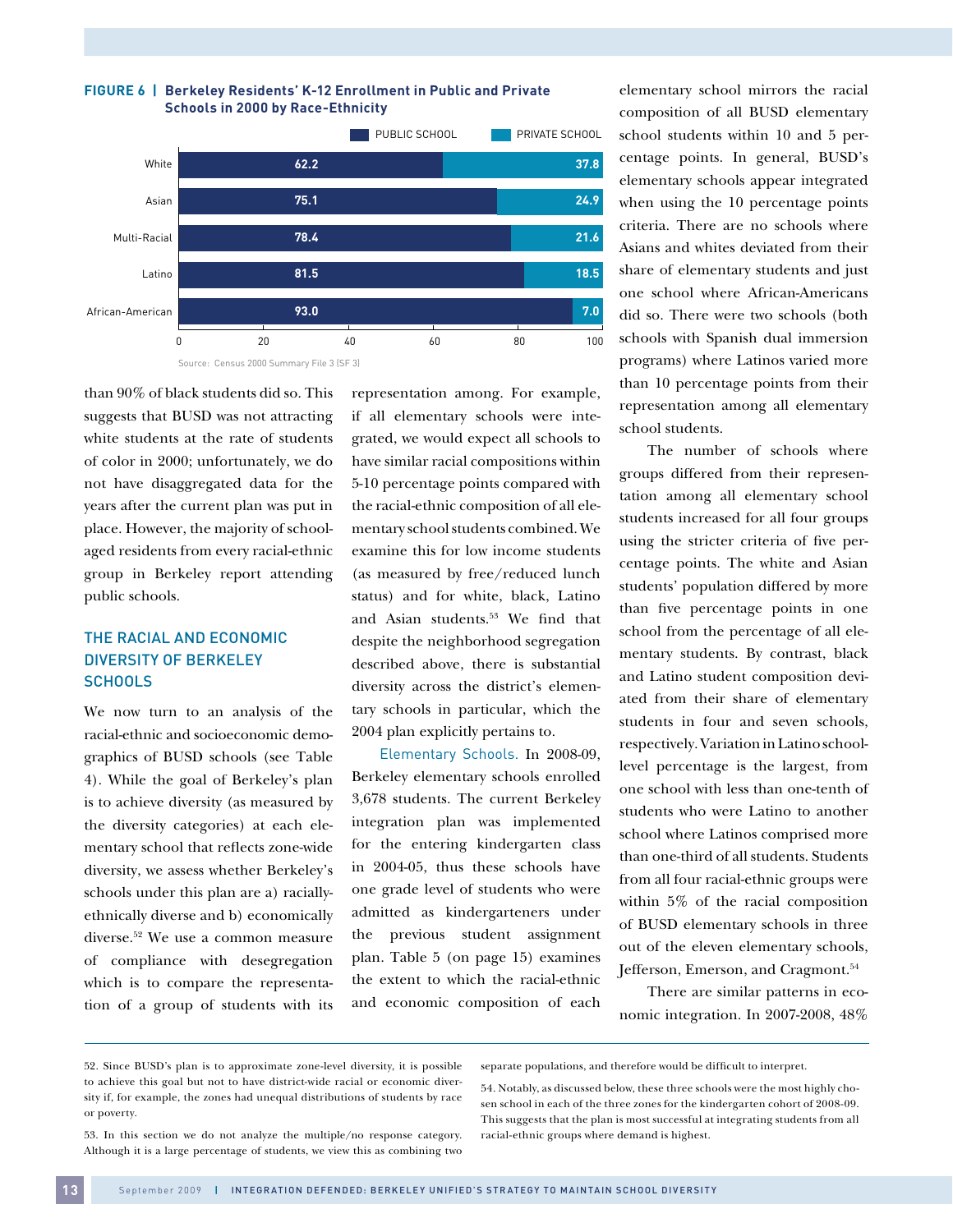**Table 4 | Racial-Ethnic and Economic Composition of Berkeley Unified Schools, 2008-2009**

|                                                     | <b>TOTAL</b><br><b>ENROLLMENT</b> | <b>AMERICAN</b><br><b>INDIAN %</b> | <b>ASIAN %</b> | <b>LATINO %</b> | <b>AFRICAN</b><br><b>AMERICAN %</b> | WHITE % | MULTIPLE/NO<br><b>RESPONSE %</b> | FREE/<br><b>REDUCED</b> |
|-----------------------------------------------------|-----------------------------------|------------------------------------|----------------|-----------------|-------------------------------------|---------|----------------------------------|-------------------------|
|                                                     |                                   |                                    |                |                 |                                     |         |                                  | <b>LUNCH %</b>          |
| <b>Elementary Schools</b>                           |                                   |                                    |                |                 |                                     |         |                                  |                         |
| <b>Berkeley Arts Magnet</b>                         | 375                               | 0.0                                | 10.7           | 9.6             | 20.3                                | 34.9    | 24.5                             | 38.2                    |
| Cragmont                                            | 389                               | 0.3                                | 3.3            | 21.1            | 25.7                                | 30.6    | 19.0                             | 35.7                    |
| Emerson                                             | 307                               | 0.0                                | 8.1            | 19.9            | 24.8                                | 26.7    | 20.5                             | 50.3                    |
| Jefferson                                           | 280                               | 0.4                                | 11.4           | 15.4            | 20.7                                | 32.5    | 19.6                             | 41.4                    |
| John Muir                                           | 228                               | 0.0                                | 7.5            | 11.8            | 33.8                                | 23.7    | 23.2                             | 51.3                    |
| LeConte                                             | 299                               | 0.7                                | 5.7            | 24.4            | 21.4                                | 27.4    | 20.4                             | 59.6                    |
| Malcolm X                                           | 381                               | 0.3                                | 8.7            | 10.8            | 25.7                                | 30.4    | 24.1                             | 52.9                    |
| Oxford                                              | 277                               | 0.4                                | 5.1            | 10.8            | 28.9                                | 32.9    | 22.0                             | 41.4                    |
| Rosa Parks                                          | 407                               | 0.5                                | 5.4            | 31.2            | 13.5                                | 29.7    | 19.7                             | 54.6                    |
| <b>Thousand Oaks</b>                                | 419                               | 0.5                                | 5.2            | 33.9            | 12.9                                | 28.2    | 19.3                             | 52.0                    |
| Washington                                          | 316                               | 0.3                                | 13.9           | 16.1            | 16.5                                | 35.4    | 17.7                             | 50.7                    |
| <b>Total Elementary</b>                             | 3,678                             | 0.3%                               | 7.6%           | 18.4%           | 21.5%                               | 30.4%   | 20.9%                            | 48.0%                   |
| <b>Middle Schools</b>                               |                                   |                                    |                |                 |                                     |         |                                  |                         |
| Longfellow Arts and<br>Technology                   | 429                               | 0.5                                | 7.0            | 24.2            | 33.1                                | 16.3    | 18.9                             | 55.1                    |
| <b>Martin Luther King</b>                           | 900                               | 0.1                                | 8.9            | 16.1            | 23.2                                | 34.7    | 17.0                             | 39.5                    |
| Willard                                             | 467                               | 0.2                                | 11.6           | 13.7            | 33.8                                | 22.7    | 18.0                             | 57.4                    |
| <b>Total Middle School</b>                          | 1,796                             | 0.2%                               | 9.1%           | 17.4%           | 28.3%                               | 27.2%   | 17.7%                            | 47.8%                   |
| <b>High Schools</b>                                 |                                   |                                    |                |                 |                                     |         |                                  |                         |
| <b>Berkeley High</b>                                | 3,329                             | 0.2                                | 8.2            | 13.4            | 27.6                                | 33.3    | 17.3                             | 28.2                    |
| <b>Berkeley Technology</b><br><b>Academy School</b> | 119                               | 0.8                                | 3.4            | 18.5            | 67.2                                | 1.7     | 8.4                              | 44.1                    |
| <b>Total High School</b>                            | 3,448                             | 0.2%                               | 8.0%           | 13.5%           | 29.0%                               | 32.2%   | 17.0%                            | 28.8%                   |
| <b>BUSD Total</b>                                   | 8,922                             | 0.3%                               | 8.0%           | 16.7%           | 25.8%                               | 30.4%   | 18.8%                            | 40.5%                   |

Source: California Department of Education

Note: Free/reduced lunch data from 2007-2008. More recent data became available after this report went to press.

of elementary students were receiving free/reduced lunch.<sup>55</sup> Whereas the representation of low-income students varied by 10 percentage points and more from all elementary school students in just two schools, that number increases to six when applying the 5 percentage points criteria. One school had nearly 60% of students from lowincome families while another only had 36%. Two of the three schools where all racial-ethnic groups were balanced were schools that were out of economic balance due to having lower

percentages of low-income students than among all BUSD elementary students. Thus, by this measure of student poverty, BUSD's student assignment plan is not as effective as it is for diversifying most racial groups of students.

Middle and High Schools. While the 2004 plan explicitly applies to elementary school assignment, assignments to middle schools remain based on the mid-1990s controlled choice plan that created two middle school zones that run the length of the city (King/Willard border, recall Figure 2). Parents submit parental preference forms for middle school placement, but most families are assigned to the middle school they are zoned for unless space is available at their preferred school. King and Willard give preference to students residing in their zone and students are placed at Longfellow based on a lottery; none of the three middle schools consider the diversity code of potential students.

Based on the 10 percent criteria, the middle schools are very integrated: in 2008-09, only white representation

commonly used measure of students from low-income families and, more importantly, is publicly-available data. For further discussion of the way in which "poverty" is categorized in student assignment plans, see Reardon, Yun, and Kurlaender, 2006.

<sup>55.</sup> BUSD uses a measure of socioeconomic status in its diversity code computation that is taken from the Census about household income and divides areas into seven categories. We use free/reduced lunch eligibility as a measure of socioeconomic status since eligibility for free/reduced-lunch is a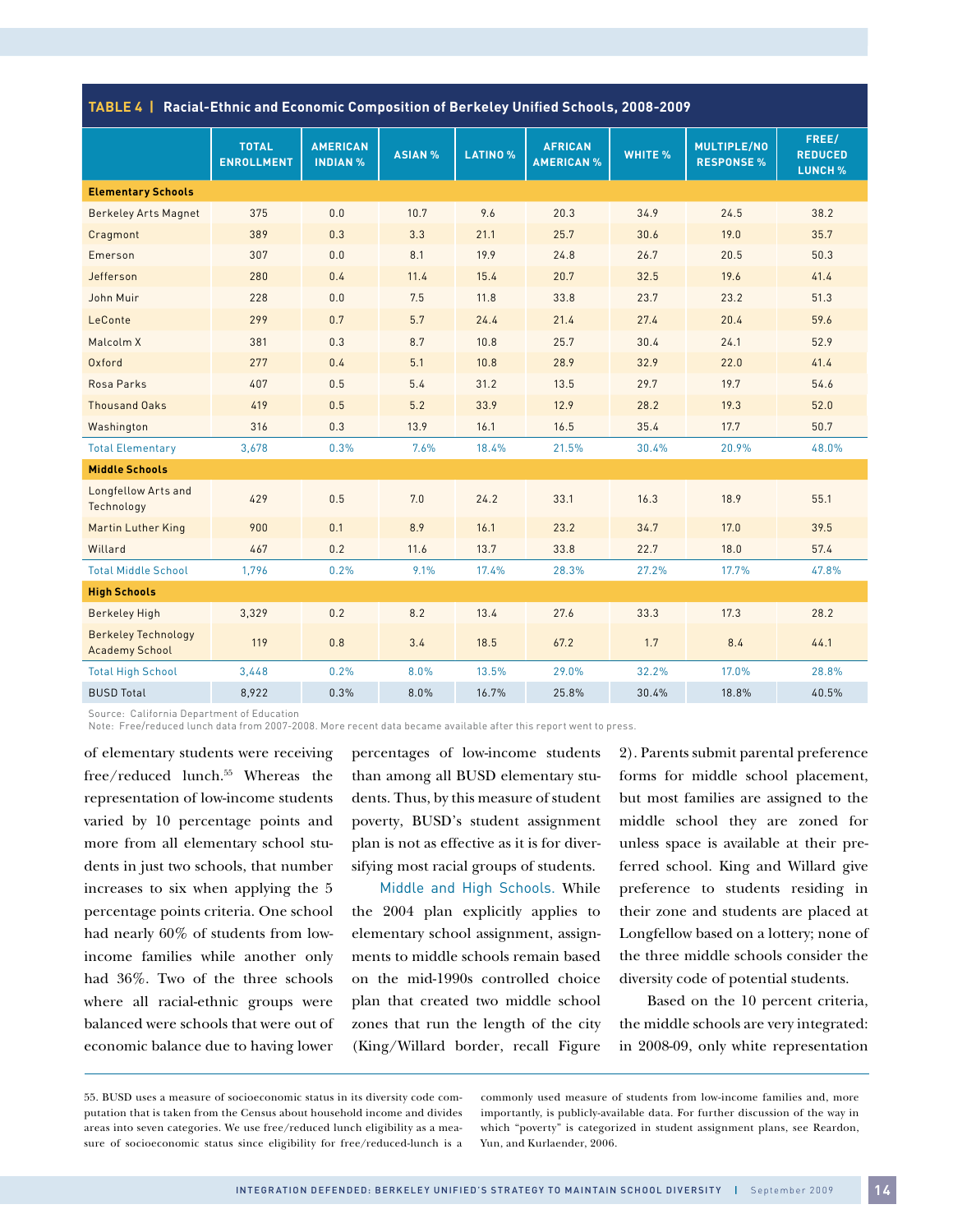**Table 5 | Deviation from System-wide Racial-Ethnic & Economic Composition in BUSD among Elementary & Middle Schools, 2008-2009\*** 

|                                                       | <b>ASIAN/</b><br><b>PACIFIC</b><br><b>ISLANDER</b> | <b>BLACK</b>   | <b>LATINO</b>  | <b>WHITE</b>   | FREE/<br><b>REDUCED</b><br><b>LUNCH</b> |
|-------------------------------------------------------|----------------------------------------------------|----------------|----------------|----------------|-----------------------------------------|
| <b>Elementary Schools</b>                             |                                                    |                |                |                |                                         |
|                                                       |                                                    |                |                |                |                                         |
| <b>Composition Across All Schools</b>                 | 7.6%                                               | 18.4%          | 21.5%          | 30.4%          | 48.0%                                   |
| # of Schools whose Percentage<br>Deviates 10% or More | $\overline{0}$                                     | $\mathbf{1}$   | $\overline{2}$ | $\Omega$       | $\overline{2}$                          |
| # of Schools whose Percentage<br>Deviates 5% or More  | 1                                                  | $\Delta$       | 7              | 1              | 6                                       |
| <b>Middle Schools</b>                                 |                                                    |                |                |                |                                         |
| <b>Composition Across All Schools</b>                 | 9.1%                                               | 17.4%          | 28.3%          | 27.2%          | 47.8%                                   |
| # of Schools whose Percentage<br>Deviates 10% or More | $\overline{0}$                                     | $\mathbf{0}$   | $\mathbf{0}$   |                | $\mathbf{0}$                            |
| # of Schools whose Percentage<br>Deviates 5% or More  | $\overline{0}$                                     | $\mathfrak{p}$ | 1              | $\mathfrak{p}$ | 3                                       |
|                                                       |                                                    |                |                |                |                                         |

Source: California Department of Education

Note: There are 11 elementary schools and 3 middle schools in BUSD; Free/reduced lunch data from 2007-2008.

\* American Indian/Alaskan Native are 0.3% of the district enrollment & those that either gave multiple racial-ethnic responses or no responses at all account for 20.9% of elementary students.

at one school (Longfellow, the one middle school without a zone) varied 10 percentage points or more than their representation among all middle schools (again see Table 5). Likewise, all three middle schools have low-income populations within 10 percentage points of the districtwide middle school average of 48%. However, percentages of black and white students at two of the three middle schools vary at least five percentage points from the percentage of BUSD middle school students whereas one school varies from the Latino percentage by more than five percentage points. King has more than twice the percentage of white students as does Longfellow. All three middle schools vary more than five percentage points from the percentage of lowincome middle school students. Again, King has the lowest percentage at just under 40% while the other schools had more than 55% of students from low-income families.

Berkeley High School is a large school with more than 3,300 students in 2008-09 that is the only districtwide comprehensive high school. The diversity plan pertains to its four small schools and two programs, where the goal is for each to be representative of school-wide diversity. Similar to the elementary school lottery, students are assigned to the smaller units within the high school by taking into account students' preferences, sibling attendance, and the diversity code of students.<sup>56</sup> There is also a small alternative high school, Berkeley Technology Academy. More than 85% of the students in 2008-09 were African-American or Latino, which is considerably higher than Berkeley High School, and there was also a higher percentage of lowincome students.

Summary. As seen, there is a rich diversity of students in BUSD's schools. While integration varies by racial group and less integration exists in the middle schools compared with the elementary schools, in general, the integration across the district is fairly high. In elementary schools, there is less variation among white and Asian students while black and Latinos students are disproportionately enrolled in some schools in comparison to their overall percentage of the elementary school enrollment and not as much in others. These patterns of deviation in the racial composition of students from the system-wide averages have remained relatively consistent over the past few years.

There is more disparity between schools when examining student poverty than race-ethnicity: a majority of the elementary schools and all middle schools vary five percentage points or more from the district low-income percentage. This results in schools of substantial differences in terms of the percentage of low-income students in schools, which may affect the way in which schools are perceived by parents. For example, if schools have particularly high numbers of low-income students—or conversely if there are few such students—parents may take such considerations into account in ranking their school choices. In choice-based systems, schools that are somewhat imbalanced may become more so over time.57 Yet, BUSD's policies and procedures may mitigate the stratifying effect of choice systems. These trends will be important to monitor over time to ensure that schools that differ from the systemwide average for one or more racial-economic group do not diverge further.

57. For more discussion, see Brief of the American Psychological Association, 2006.

<sup>56.</sup> For more details about assignment to small schools and programs at BHS see, http://bhs.berkeley.net/index.php?page=lottery-selection-process. 2008-2009 enrollment data by race-ethnicity for BHS small schools and programs are not available.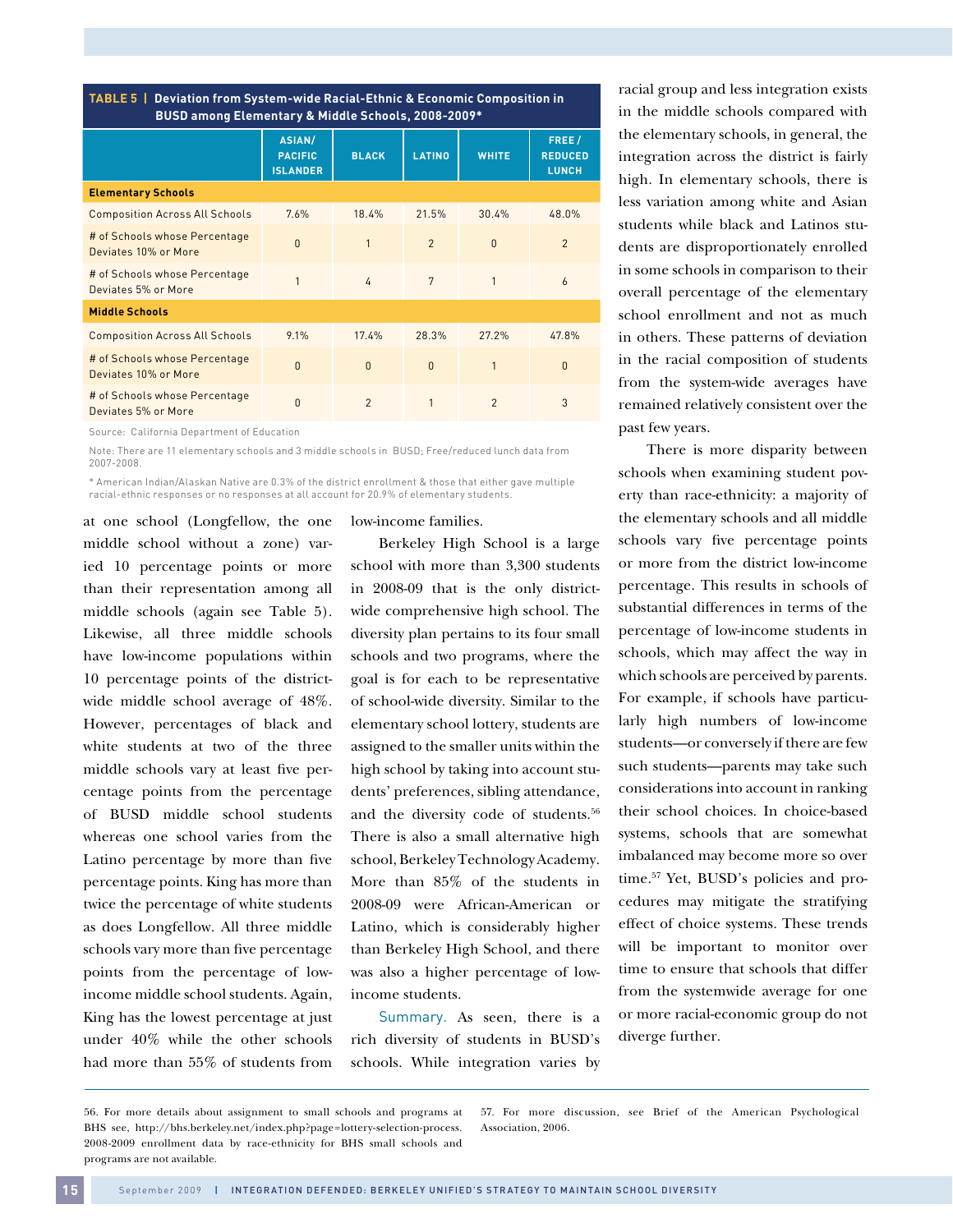# IV. IMPLEMENTING THE BUSD SCHOOL INTEGRATION PLAN

Having seen above that BUSD has substantially integrated schools and how its policy operates seemingly within the confines of the Supreme Court's guidance on voluntary integration plans, we examine in this section policy and practices for implementing the plan as well as what lessons there are from BUSD for other districts with similar goals. Of course, the history of commitment in Berkeley to voluntarily implementing desegregation—in a metropolitan area where they witnessed considerable disagreement about court-ordered desegregation policies — undoubtedly contributes to its current racial integration. We highlight a few key components that we believe help this plan maintain racially diverse schools. First, the three zones that cut across the entire district remained identical to the prior plan, but an added geographic layer of diversity codes distinguished the 2004 plan from its predecessor. Second, the district has in place a series of practices to try to counteract the stratifying effect that educational choice policies often have. These include a streamlined enrollment process, a simplified application, outreach to families, management of wait lists for schools where there are more requests than available seats, and efforts to make all school choices appear equal and attractive to BUSD families.

What is evident from our study of the district is that the entirety of the current plan—not simply the

actual criteria by which choices are granted—is important for creating and sustaining Berkeley's racial diversity. As a result, we describe below the holistic policies and practices that contribute to Berkeley's integration efforts. We include analysis of data from the kindergarten applicants for the 2008–2009 school year to explore how elementary schools are "chosen" by incoming families and their assignment outcomes.

#### THE AFTERMATH OF PICS: Using Zones for Diversity

The U.S. Supreme Court decision in June 2007 striking down Louisville and Seattle's voluntary integration plans contained five separate opinions with considerable disagreement among the Justices as to what legal integration options remain for school districts. The Court strongly affirmed the compelling educational and social interest in integrated schools but blocked traditional methods of assigning students solely on the basis of their race in districts which were not under court orders (where such assignment policies are required to undo a history of illegal segregation). A majority of the Court was concerned about the use of *individual* students' race-ethnicity in student assignment.<sup>58</sup> Both student assignment plans were struck down because they took account of the race of individual students.

Justice Kennedy explicitly approved some race-conscious and race-neutral methods that the Court found to be permissible. In particular, Justice Kennedy suggested that raceconscious methods that don't take account of individual student's race but look instead to the racial demographics of neighborhoods would be permissible. Justice Kennedy listed several methods including the use of zones to achieve diversity: "Strategic site selection of new schools; drawing attendance zones with general recognition of the demographics of neighborhoods; allocating resources for special programs; recruiting students and faculty in a targeted fashion; and tracking enrollments, performance, and other statistics by race."59 While acknowledging that these are race-conscious means of pursuing the goals of diversity and reducing racial isolation, Justice Kennedy noted that these are permissible because they "do not lead to different treatment based on a classification that tells each student he or she is to be defined by race."60 In fact, he goes so far as to suggest that plans that do not use individual racial classification would be subjected to a much lower standard of review.

This part of Justice Kennedy's opinion is noteworthy for several reasons. First, if Justice Kennedy had joined the plurality opinion in its entirety, school districts might have been prohibited from any consideration of race in the pursuit of diversity. Yet, research demonstrates that "race-neutral" student assignment policies are not as effective in maintaining racially diverse schools as race-conscious policies. For examples, studies of districts that have adopted geographic/neighborhoodbased plans and/or choice-based policies that eliminated any use of race, have found that there has been

59. *Parents Involved* at 2792.

<sup>58.</sup> Both Louisville & Seattle noted in their briefs to the Court the relatively few students whose choices were affected by their race to emphasize that they used race in a way that was as less burdensome as possible. Louisville also described how they used zones to encourage racial-ethnic diversity.

<sup>60.</sup> Id.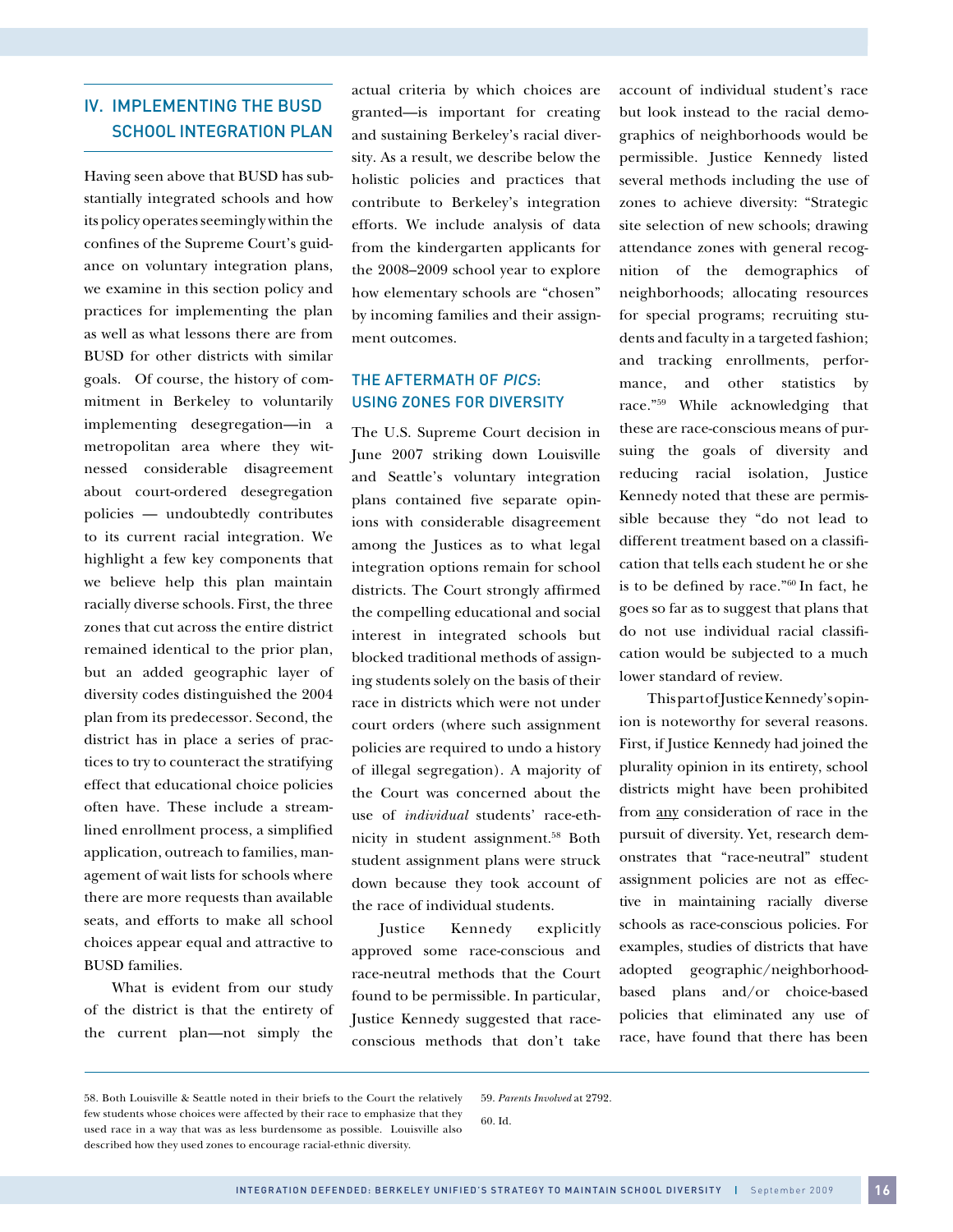a subsequent rise in racial isolation after the adoption of the new plan.<sup>61</sup> Similarly, most evidence suggests that plans using socio-economic status of students are not as effective in creating racially diverse schools as are plans using race.<sup>62</sup>

Second, one of the tools that has been used for decades to assign students to schools—both for diversity purposes or not—has been attendance zones. In desegregation plans, zones are drawn in such a way to create student populations with a mix of students. In 1971, the U.S. Supreme Court suggested that one tool that school districts should use to desegregate was non-contiguous zones, or those which combine two areas of a district that are not geographically proximate to one another.63 Louisville drew its attendance zones in its court-ordered and voluntary integration plans to promote racial diversity. The Supreme Court did not strike down these efforts in its decision.<sup>64</sup>

Berkeley's plan incorporates geography at two levels. As described above, the plan uses small zones (planning areas) to assign a diversity code to all students within each zone. In addition, Berkeley's current plan—like its two previous desegregation plans—divides the district into zones. After assigning current students and siblings, the plan then considers students living in the zone of a particular elementary school. Among these zone students, it then considers the diversity code of the students. Thus, living within the zone of a school provides an advantage in assignment to that school.

The 2004 plan retained the three zones that were drawn for the previous plan. In determining the zones for the earlier plan, the district sought to draw boundaries that, to the best of its ability, evenly divided existing capacity in the elementary schools, the size of the population, and the racial composition. The district, however, not only had significant racial segregation to complicate this task, but also the challenge of working around the UC-Berkeley campus on the east side of the district. Bruce Wicinas, who designed the current assignment system, was asked by the district to suggest revised configurations to those used under the 1968 plan which tried to match black and white neighborhoods. After trying many variations, at the suggestion of students from an MIT graduate seminar, Wicinas designed three zones that would be roughly equivalent to one another and each with capacity of 1,200 elementary school seats. In addition to the logistical challenges of designing zones, there were also political pressures, which is perhaps why they have not been revised since their implementation in the prior plan—and the lack of such revisions likely made the 2004 plan seem easier to implement to district officials.65 Yet in its description of the 2004 plan, the district says that it will monitor the boundaries to make sure that population shifts have not created zones with uneven populations and/or school capacity.

It is impossible to ascertain from available data what the current racialethnic distribution of the school-aged children is in each zone. According to

Wicinas, there was a "population shock" shortly after the implementation of the new zones in the 1990s, with two zones gaining more population than the third.66 Due to the priority given to students by the zone they live in, more research is needed to understand how the diversity of students, the number of school-aged students, and school capacity are similar or different across zones.

Berkeley is using geographical zoning in an innovative way to promote diversity. Notably, these zones were carried over from the previous desegregation plan, which meant less change for the district and its families. Recall from the description of the plan that all within-zone students, regardless of diversity code category, are considered for zone schools before any students from outside the zone are considered. This gives a significant preference to within-zone students. Thus, for the plan to be successful in creating diverse schools, an important feature of the zones is that the population is relatively evenly distributed across each of the zones—which was no small feat in a district like Berkeley's with residential segregation and the UC-Berkeley campus bisecting the eastern part of the district. Zoning remains an important tool that districts can use in their pursuit of diversity.

#### Mechanics of the Plan

There is an abundance of research that has documented the unequal resources, including information, motivation, and resources, faced by families of different racial-ethnic groups and social class as they engage

<sup>61.</sup> See, e.g. Lee, 2006; Godwin et al., 2006.

<sup>62.</sup> Reardon et al., supra note 55.

<sup>63.</sup> *Swann v. Charlotte-Mecklenburg,* 1971.

<sup>64.</sup> The monitor in San Francisco's desegregation case suggested that the lack of inclusion of geography as a factor in its multi-factor diversity index doomed its success. See Biegel, 2008.

<sup>65.</sup> Email communication with Bruce Wicinas, April 7, 2009.

<sup>66.</sup> Id.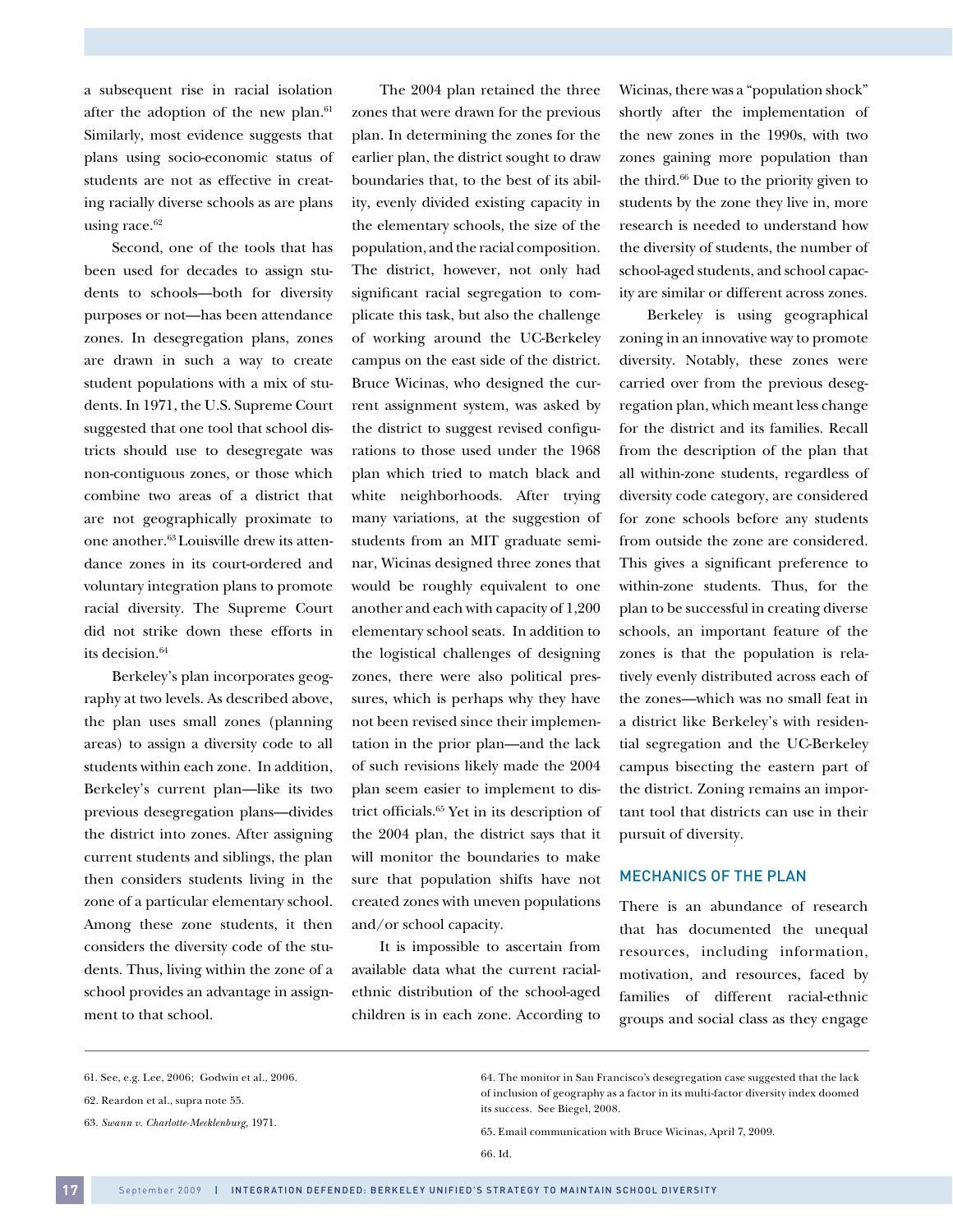in school choice. Whether navigating a system with multiple requirements, deadlines, and options or forming different choice sets, families engage seemingly neutral systems of school choice with different opportunities to learn about schooling options available to them.67 If school districts that offer school choice are unmindful of these differences they run the risk of producing the same inequities that the integration policy was designed to address.68 Our research on the BUSD integration plan revealed several ways the district proactively addresses disparities in information and participation that may be found among Berkeley residents. In addition to describing the mechanics of the plan for elementary students, we interweave information on the choices and outcomes among the 659 families who participated in Round 1 of the student assignment process for 2008–2009 kindergarten placements.69

The Application Process for Elementary Schools. Enrollment season at the district typically begins in early fall of each year. At that time, the district embarks upon a season of outreach to families to encourage them to participate in the choice system, learn about their options and submit their choices by the Round 1 assignment deadline, typically held in February. All families new to the district and current elementary school students requesting a transfer must submit a "Parental Preference Form." The form, available in both English and Spanish, is two pages long and solicits a variety of demographic information such as preschool experience, home language, highest parental education level, student ethnicity (with the option of choosing two), and the enrollment of any current siblings in a BUSD elementary school. The parental preference form also describes the priorities used by the assignment system (e.g., sibling preference, within-zone schools, out-of-zone schools) and explains that transportation is provided for all elementary school students to schools within their zones that are more than one mile from their homes. In Fall 2009, as part of district budget cuts, transportation will be provided for elementary students who live more than  $1.5$  miles from their school.<sup>70</sup> These forms are available in the district's Admissions Office, online at the district's website, and at the school fair hosted by the district each fall.

Dual Language Immersion Schools. There are three two-way Spanish dual immersion programs available for choice, one in each zone. These programs are located at Rosa Parks, LeConte, and Cragmont. Each program site assigns 50% of its seats to native Spanish speakers and 50% to native English speakers; the goal is for both groups of students to become bilingual and biliterate in Spanish and English. Most students typically enter a dual immersion program as kindergartners and may continue with the program through middle school if they choose to attend Longfellow, the only middle school without an attendance zone. A Spanish bilingual education program located at Thousand Oaks is also available for families with children whose first language is Spanish and who want their children to be taught subject material in their native language while they learn English. Requests for dual immersion and bilingual education placement require a separate Parental Preference Form that also instructs families to rank their choices.<sup>71</sup> These programs receive a substantial amount of interest (see Table 6). One-third of all families in Round 1 requested Dual Immersion placement.72 Approximately half of these applicants chose just one dual immersion program while 30% applied to all three available to them for choice (data not shown). Nearly half of families that applied to a dual immersion program were assigned to one, and among those who were assigned to dual immersion, 95% received their first choice among the three programs.

Visiting Schools and Outreach. The Admissions Office at BUSD, in partnership with the elementary schools, encourages families to learn as much as they can about all schools and programs, especially those within their zones, and provides families with many opportunities to do so. Families can determine their zones by visiting the Admissions Office (which opens at 8:00 am every day) or the district's website, which includes extensive information on the integration plan. The Admissions Office organizes an

67. See, for example, Fuller, Elmore and Orfield (Eds.), 1996; Hamilton and Guin, 2005. Bell, 2006.

72. Just 4%requested bilingual program placement.

<sup>68.</sup> For an in-depth analysis of one school district's school choice system, see André-Bechely, 2005.

<sup>69.</sup> It is important to note that California does not require kindergarten attendance. It is impossible to know how many Berkeley residents choose not to enroll their children in Kindergarten (whether public or private). The California Teacher's Association (2006) estimates that 80% of first graders statewide attended kindergarten.

<sup>70.</sup> See Bhattacharjee, 2009.

<sup>71.</sup> In 1998 the voters of California passed Proposition 227, mandating that English learners be taught in "sheltered English Immersion" settings. Parents throughout the state who wish for their English learner children to receive bilingual education must request a waiver. As such, the Parental Preference Form serves as the first step in the waiver process for BUSD families.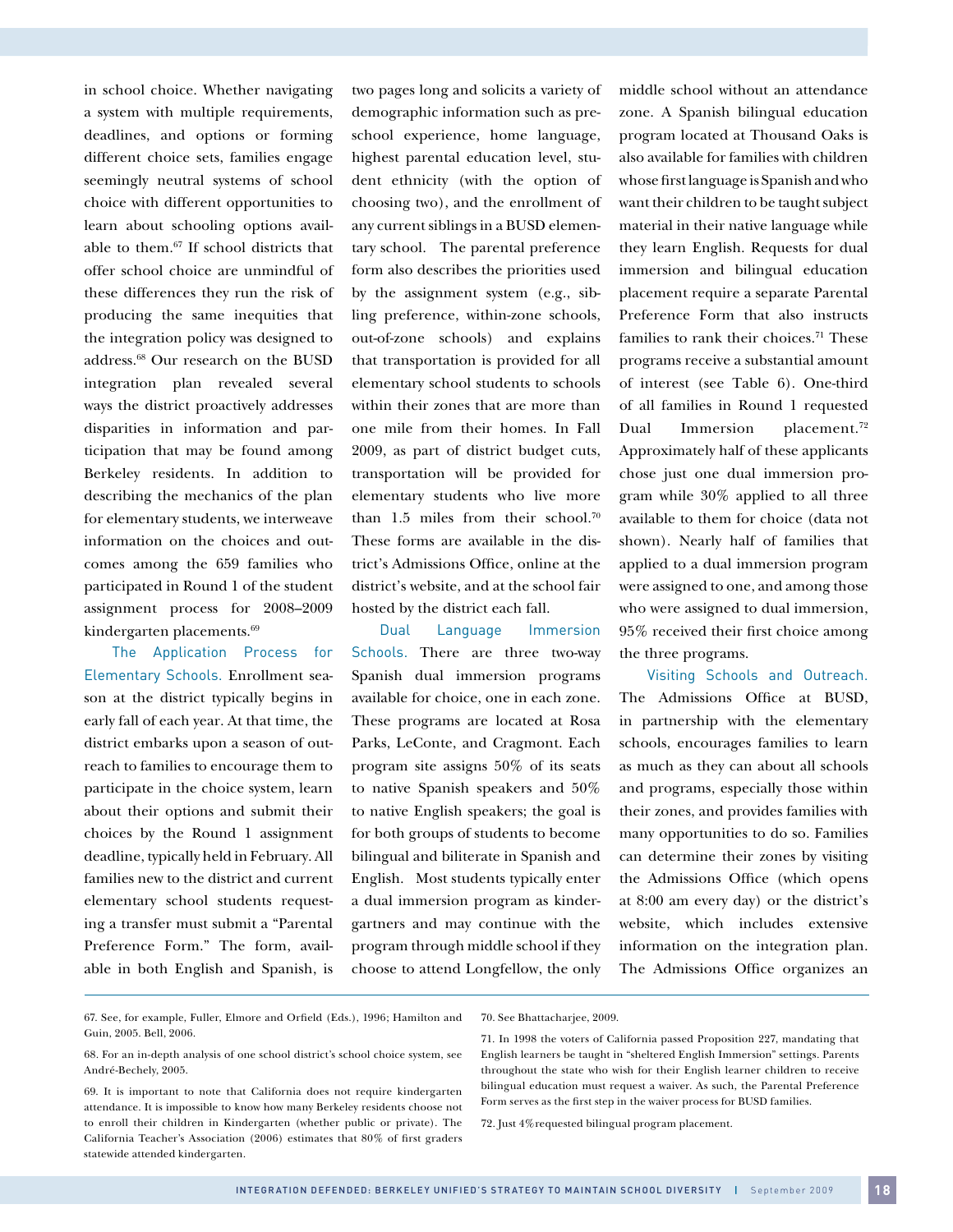| <b>Berkeley Unified School District</b>    |              |            |                                    |                                 |                                         |                                         |  |  |  |
|--------------------------------------------|--------------|------------|------------------------------------|---------------------------------|-----------------------------------------|-----------------------------------------|--|--|--|
|                                            |              |            |                                    | <b>OTHER MEASURES OF CHOICE</b> |                                         |                                         |  |  |  |
|                                            |              |            | <b>Number of Schools Requested</b> |                                 | <b>Requested</b>                        | <b>1st Choice</b>                       |  |  |  |
|                                            | <b>Three</b> | <b>Two</b> | One                                | <b>None</b>                     | <b>Spanish Dual</b><br><b>Immersion</b> | <b>School Was</b><br><b>Out of Zone</b> |  |  |  |
| Total                                      | 78.2         | 9.7        | 10.9                               | 1.2                             | 32.5                                    | 13.4                                    |  |  |  |
| <b>Race-Ethnicity</b>                      |              |            |                                    |                                 |                                         |                                         |  |  |  |
| White                                      | 83.3         | 7.3        | 9.1                                | 0.4                             | 30.6                                    | 10.3                                    |  |  |  |
| Latino                                     | 58.6         | 17.2       | 20.2                               | 4.0                             | 43.4                                    | 25.5                                    |  |  |  |
| African-American                           | 84.5         | 6.9        | 8.6                                | 0.0                             | 32.8                                    | 21.2                                    |  |  |  |
| Asian/Other                                | 80.4         | 5.9        | 13.7                               | 0.0                             | 11.8                                    | 12.0                                    |  |  |  |
| Multi-Racial                               | 83.0         | 9.2        | 6.5                                | 1.3                             | 39.2                                    | 7.4                                     |  |  |  |
| <b>Highest Level of Parental Education</b> |              |            |                                    |                                 |                                         |                                         |  |  |  |
| College Graduate +                         | 81.9         | 7.1        | 9.9                                | 1.1                             | 32.0                                    | 10.8                                    |  |  |  |
| Some College                               | 79.8         | 13.9       | 6.3                                | 0.0                             | 34.2                                    | 16.9                                    |  |  |  |
| <b>HS Graduate or Less</b>                 | 65.4         | 16.1       | 14.8                               | 3.7                             | 35.8                                    | 28.4                                    |  |  |  |

**Table 6 | Round 1 Requests for 2008-2009 Kindergarten Assignment**

Source: Berkeley Unified School District

annual district-wide Kindergarten Fair in early fall where each elementary school hosts a booth staffed by school administrators and parent volunteers who answer parents' questions, and the district's central office provides information on transportation and district-wide programs. Families may visit elementary schools during the months of December and January when the elementary schools are open Tuesday and Thursday mornings for visitors. In addition, each elementary school hosts a Kindergarten Night in January when families may visit the school, meet teachers and principals, and ask questions. These events are advertised on the district's home page. Families also get information on the student assignment system and individual schools from

the Berkeley Parents Network, a local email listserve.

The manager of the Admissions Office conducts outreach to the city's low-income families to notify families of the choice system and school visitation options by visiting districtrun preschools and local head-start programs. Our analysis of estimated participation rates in the first round of assignments for the 2008-2009 school year suggests that the district's efforts to encourage all families to participate in the student assignment system could be improved. The deadline for the first round of assignments is typically in early February, and the 659 applications it received for kindergarten placement account for approximately 76% of all kindergartners who enrolled in BUSD for fall 2008.73 This

may reflect matriculation rates, mobility that is typical in a university city, and the district's efforts to reach families. African-Americans and Latinos are less likely to participate in Round 1 compared with whites, although those that do participate are very likely to enroll. Among the 58 self-identified African-American students, whose families participated in Round 1, the majority (52) enrolled in BUSD that fall. However, according to official district enrollment statistics, there were 110 African-American kindergartners enrolled at BUSD in fall 2008, suggesting that just 47% of African-Americans participated in Round 1. Similar figures for Latinos and whites are 69% and 91%, respectively.<sup>74</sup>

Choosing Schools. The Parental Preference form instructs families to choose and rank up to three schools within their attendance zones. The vast majority of families in Round 1 listed three schools on their form while 11% chose just one and the majority chose a school within their zone as their first choice (see Table 6). Although families receive a lower priority in assignment to schools outside of their attendance zones and no transportation to these schools, 39% chose at least one school outside their zone (data not shown) and 13% chose an out-of-zone school as their first choice.75 There were distinct patterns by race-ethnicity and parental education.76 First, similar proportions of whites and African-Americans chose three schools on their parental preference forms but

<sup>73.</sup> The district typically receives between 600 and 700 requests for kindergarten placement.

<sup>74.</sup> Data on kindergarten enrollment drawn from the online report "2008-09 District Enrollment by Gender, Grade & Ethnic Designation" available at the California Department of Education's webtool "Data Quest". Accessed April 8, 2009.

<sup>75.</sup> According to district staff, many families list the school that is closest to their home as their first choice, regardless of whether it is in their zone or not. Unfortunately, the data we analyzed do not contain information on home addresses.

<sup>76.</sup> Our analysis of choice and matriculation data is limited to whites, African-Americans and Latinos due to the small cell size of other groups. Although the multi-racial group is the second largest in this dataset, their patterns are similar to whites.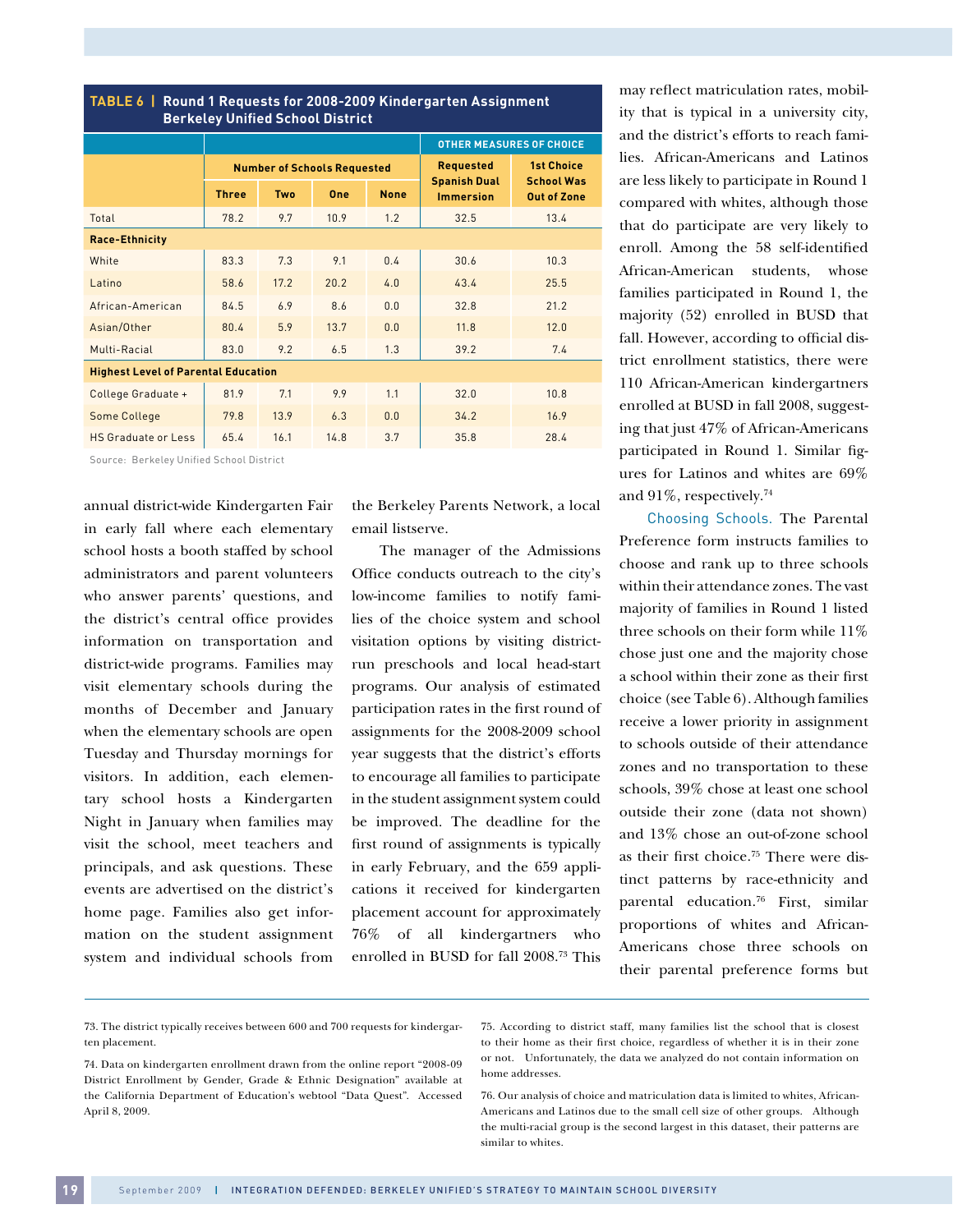only 59% of Latinos did so. Instead, 20% of Latinos chose just one school. The number of schools chosen was also correlated with parental education: families with high school diplomas or less were less likely to list up to three schools on their Parental Preference Forms and more likely to list a school outside their zone as their first choice compared with families with college degrees or higher. Over one quarter (26%) of Latino families listed a school outside their zone as their first choice as did 28% of parents with high school diplomas or less, even though doing so results in a lower priority assignment. This suggests these families may be misunderstanding the option of listing up to three schools on their parental preference forms and how priorities are considered. Latinos chose dual immersion schools at the highest rate among all racial-ethnic groups. On the other hand, similar proportions of African-Americans and whites chose a dual immersion program, and differences in dual immersion choice among families with different levels of education were small, suggesting that the district is successful in advertising this program to families.

Granting Choices. Families are notified of their assignments by early March via mail. For the 2008-2009 year, 76% received their first choice school or dual-immersion program, 8% received their second choice, 9% received their third choice and 7% were assigned to a school they did not choose (see Figure 7).77 The district's

# **Figure 7**

**Outcomes for Round 1 of Kindergarten Assignment for 2008-2009 School Year**



Source: Berkeley Unified School District

goal is to assign families whose choices cannot be accommodated to a school within their zones; in the rare case where capacity limitations prevent this, the district assigns families to schools outside their zone where transportation can be provided. The district requires families to register at the schools they were assigned to within one month whether or not they intend to appeal for a specific placement on a hardship basis or request another placement via the waitlist process (they can be waitlisted at an unlimited number of schools). Appeals for hardship are not encouraged but they are considered; medical reasons are typically the basis of the few appeals granted.78

The district's practice of making phone calls to families that have not yet reserved their seats after Round 1 of assignments is indicative of the district's willingness to reach out to parents who may not have received the initial letter of assignment for various reasons including mobility. Elementary school staff contact families who do not respond to placement offers; these spaces are taken back if families do not secure their seats by the deadline. Families are also asked to officially decline their offers of assignment and indicate they do not plan to enroll. As spaces open up, students are moved off waitlists and into schools. A second lottery round of assignments is held in late May for families that missed Round 1 or are requesting a transfer.79 Families participating in Round 2 are given the same instructions as those in Round 1 regarding confirming or declining placement offers and joining school waitlists. In mid-August, district staff calls incoming Kindergarten families to confirm their enrollment. After the beginning of the school year, the district staff determines how many spaces are available at each school due to families not enrolling and, at that point, moves families off the waitlists as long as new assignments do not affect the diversity goals in both sending and receiving schools. Among all Round 1 students who matriculated in fall 2008, 8% enrolled at a school different from the one they were initially assigned to.

In addition, there are several small but significant practices that the district has used to ensure that the plan's implementation meets the district's diversity goals. First, the district

<sup>77.</sup> The percent receiving their first choice varies by those with/without sibling priority status: 99% of families with a sibling received their first choice compared with 68% of families without a sibling.

<sup>78.</sup> There is no district policy on hardships. The district recently instituted an "Appeal Board" that will include up to three community members. Source: Interview with Francisco Martinez, September 16, 2008.

<sup>79.</sup> On average, four students per week request enrollment at the Admissions Office throughout the academic year as new residents or inter-district transfers. On average, just 30 requests are made for kindergarten placement during the school year.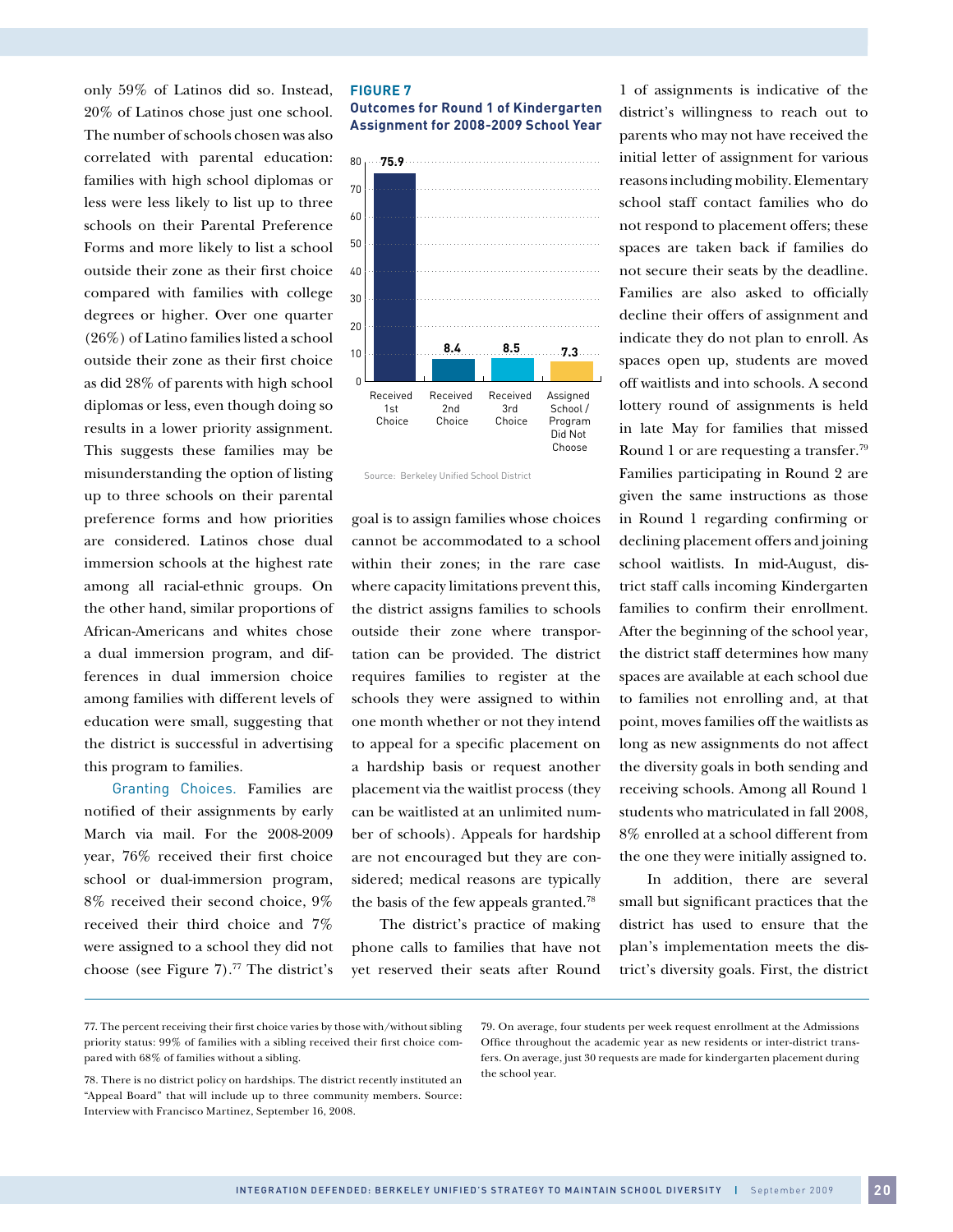makes small adjustments to capacities by setting aside a small fraction of seats (less than 10% total in 2008) in some schools or programs. The manager of the Admissions Office determines if this is necessary before conducting Round 1 assignments by comparing the diversity code distribution of each school's program and grade level specific applicant pool with the historical diversity code distribution of the school's zone. If, for example, a diversity category is significantly underrepresented among the applicant pool of a school/program grade-level in comparison to its representation among the estimated zone-wide diversity target, Round 1 capacities are adjusted accordingly for that school's program. This also assists in balancing the student population.

The management of waitlists is also crucial. Families may request to be waitlisted for an unlimited number of schools and programs other than the one they were assigned to, and the district fulfills these requests to the extent it is possible. The Admissions Office gives families a deadline to request to be waitlisted. As spaces open up, the Admissions Office places families into schools according to the set of priority categories it uses during Round 1 of assignments. Within each priority category, the district considers the diversity goals for each zone and the distribution of both sending and receiving schools that would exist as a result of changing assignments. This is another practice that recognizes potentially unequal opportunities to pursue alternative placements. Rather

than managing the waitlists on a "first come first served" basis, for example, a practice that typically favors more advantaged families who, on average, have the employment flexibility and resources needed to comply with requirements that may involve visiting the school district and waiting in long lines to get their needs met, BUSD gives families ample opportunity to request waitlist status and treats all applicants the same by utilizing the priority categories to move students off the waitlists.

#### Promoting School-Site Equity

As discussed earlier, one of BUSD's integration goals is to promote schoolsite equity. In so doing, the district explicitly links school-site equity to a successful choice system by noting "choosing or attending one school rather than another will confer neither significant advantage nor disadvantage to pupils enrolled at any individual site."80 Moreover, although the student assignment plan is based on choice, the district does not encourage its elementary schools to "compete" with each other to draw families to their schools.<sup>81</sup> The district refers specifically to minimizing differences between schools with the "establishment and identification of a 'base' program." 82 This goal is facilitated by the state of California's requirement to implement public education content standards that outline grade-level knowledge, concepts and skills. The district rounds out this base program with a 4–8th grade music program and a cooking and gardening program at each school. The district's current school-site equity goal appears to be, in addition to ensuring equal opportunity for all students, to convince families to matriculate into the district, even if their first choice cannot be satisfied. Families, however, approach school choice with many factors in mind beyond a general program of study including extra curricular offerings, test scores, building facilities, and school and class size.<sup>83</sup>

School Resources. In addition to the establishment of a base program, there are other indicators of school site equity observable across all elementary schools in BUSD, including libraries staffed with librarians, and fee-based after-school care and enrichment classes.<sup>84</sup> Perhaps particularly important for low-income families, there is a universal breakfast program for all students (regardless of household income). There is also little variation in the average class size across all schools (see Table 7).

One of the most important resources a school has is its teaching force. Whereas most research concludes that teachers tend to leave schools with higher percentages of students of color, and that segregated minority schools have more novice teachers, our analysis of BUSD teacher distribution does not reflect such patterns (see Table 7).<sup>85</sup> Other research has shown that teachers tend to remain in stably integrated schools, such as those fostered by the Berkeley plan.<sup>86</sup> The elementary school with the lowest percentage of white students (John

- 81. Interview with former BUSD Superindendent, Michele Lawrence. May 4, 2009.
- 82. See "BUSD Student Assignment Plan/Policy" at http://www.berkeley.net/ 83. For a summary see Hamilton and Guin, 2005.

84. We come to this conclusion after extensive examination of materials available at the district's main office and our attendance at the Fall 2008 Kindergarten Fair where information about each school was made available.

85. Freeman, Scafidi, and Sjoquist, 2005; Lankford, Loeb, and Wyckoff, 2002; Clotfelter, Ladd, and Vigdor, 2006.

86. See Frankenberg, 2008.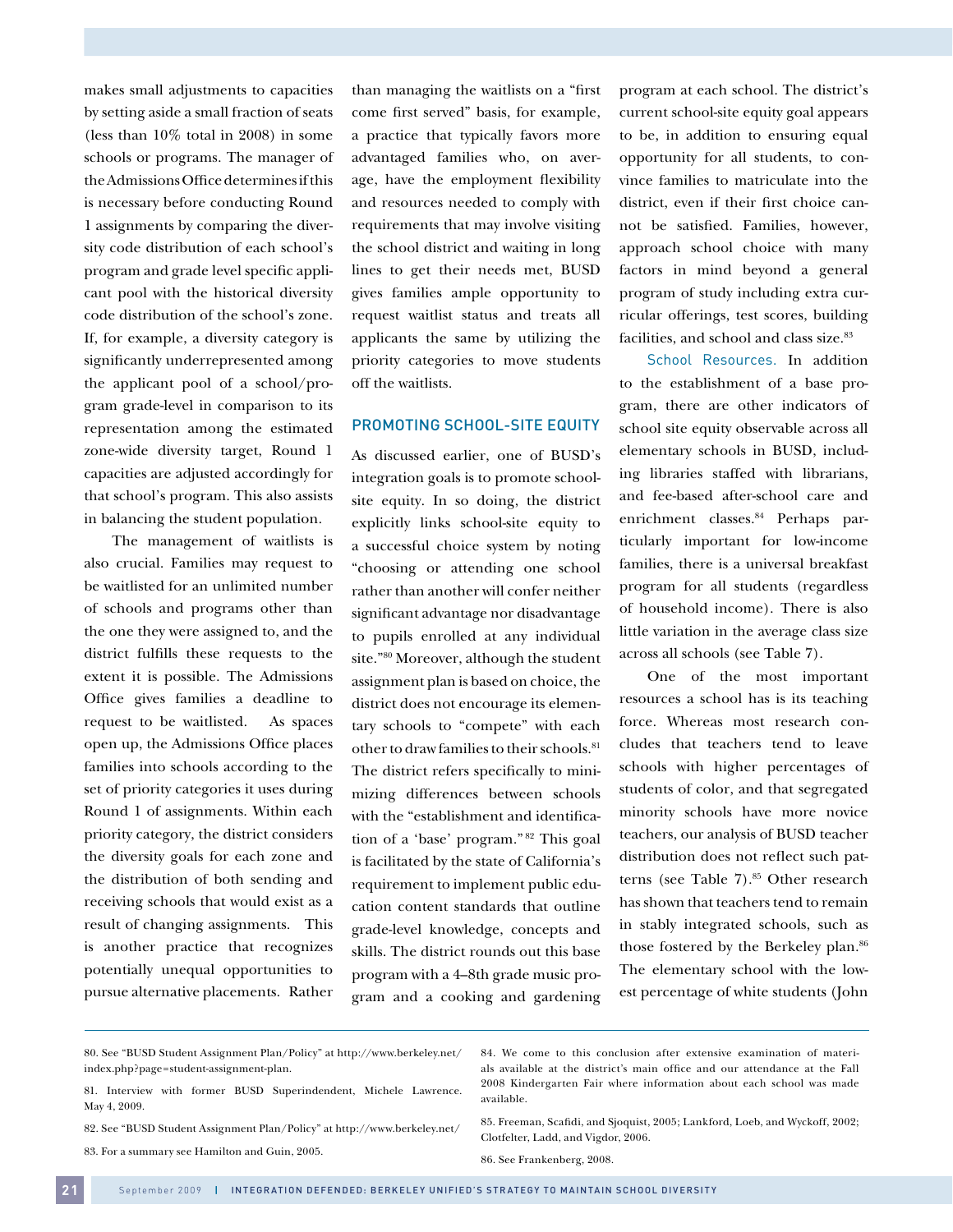**Table 7 | Elementary School Characteristics: Berkeley Unified School District**

|                            |                                 | <b>SELECT SCHOOL</b><br><b>SELECT STUDENT</b><br><b>CHARACTERISTICS</b><br><b>DEMOGRAPHICS</b> |                                        | <b>SELECT TEACHER CHARACTERISTICS</b> |                                         |                                                                         |                                           |                                                                         |                          |                               |                        |                         |                               |                      |
|----------------------------|---------------------------------|------------------------------------------------------------------------------------------------|----------------------------------------|---------------------------------------|-----------------------------------------|-------------------------------------------------------------------------|-------------------------------------------|-------------------------------------------------------------------------|--------------------------|-------------------------------|------------------------|-------------------------|-------------------------------|----------------------|
|                            | <b>Total</b><br><b>Enrolled</b> | <b>Academic</b><br><b>Performance</b><br>Index                                                 | Average<br><b>Class</b><br><b>Size</b> | $\frac{9}{6}$<br><b>White</b>         | $%$ Free $/$<br><b>Reduced</b><br>Lunch | <b>Average</b><br><b>Years of</b><br><b>Education</b><br><b>Service</b> | <b>Average</b><br><b>Years</b><br>in BUSD | # Full-<br><b>Time</b><br><b>Teaching Equivalent</b><br><b>Teachers</b> | % New<br><b>Teachers</b> | $\frac{9}{6}$<br><b>Asian</b> | $\frac{9}{6}$<br>White | $\frac{9}{6}$<br>Latino | $\frac{9}{6}$<br><b>Black</b> | $\%$<br><b>Other</b> |
| Berkeley<br>Arts<br>Magnet | 353                             | 803                                                                                            | 20.7                                   | 34.3                                  | 38.2                                    | 10.6                                                                    | 7.5                                       | 23                                                                      | 13.0                     | 0.0                           | 73.3                   | 0.0                     | 13.3                          | 13.3                 |
| Cragmont                   | 392                             | 842                                                                                            | 20.5                                   | 31.1                                  | 35.7                                    | 13.8                                                                    | 10.6                                      | 21                                                                      | 4.8                      | 9.6                           | 66.7                   | 9.5                     | 14.3                          | 0.0                  |
| Emerson                    | 288                             | 818                                                                                            | 19.8                                   | 25.7                                  | 50.3                                    | 14.3                                                                    | 9.6                                       | 19                                                                      | 10.5                     | 5.3                           | 78.9                   | 0.0                     | 0.0                           | 15.8                 |
| Jefferson                  | 268                             | 853                                                                                            | 20.3                                   | 32.1                                  | 41.4                                    | 16.4                                                                    | 11.4                                      | 16                                                                      | 0.0                      | 25.0                          | 68.8                   | 0.0                     | 6.2                           | 0.0                  |
| John Muir                  | 236                             | 835                                                                                            | 18.9                                   | 23.7                                  | 51.3                                    | 18.5                                                                    | 13.1                                      | 15                                                                      | 0.0                      | 0.0                           | 73.3                   | 0.0                     | 13.3                          | 13.3                 |
| LeConte                    | 312                             | 757                                                                                            | 19.0                                   | 27.6                                  | 59.6                                    | 15.8                                                                    | 12.1                                      | 19                                                                      | 10.5                     | 21.1                          | 47.4                   | 21.1                    | 10.5                          | 0.0                  |
| Malcolm X                  | 359                             | 854                                                                                            | 20.7                                   | 27.6                                  | 52.9                                    | 13.8                                                                    | 11.0                                      | 24                                                                      | 4.2                      | 16.7                          | 58.3                   | 8.3                     | 4.2                           | 12.5                 |
| Oxford                     | 278                             | 839                                                                                            | 19.7                                   | 32.7                                  | 41.4                                    | 12.2                                                                    | 9.8                                       | 19                                                                      | 15.8                     | 15.8                          | 68.4                   | 0.0                     | 10.5                          | 5.3                  |
| Rosa<br>Parks              | 381                             | 758                                                                                            | 18.5                                   | 28.3                                  | 54.6                                    | 11.1                                                                    | 6.2                                       | 28                                                                      | 14.3                     | 3.6                           | 57.1                   | 28.6                    | 7.1                           | 3.6                  |
| Thousand<br>Oaks           | 425                             | 796                                                                                            | 19.2                                   | 26.1                                  | 52.0                                    | 15.8                                                                    | 11.8                                      | 26                                                                      | 7.7                      | 0.0                           | 65.4                   | 19.2                    | 3.8                           | 11.5                 |
| Washington                 | 302                             | 783                                                                                            | 20.1                                   | 33.8                                  | 50.7                                    | 11.5                                                                    | 8.2                                       | 20                                                                      | 5.0                      | 5.0                           | 75.0                   | 0.0                     | 5.0                           | 15.0                 |

Source: California Department of Education

Note: Enrollment & Student Demographics from 2008-2009; Academic Performance Index data is from 2008; Free/reduced lunch, class size and teacher statistics from 2007-2008.

Muir) had teachers with the highest average years of teaching experience and was the one of two schools not to have any novice teachers. By contrast, some of the elementary schools with the highest percentages of white students had higher percentages of novice teachers. It is also remarkable to see the extent of teacher stability given the expensive San Francisco Bay Area housing market. Racial diversity of teachers is another important part of the district's plan and has long been part of desegregation efforts in districts across the country.87 Our analysis of faculty diversity suggests that, while there is considerable variation in faculty diversity across schools (elementary schools range from 47% to nearly 80% of teachers who are white), there does

not seem to be a particularly strong relationship between the percentage of white students and the percentage of white teachers as is often the case.<sup>88</sup> For example, four elementary schools have faculties where at least 70% of teachers are white. Two of these schools are the elementary schools with the lowest percentages of white students while the other two have the highest percentages. On these important measures, at least, there is evidence of BUSD's goal of equity across school sites.

While an extensive analysis of school site equity was beyond the scope of this project, our research also suggests differences across school sites that could influence choice and the decision to matriculate among BUSD families. First, there is variation in building facilities, with some elementary schools having undergone remodeling in conjunction with seismic retrofitting. The district's goal is to establish a "base" housing model to ensure equity among schools.89 Second, some schools are larger than others, primarily due to site capacities established when schools were first built with little room for expansion given the city density. Finally, test scores on California's school accountability measure, the Academic Performance Index (API), vary across schools. Four out of 11 schools have yet to reach a score of 800, the goal for all public schools under California's School Accountability Program (see Table 7).

#### Are Berkeley Families Convinced

89. See Berkeley Unified School District's "Executive Summary of Facilities Construction Plan." Available at http://www.berkeley.net/index. php?page=executive-summary.

<sup>87.</sup> *Green v. New Kent County*, 1968.

<sup>88.</sup> See Frankenberg, 2009.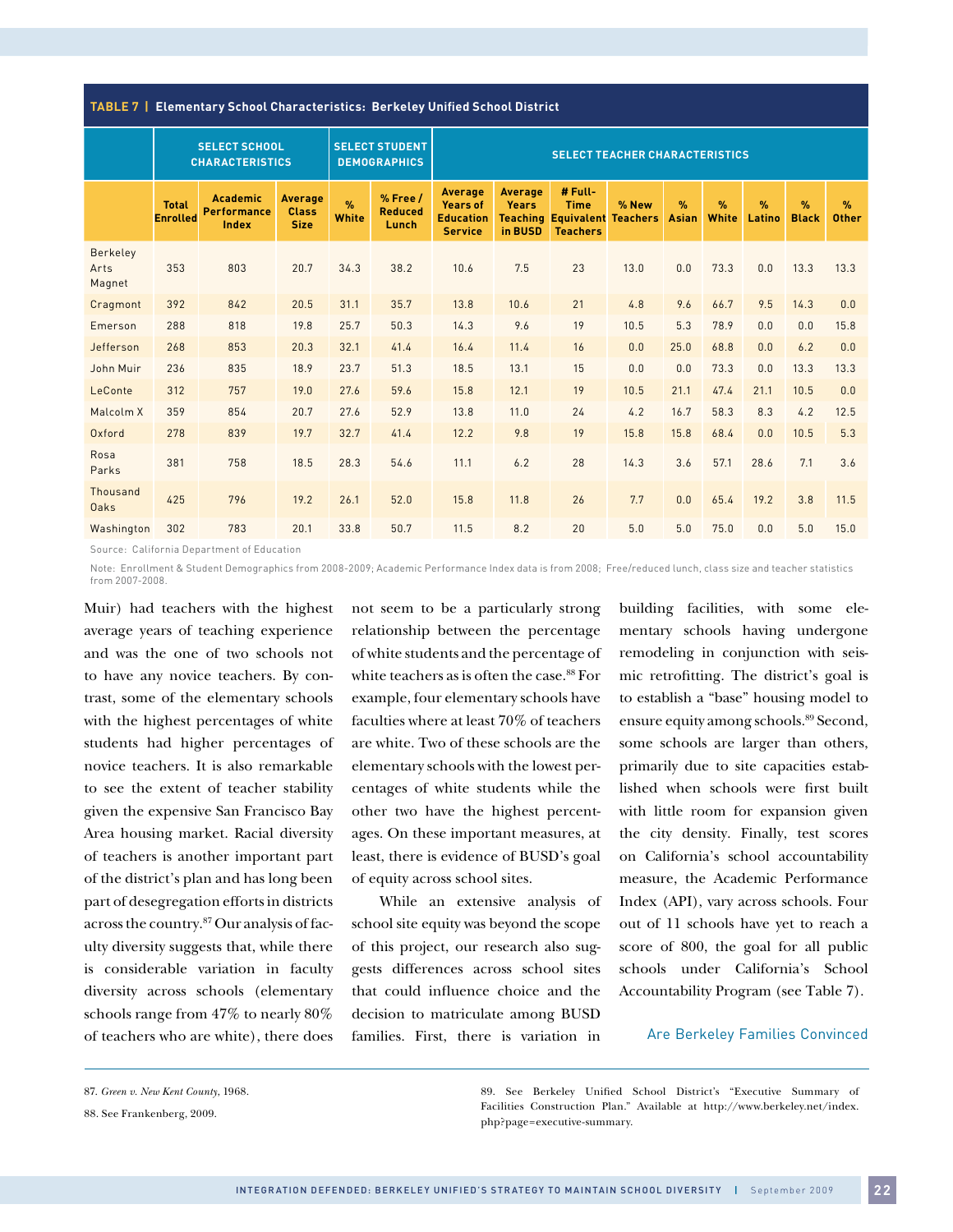that All Schools are Equal? For any controlled choice plan to succeed, all schools must be regarded as good options so that families will matriculate into the school district, even if they do not receive their first choice. There are two ways we measure whether BUSD has successfully convinced families that all schools are good options. First, we examine choice and matriculation patterns by school. Next, we examine matriculation rates by choice received. If all schools are regarded as good, we expect to find few if any schools that are over or under chosen by families within their zones, similar matriculation rates across schools, and similar matriculation rates among families of different racial-ethnic and parental backgrounds regardless of choice received, particularly among whites and families with higher levels of education as these are Berkeley families with typically more options to opt out of the public school system.90

Among the general programs within each zone there is at least one school that is under chosen as measured by the first choice requests it received from families within its zone. These schools also typically have lower matriculation rates among students who were assigned to it (see Table 8).91 Of the three Northwest Zone schools, one (Rosa Parks) is undersubscribed: it received just 19% of the first choice requests from zone families, and it was also under chosen by families in two out of three diversity codes; its matriculation rate was also lower than the other two schools in

| TABLE 8                        | Berkeley Elementary Schools Seats, First Choice Requests and<br>Matriculation Rates for Round 1 2008-2009 Kindergarten Assignment |                                                                 |                                                                                                  |                                                                                |                                                                                            |                                                           |  |  |
|--------------------------------|-----------------------------------------------------------------------------------------------------------------------------------|-----------------------------------------------------------------|--------------------------------------------------------------------------------------------------|--------------------------------------------------------------------------------|--------------------------------------------------------------------------------------------|-----------------------------------------------------------|--|--|
|                                | # K<br><b>SEATS</b>                                                                                                               | # FIRST<br><b>CHOICE</b><br><b>REQUESTS</b><br><b>FROM ZONE</b> | <b>RATIO OF</b><br><b>FIRST CHOICE</b><br><b>REQUESTS</b><br><b>FROM ZONE</b><br><b>TO SEATS</b> | % SHARE OF<br><b>FIRST CHOICE</b><br><b>REQUESTS</b><br>FROM ZONE <sup>1</sup> | <b>OVER OR</b><br><b>UNDER</b><br><b>CHOSEN</b><br><b>STATUS FROM</b><br>ZONE <sup>2</sup> | <b>MATRICULATION</b><br><b>RATE OF</b><br><b>ASSIGNED</b> |  |  |
| <b>Dual Immersion</b>          |                                                                                                                                   |                                                                 |                                                                                                  |                                                                                |                                                                                            |                                                           |  |  |
| Cragmont                       | 20                                                                                                                                | 67                                                              | 3.4                                                                                              | n/a                                                                            | n/a                                                                                        | 94.7                                                      |  |  |
| Rosa Parks                     | 40                                                                                                                                | 58                                                              | 1.5                                                                                              | n/a                                                                            | n/a                                                                                        | 94.3                                                      |  |  |
| LeConte                        | 40                                                                                                                                | 36                                                              | 0.9                                                                                              | n/a                                                                            | n/a                                                                                        | 80.0                                                      |  |  |
| <b>General Programs</b>        |                                                                                                                                   |                                                                 |                                                                                                  |                                                                                |                                                                                            |                                                           |  |  |
| Northwest Zone                 |                                                                                                                                   |                                                                 |                                                                                                  |                                                                                |                                                                                            |                                                           |  |  |
| Jefferson                      | 40                                                                                                                                | 73                                                              | 1.8                                                                                              | 33.8                                                                           | Over<br>Chosen                                                                             | 86.0                                                      |  |  |
| Rosa Parks                     | 40                                                                                                                                | 40                                                              | 1.0                                                                                              | 18.5                                                                           | Under<br>Chosen                                                                            | 66.0                                                      |  |  |
| Thousand<br>Oaks               | 60                                                                                                                                | 78                                                              | 1.3                                                                                              | 36.1                                                                           | Over<br>Chosen                                                                             | 88.7                                                      |  |  |
| <b>Central Zone</b>            |                                                                                                                                   |                                                                 |                                                                                                  |                                                                                |                                                                                            |                                                           |  |  |
| Cragmont                       | 60                                                                                                                                | 92                                                              | 1.5                                                                                              | 37.2                                                                           | Over<br>Chosen                                                                             | 81.0                                                      |  |  |
| Oxford                         | 60                                                                                                                                | 55                                                              | 0.9                                                                                              | 22.3                                                                           | Over<br>Chosen                                                                             | 87.9                                                      |  |  |
| Berkeley<br><b>Arts Magnet</b> | 60                                                                                                                                | 22                                                              | 0.4                                                                                              | 8.9                                                                            | Under<br>Chosen                                                                            | 65.1                                                      |  |  |
| Washington                     | 60                                                                                                                                | 32                                                              | 0.5                                                                                              | 13.0                                                                           | Under<br>Chosen                                                                            | 62.7                                                      |  |  |
| Southeast Zone                 |                                                                                                                                   |                                                                 |                                                                                                  |                                                                                |                                                                                            |                                                           |  |  |
| Malcolm X                      | 60                                                                                                                                | 62                                                              | 1.0                                                                                              | 33.5                                                                           | Under<br>Chosen                                                                            | 97.0                                                      |  |  |
| John Muir                      | 40                                                                                                                                | 24                                                              | 0.6                                                                                              | 13.0                                                                           | Under<br>Chosen                                                                            | 75.9                                                      |  |  |
| Emerson                        | 40                                                                                                                                | 60                                                              | 1.5                                                                                              | 32.4                                                                           | Over<br>Chosen                                                                             | 78.4                                                      |  |  |
| LeConte                        | 20                                                                                                                                | 23                                                              | 1.2                                                                                              | 12.4                                                                           | Under<br>Chosen                                                                            | 64.0                                                      |  |  |

 $^{\rm 1}$  This is calculated by dividing the total number of zone residents who participated in Round 1 by the number of first choice requests by zone residents received by each school.

2 See footnote 90 for definition.

Source: Berkeley Unified School District

Note: We do not conduct analyses related to zones for the dual immersion programs because students are allowed to choose and rank up to three such programs and each zone has a dual immersion program.

the zone. The Central Zone has four schools, and two of the schools combined (Berkeley Arts Magnet and Washington) received just 22% of first

choice requests from Central Zone families; these two schools also had lower matriculation rates compared with the other two Central Zone schools

90. We define schools that are "over chosen" as those that received a numerical number of requests from at least two diversity code categories of applicants that were overrepresented in comparison to their zone diversity distribution targets. The diversity distributions of fall 2007 kindergarten enrollment (see Table 1) were used for this analysis. For example, if 52% of a zone's 2007 kindergarten enrollment lived in diversity code one planning areas and a school in this zone had 40 seats available for fall 2008 then approximately 21 seats were available for students from diversity code one planning areas. If this school received 31 applications from diversity code one planning areas, this school is considered to be "over chosen" by families from diversity code one planning areas. We label the school as "over chosen" if it is over chosen by families from two out of all three diversity code groupings.

91. It should be noted that general programs that receive fewer first choice requests from the zone than there are seats available do not automatically get filled with all first choice requesters given the diversity goals.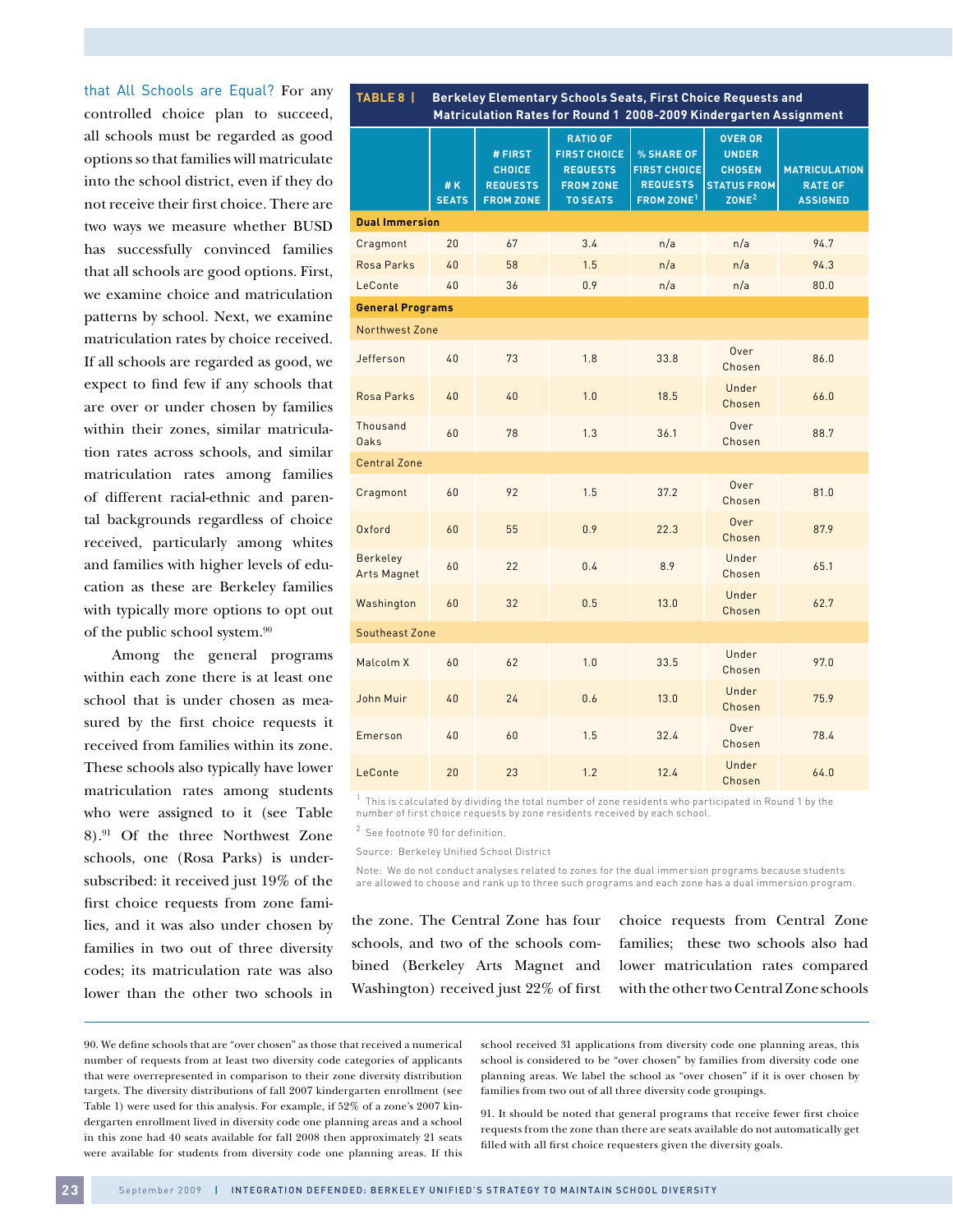(Cragmont and Oxford). Likewise, the Southeast Zone has four schools, and two schools combined (John Muir and LeConte) received just 25% of first choice requests from families in the Southeast Zone, but only LeConte had particularly low matriculation rates compared with the other schools. In contrast, while both Emerson and Malcolm X account for 66% of all first choice requests, Malcolm X was under chosen by families from two of three diversity codes.

The analysis of dual immersion programs is separate from the general education program analysis at each school because matriculation rates are relatively high in these high demand programs, the lowest being 80%. Despite this, there was still variation in demand across the programs; the dual immersion program at Cragmont received three times as many first choice requests for placement from Central Zone families as there were seats available while the dual immersion program at LeConte received fewer requests for placement from families in its zone than were seats available.<sup>92</sup>

The majority of families who participated in Round 1 received their first choice school or dual-immersion program while 7% were assigned to a school they did not choose (recall Figure 7). There was slight variation in choice outcomes by race-ethnicity and parental education, with the percentage of whites and families headed by parents with college degrees or higher receiving their first choice more similar to the overall total (74 and 75%, respectively, data not shown). In contrast, Latinos, African-Americans and families with high school diplomas or less were more likely to receive their first choice.<sup>93</sup> Choice received is related to matriculation into the district but this varies by race-ethnicity. The vast majority of families (80%) matriculate into the district with 84% of the families that receive their first choice matriculating compared with 67% of those who did not (see Table 9). Latinos and African-Americans were more likely to matriculate than whites regardless of choice received. Considering the vast socioeconomic differences between whites and Latinos and African-Americans in the city of Berkeley, these results are not surprising. The generally higher incomes of whites afford these families alternatives to public schools. However, the majority of whites and families headed by college-educated adults eventually did matriculate despite not getting their first choice.

In brief, there is mixed evidence that BUSD has convinced its resident families that all elementary schools in the district are equal. Some schools are clearly over chosen by families while some are under chosen. These same schools typically have corresponding matriculation rates among those who were assigned to them. Likewise, families who do not receive their first choice are less likely to matriculate into the district than those who received their first choice, yet the fact that the majority of whites and families with higher levels of socioeconomic status matriculate despite not receiving their first choice is encouraging.

# CONCLUSION: IS THE BERKELEY PLAN A PROMISING

| TABLE 9   Kindergarten Fall 2008 Matriculation Rates by Choice Received for Select<br><b>Subgroups, Berkeley Unified School District</b> |              |                            |           |  |  |  |  |  |
|------------------------------------------------------------------------------------------------------------------------------------------|--------------|----------------------------|-----------|--|--|--|--|--|
|                                                                                                                                          | <b>TOTAL</b> | <b>RECEIVED 1ST CHOICE</b> |           |  |  |  |  |  |
|                                                                                                                                          |              | <b>Yes</b>                 | <b>No</b> |  |  |  |  |  |
| Total                                                                                                                                    | 80.0         | 84.0                       | 67.3      |  |  |  |  |  |
| White                                                                                                                                    | 74.6         | 79.8                       | 59.7      |  |  |  |  |  |
| Latino                                                                                                                                   | 89.9         | 90.7                       | 84.6      |  |  |  |  |  |
| African American                                                                                                                         | 89.7         | 89.4                       | 90.9      |  |  |  |  |  |
| College Graduate +                                                                                                                       | 77.0         | 81.7                       | 63.5      |  |  |  |  |  |
| Not a College Graduate                                                                                                                   | 90.0         | 90.6                       | 87.5      |  |  |  |  |  |

Source: Berkeley Unified School District

92. This does not imply that all 36 families requesting placement at LeConte would be automatically placed there. The dual immersion programs calls for 50% of seats to be filled with native Spanish speakers and 50% nonnative Spanish speakers. We do not know the native language status of the 36 families from the Southeast Zone that requested placement for the dual immersion program at LeConte.

93. The racial-ethnic analysis is limited to whites, Latinos and African-Americans as they represented the three largest groups (with the exception of the multi-racial group, who typically had choices and outcomes similar to whites). Within each zone, whites are overrepresented in diversity code three planning areas in comparison to their representation among all students in the zone. For example, among all Round 1 participants from the Central Zone, whites comprised 47% but comprised 66% of participants who resided in diversity code three planning areas. In fall 2007 diversity code three constituted just 22% of the entire Central zone. As such, any group that would be overrepresented in a diversity category would be less likely to receive a first choice given the district's diversity goal of forming enrollments at schools that reflect zone-wide diversity, especially if their first choice was an over chosen school.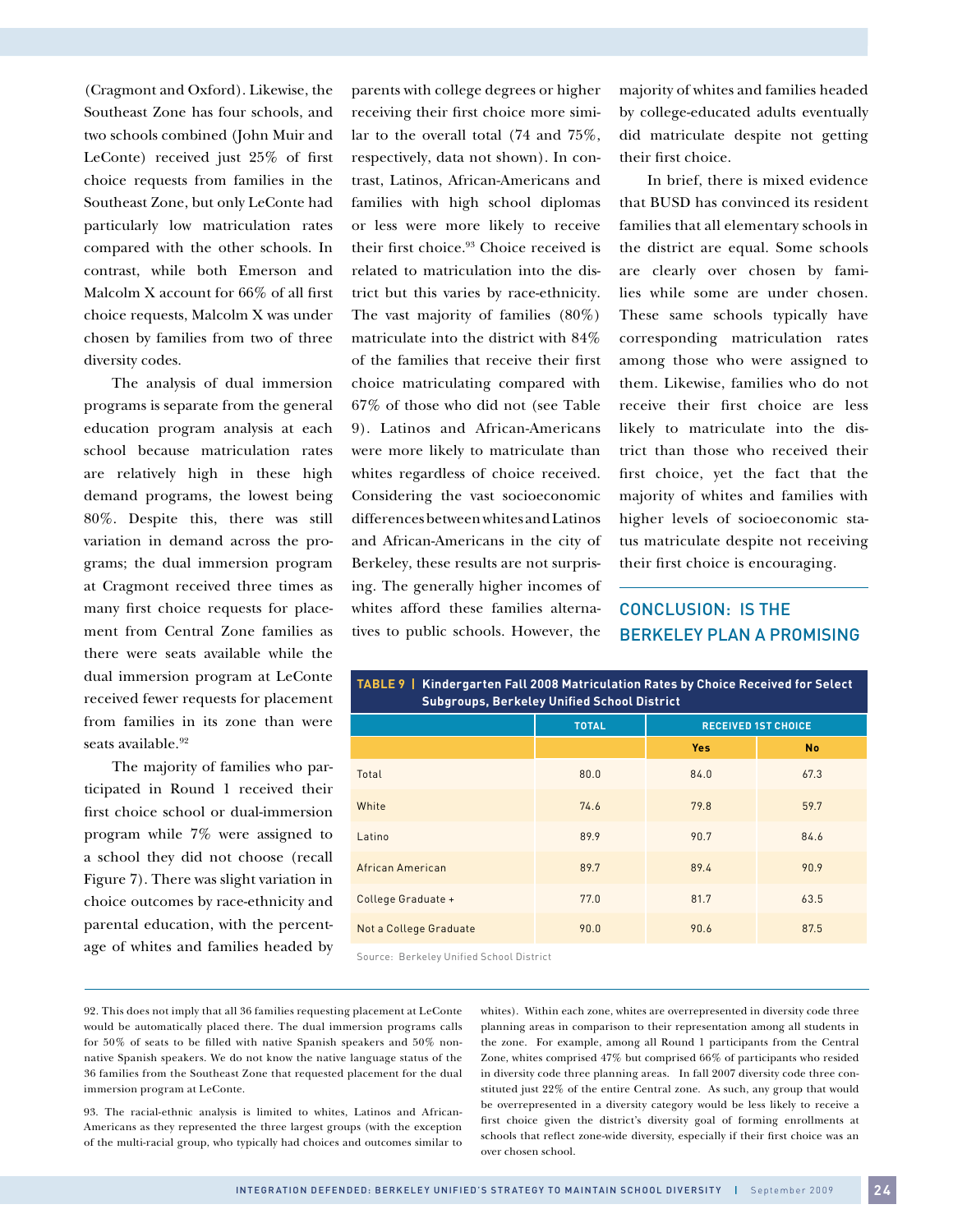#### POST-PICS MODEL?

School districts that voluntarily pursue integration face demographic, legal (federal and state), and, these days, new economic challenges in trying to achieve their goals. This report documents the efforts of a medium-sized school district struggling with an issue it has been working on for 40 years. The integration in Berkeley's schools suggests that they have figured out a holistic set of policies to create diverse schools despite real challenges of racial-economic polarization in their community. Berkeley's demographics have been *more* stable than the country's during the last decade, including those of many districts with neighborhood schools. The recent experience of Berkeley at least runs counter to people's expectation of "white flight" when an integration plan is implemented. The integration plan may have even helped stabilize the district's demographics despite a highly expensive housing market.

An important aspect of BUSD's success has been understanding that, in order to create integrated schools using a choice-based assignment policy, you need to create improved and equal educational options, which is also sound education policy. BUSD has not simply devised and implemented an assignment formula, but has recognized that their commitment to a system of successful, integrated schools requires making all schools attractive through equity in order to make all schools viable choices. In policy discussions, "better schools" and "integration" are often framed as tradeoffs, but the experience of Berkeley suggests that they are not mutually exclusive choices.

The plan is not a panacea. Plans such as Berkeley's address within-district segregation, but do not directly address the extremely high levels of between-district segregation. At the same time, if plans such as these can stem residential transition and create stably diverse communities, perhaps over time the racial-ethnic differences across school district boundary lines can lessen. Additionally, the residential mobility of a university city like Berkeley poses challenges for a plan like this that is closely linked to residential demographics. Will the district adjust its plan after the 2010 Census data is available? In particular, analyzing how the three zones compare in terms of school-aged population and capacity will be important since these zones have remained the same for 15 years. Changing zone boundaries is often politically contentious, and can be particularly challenging in districts experiencing significant growth or decline as they also try to maintain diversity.

The March 2009 state appellate court decision upholding Berkeley's integration plan may provide some insight as to how a post-*PICS* court might consider a plan like Berkeley's if a lawsuit were filed in federal court. The court noted that the policy considered students' characteristics in a way that did not use racial classifications: "We conclude that the particular policy challenged here — which aims to achieve social diversity by using neighborhood demographics when assigning students to schools — is not discriminatory. The challenged policy does not use racial classifications; in fact, it does not consider an individual student's race at all when assigning the student to a school."94

The 2007 U.S. Supreme Court decision was portrayed as one dramatically limiting or ending voluntary integration. The Court acknowledged that there are compelling reasons to voluntarily pursue integration: to prevent racial isolation and to create diverse schools. Berkeley is an important example of how school districts can pursue this goal without relying on individual racial classifications. BUSD demonstrates that what may appear to be insurmountable legal barriers to integration—Proposition 209 and Parents Involved—can be overcome. The facts reviewed here would suggest that BUSD's policies and procedures fall squarely within the parameters set by the courts. Smart, committed educators in Berkeley with an understanding of the legal parameters have adopted an integration plan that combines an assignment strategy of using zones at two levels with educational reform in improving and equalizing all schools to be attractive, and with outreach as a way to promote successful integration.

The city's schools remain integrated through a voluntary choice system that recognizes the value of diversity, helps stabilize the community, and gives the great majority of residents good choices. Other communities fearful that no option to prevent re-segregation remains should seriously consider this model.

<sup>94.</sup> *American Civil Rights Foundation v. Berkeley Unified School District,* 2009 at 1.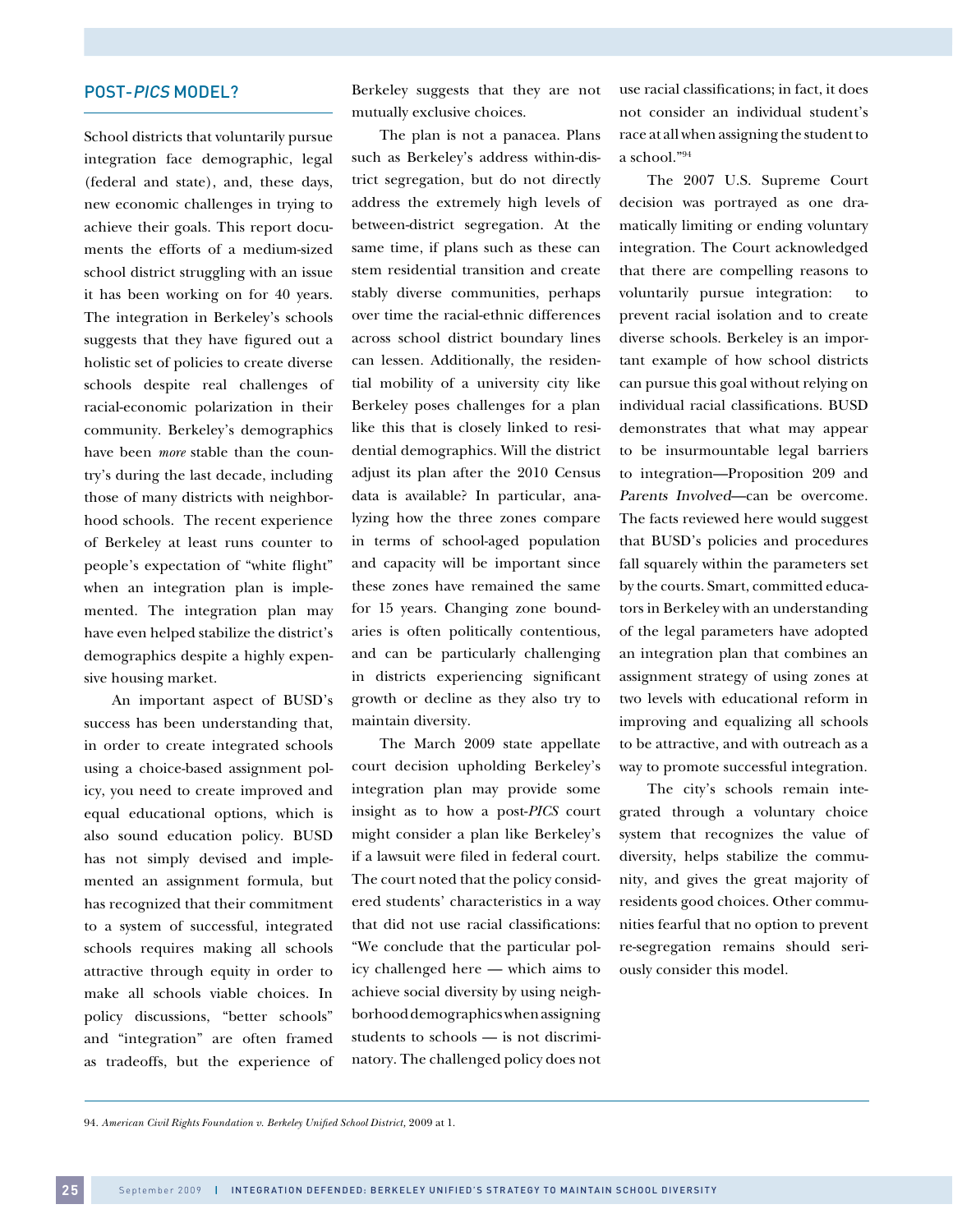# **REFERENCES**

- André-Bechely, Lois. 2005. *Could It Be Otherwise? Parents and the Inequities of Public School Choice.* New York: Routledge Taylor & Francis Group.
- *American Civil Rights Foundation v. Berkeley Unified School District,* No. RG0692139 (Cal. Super. Ct. April 6, 2007).
- *American Civil Rights Foundation v. Berkeley Unified School District,* A121137 No. RG0692139 (Cal. Ct. of Appeal 1st District, March 17, 2009).
- *Avila v. Berkeley Unified School District* No. RG03-110397 (Cal. Super. Ct. April 6, 2004).
- Balfanz, Robert, and Nettie Legters. 2004. Locating the Dropout Crisis: Which High Schools Produce the Nation's Dropouts? In *Dropouts in America: Confronting the Graduation Rate Crisis,* ed. Gary Orfield, 57-84. Cambridge, MA: Harvard Education Press.
- Bell, Courtney. 2006. Real options: The role of choice sets in the selection of schools. *Teachers College Record,* (January, 09), http://www.tcrecord.org ID Number: 12277 (accessed July 13, 2009).
- Berkeley Unified School District. 1963. *De Facto Segregation in the Berkeley Public Schools:* Report of a Citizens Committee. Berkeley, California.Berkeley Unified School District. 1964. *Desegregation of the Berkeley Public Schools: Its Feasibility and Implementation.* Berkeley Unified School District. Berkeley, California.
- Berkeley Unified School District. 1967. *Integration of the Berkeley Elementary Schools: A Report to the Superintendent.* Berkeley, California.
- Berkeley Unified School District. 2004. *Board Resolution 7008*. Available at http://www.berkeley.net/index. php?page=studentassignment-plan.
- Bhattacharjee, Riya. 2009. Budget Cuts Result in Reduced School Bus Services. *The Berkeley Daily Planet,* June 26, News Updates section.
- Biegel, Stuart. 2008. Court-Mandated Education Reform: The San Francisco Experience and the Shaping of Educational Policy after *Seattle-Louisville* and *Brian Ho v. SFUSD.* Stanford Journal of Civil Rights & Civil Liberties 4: 159-213.
- Blanco, Maria. 2009. The Impact of the Supreme Court's Decision in *Parents Involved* on California's Anti-Affirmative Action Law and California's Constitutional Mandate to Reduce De Facto Segregation. *Ohio State Law Journal* 69: 1073–1084.
- Braddock, Jomills H. and James M. McPartland. 1982. Assessing School Desegregation Effects: New Directions in Research. *Research in Sociology of Education and Socialization* 3: 259-82.
- Brief of 553 Social Scientists as Amicus Curiae in Support of Respondents, Parents Involved in Community Schools v. Seattle School District No. 1, et al. and Crystal D. Meredith v. Jefferson County Board of Education et al., (Nos. 05-908 & 05-915) (Sp. Ct. 2006).
- Brief of the American Psychological Association as Amicus Curiae in Support of Respondents, Parents Involved in Community Schools v. Seattle School District No. 1, et al. and Crystal D. Meredith v. Jefferson County Board of Education et al., (Nos. 05-908 & 05-915) (Sp. Ct. 2006).
- California Teachers Association. 2006. Why isn't Kindergarten Mandatory in California? *California Educator.* http://www.cta.org/media/publications/educator/archives/2006/200602\_cal\_ed\_arch\_index.htm (accessed July 22, 2009).
- City of Berkeley Planning and Development Department. (2008). Housing Element. http://www.ci.berkeley.ca.us/ contentdisplay.aspx?id=484. (accessed November 12, 2008).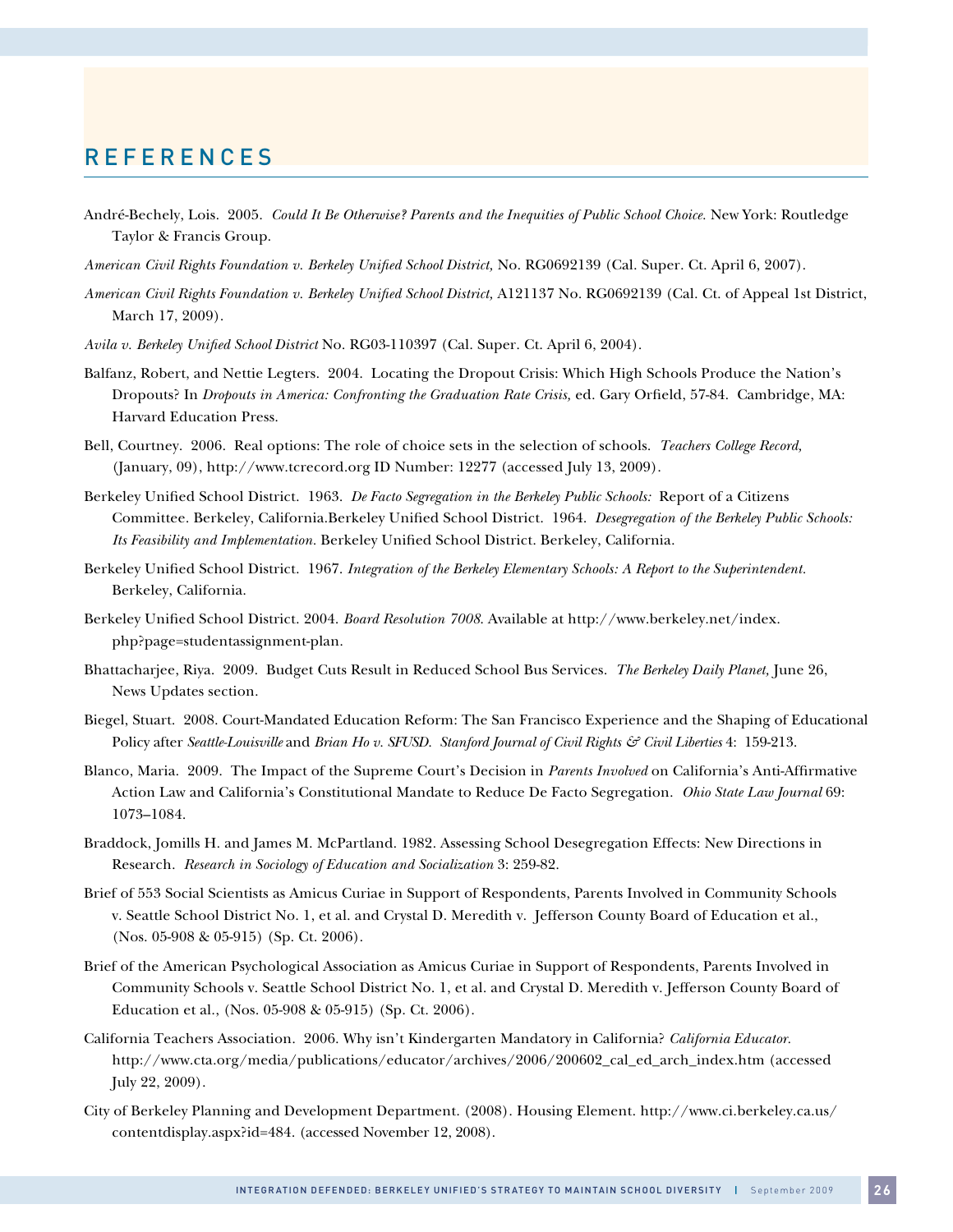# REFERENCES (continued)

- Clotfelter, Charles T., Helen F. Ladd, and Jacob L. Vigdor. 2006. Teacher-Student Matching and the Assessment of Teacher Effectiveness. *Journal of Human Resources* 41: 778–820
- Cole, Richard W. 2007. Fostering an Inclusive, Multiracial Democracy: How Attorneys, Social Scientists, and Educators Made the Case for School Integration in Lynn, Massachusetts. In *Lessons in Integration: Realizing the Promise of Racial Diversity in American Schools,* eds. Erica Frankenberg and Gary Orfield, 228-261. Charlottesville, VA: University of Virginia Press.
- *Crawford v. Huntington Beach Union High School District* 98 Cal. App.4th 1275 (2002).
- *Crawford v. Board of Education of the City of Los Angeles* 458 U.S. 527 (1982)
- Flinspach, Susan Leigh, and Karen E. Banks. 2005. Moving Beyond Race: Socioeconomic Diversity as a Race-Neutral Approach to Desegregation in the Wake County Schools. In *School Resegregation: Must the South Turn Back?*, eds. John C. Boger and Gary Orfield, 261-280. Chapel Hill: University of North Carolina Press.
- Frankenberg, Erica. 2008. *America's Diverse, Racially Changing Schools and their Teachers.* EdD diss., Harvard University, Cambridge.
- Frankenberg, Erica. 2009. The Segregation of American Teachers. *Education Policy Analysis Archives* 17, no.1 (January 9), http://epaa.asu.edu/epaa/v17n1/ (accessed July 22, 2009).
- Freeman, Catherine E., Benjamin Scafidi, and David L. Sjoquist. 2005. Racial Segregation in Georgia Public Schools, 1994-2001: Trends, Causes and Impact on Teacher Quality. In *School Resegregation: Must the South Turn Back?,* eds. John C. Boger and Gary Orfield, 148-63. Chapel Hill: Univ. of North Carolina Press.
- Fuller, Bruce, Richard Elmore, and Gary Orfield, eds. 1996. *Who Chooses? Who Loses? Culture, Institutions, and the Unequal Effects of School Choice.* New York: Teachers College Press.
- Godwin, R. Kenneth, Suzanne M. Leland, Andrew D. Baxter, and Stephanie Southworth. 2006. Sinking Swann: Public School Choice and the Resegregation of Charlotte's Public Schools. *The Review of Policy Research* 23: 983-97.
- *Green et al. v. County School Board of New Kent County, Virginia, et al.* 391 U.S. 430 (1968).
- Hamilton, Laura S., and Kacey Guin. 2005. Understanding How Families Choose Schools. In *Getting Choice Right: Ensuring Equity and Efficiency in Education Policy,* eds. Julian Betts and Tom Loveless, 40-60. Washington, D.C.: Brookings Institution Press.
- Harris, Douglas. 2006. *Lost Learning, Forgotten Promises: A National Analysis of School Racial Segregation, Student Achievement, and "Controlled Choice" Plans*. Center for American Progress, (November 29), http://www.americanprogress.org/issues/2006/11/lostlearning.html (accessed July 25, 2009).
- Hawley, Willis D. 2007. Designing Schools that Use Student Diversity to Enhance Learning of All Students. In *Lessons in Integration: Realizing the Promise of Racial Diversity in American Schools,* eds. Erica Frankenberg and Gary Orfield, 31-56. Charlottesville, VA: Univ. of Virginia Press.
- Hernandez, Andrea. 2004. Berkeley Schools Redraw Plan for Integration. *The Daily Californian,* February 5.
- Herscher, Elaine. 1993. Berkeley Plans to Overhaul Public Schools. *San Francisco Chronicle,* October 18.
- Holtz, Debra Levi. 1989. Berkeley Hopes to Woo Whites to City Schools. *The San Francisco Chronicle,* December 16.
- Koski, William S., and Jeannie Oakes. 2009. Equal Educational Opportunity, School Reform, and the Courts: A Study of the Desegregation Litigation in San Jose. In *From the Courtroom to the Classroom: The Shifting Landscape of School Desegregation,* eds. Claire E. Smrekar and Ellen B. Goldring, 71-102. Cambridge, MA: Harvard Education Press.
- Kurlaender, Michal, and John T. Yun. 2005. Fifty Years after Brown: New Evidence of the Impact of School Racial Composition on Student Outcomes. *International Journal of Educational Policy, Research and Practice* 6: 51-78.
- Lankford, Hamilton, Susanna Loeb, and James Wyckoff. 2002. Teacher Sorting and the Plight of Urban Schools: A Descriptive Analysis. *Educational Evaluation and Policy Analysis* 24: 37-62.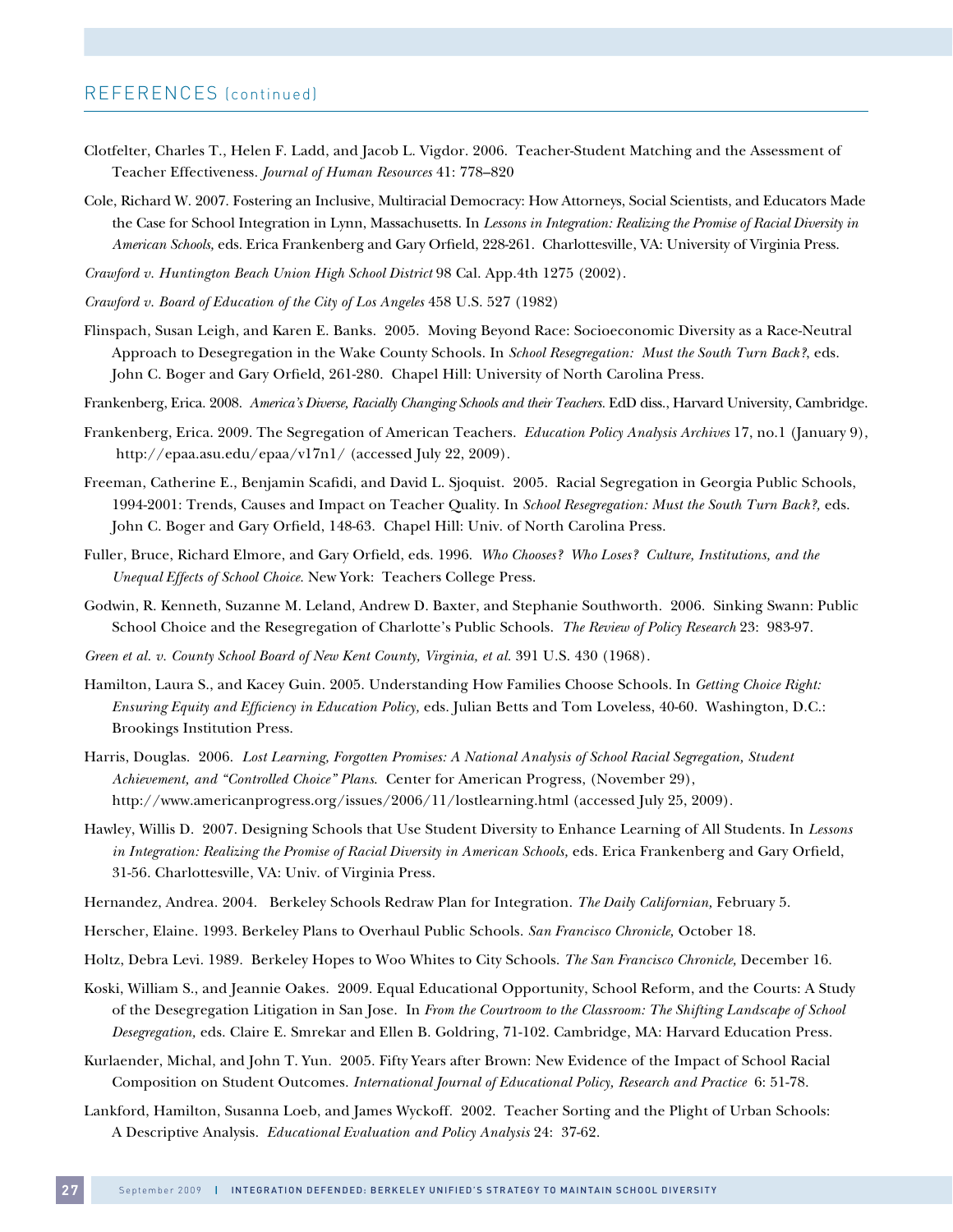# REFERENCES (continued)

- Lee, Chungmei. 2006. *Denver Public Schools: Resegregation, Latino Style.* Cambridge, MA: The Civil Rights Project at Harvard University.
- Linn, Robert L., and Kevin G. Welner, eds. 2007. *Race-Conscious Policies for Assigning Students to Schools: Social Science Research and the Supreme Court Cases.* Washington, DC: National Academy of Education.
- Mickelson, Roslyn Arlin. 2009. Twenty-First Century Social Science on School Racial Diversity and Educational Outcomes. *Ohio State Law Journal* 69: 1173-1228.
- Noguera, Pedro and Jean Yonemura Wing, eds. 2006. *Unfinished Business: Closing the Racial Achievement Gap in Our Schools.* San Francisco: Jossey-Bass.
- Olszewski, Lori. 1994. Integration Phase-out in Berkeley schools: Neighborhoods Prepare for End of System. *San Francisco Chronicle,* December 19.
- Olszewski, Lori. 1995. School Choice Delivers in Berkeley: Most Children get into the Campuses Parents had Picked. *San Francisco Chronicle,* March 18.
- *Parents Involved in Community Schools. v. Seattle School District.* No. 1, 551 U.S. 701 (2007).
- Pettigrew, Thomas, and Linda Tropp. 2006. A Meta-Analytic Test of Intergroup Contact Theory. *Journal of Personality and Social Psychology* 90: 751-83.
- Reardon, Sean F., John T. Yun, and Michal Kurlaender. 2006. Implications of Income-Based School Assignment Policies for Racial School Segregation. *Educational Evaluation and Policy Analysis* 28: 49-75.
- Sacks, Peter. 2007. *Tearing Down the Gates: Confronting the Class Divide in American Education.* Berkeley: University of California Press.
- Schofield, Janet Ward. 1995. Review of Research on School Desegregation's Impact on Elementary and Secondary School Students. In *Handbook of Research on Multicultural Education,* eds. James A. Banks and Cherry A. McGee Banks, 597-616. New York: Macmillan Publishing.
- *Scott v. Pasadena Unified School District* 306 F.3d 646 (9th Cir. 2002).
- Slater, Dashka. 1993. The integration calypso. *East Bay Express,* April 30.
- Sullivan, Neil V., and Evelyn S. Stewart. 1969. *Now is the Time: Integration in the Berkeley Schools.* Bloomington, IN: Indiana University Press.
- *Swann v. Charlotte-Mecklenburg Board of Education*, 402 U.S. 1 (1971).
- Swanson, Christopher B. 2004. *Who Graduates? Who Doesn't? A Statistical Portrait of Public High School Graduation, Class of 2001.* Washington, D.C: The Urban Institute.
- U.S. Commission on Civil Rights. 1977. *School Desegregation in Berkeley, California: A Staff Report of the U.S. Commission on Civil Rights.* Washington, D.C.: Commission on Civil Rights.
- U.S. Department of Education. 2008. Numbers and Types of Public Elementary and Secondary Education Agencies From the Common Core of Data: School Year 2006-07. http://nces.ed.gov/pubs2009/pesagencies07/tables/ table\_04.asp (accessed July 25, 2009).
- Wells, Amy Stuart, and Robert L. Crain. 1994. Perpetuation Theory and the Long-Term Effects of School Desegregation. *Review of Educational Research* 64: 531-55.
- Willie, Charles V., and Michael J. Alves. 1996. *Controlled Choice: A New Approach to School Desegregated Experience and School Improvement.* New England Desegregation Assistance Center. Providence, RI: Brown University.
- Wollenberg, Charles. 2008. Berkeley in an Age of Inequality. In *Berkeley: A City in History,* 155-174. Berkeley: University of California Press.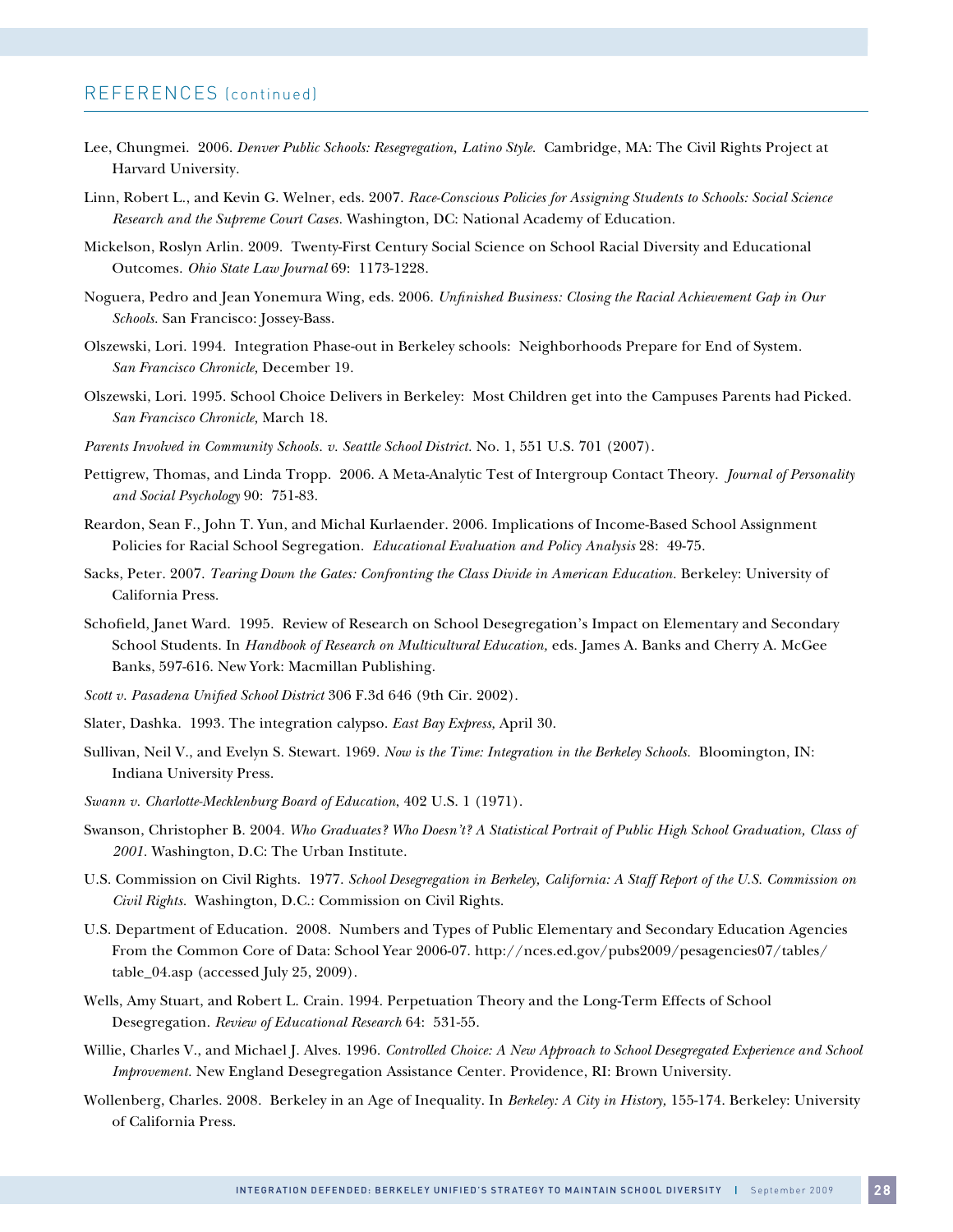# Appendix: Academic Achievement

These figures show achievement of students who have been in BUSD only during the new assignment plan, which was implemented in 2004 (all others for whom there is test score data were in BUSD prior to the new assignment plan's implementation). For example, third graders in 2007-08 were the first students in BUSD to be admitted under the newly adopted plan. We focus on academic achievement here due to the publicly available nature of these data and the educational policy focus as reflected in NCLB on achievement for subgroups of students. It is important to note that academic achievement scores are not a specified goal of the plan and academic test scores are only one of many different student outcomes that have been examined in racially diverse schools.

#### **Figure a-1**

#### **BUSD Second Grade Proficiency Rates on the California Standards Test for Select Subgroups, 2007-08**



Source: California Department of Education

#### **Figure a-2 BUSD Third Grade Proficiency Rates on the California Standards Test for Select Subgroups, 2007-08**